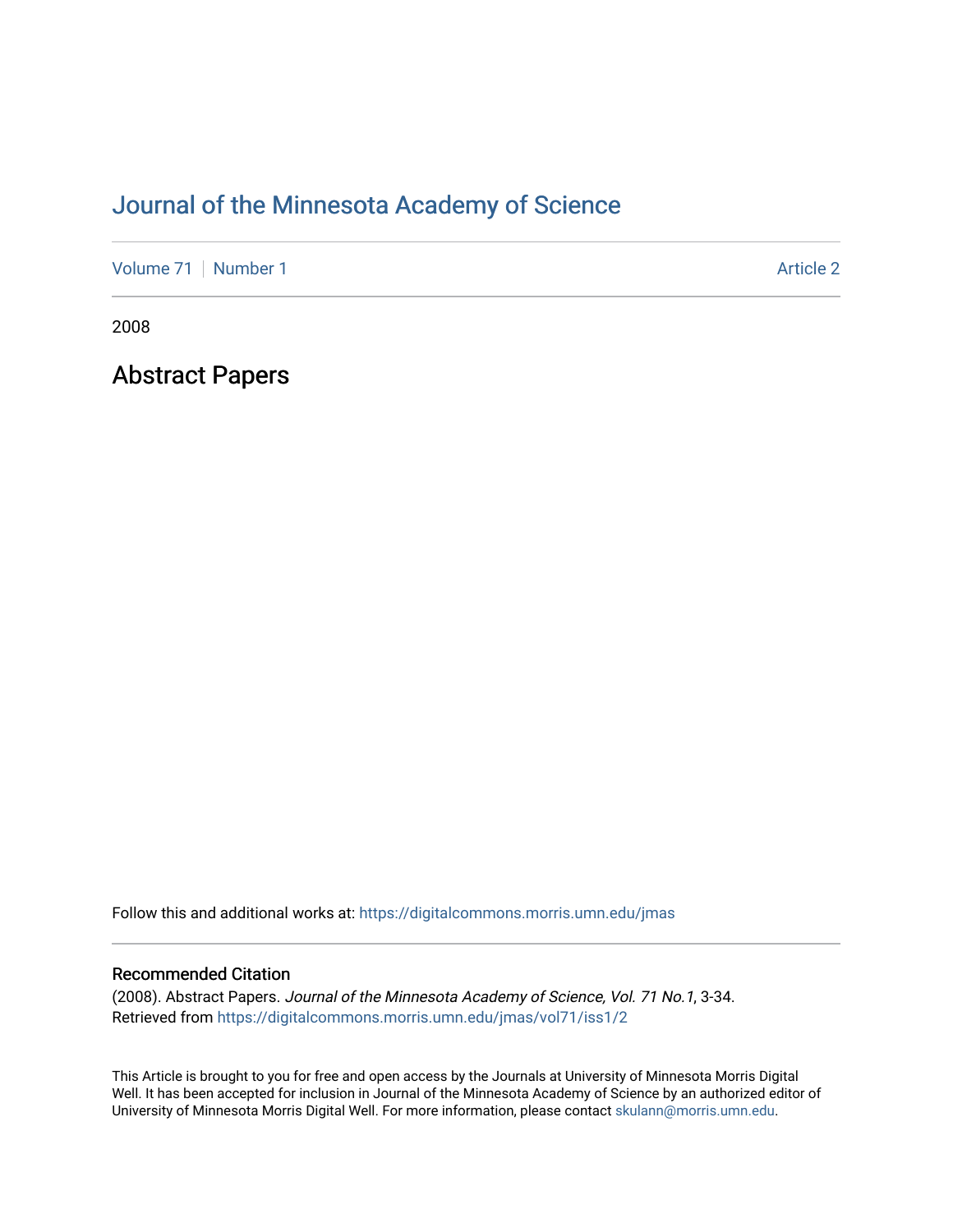## ABSTRACTS

*Abstracts are listed alphabetically by the last name of the first author listed.* 

## **HYDROGEN SULFIDE AND ITS EFFECT ON CELLULAR METABOLISM**

Craig Anderson and Wade Neiwert (Advisor) *Department of Chemistry. Bethel University, St. Paul, MN* 

 We have studied the effects of varied concentrations of hydrogen sulfide  $(H_2S)$  on a line of human prostate cancer cells (22RV1). We are investigating the effect of  $H_2S$  over time in order to see if the results are both reproducible and reversible. Literature has reported that the physiological effects of  $H_2S$  are 100% reversible. Hydrogen sulfide is an endogenously produced gasotransmitter, but we are interested in exposing cells to higher concentrations than are typically produced in the body. Metabolic rate is to be measured by a fluorescent ATP assay and, based on literature, should greatly decrease as H2S concentrations increase**.** 

#### **ANALYSIS OF PROTEIN EXPRESSION DURING**

**REGENERATION IN** *Lumbriculus variegatus* Josephine U. Anuforo and Kathleen Tweeten (Advisor) *Department of Biology College of St. Catherine, St. Paul, MN* 

 Regeneration of body parts in the freshwater oligochaete *Lumbriculus variegatus* (California blackworm) occurs via morphallaxis and epimorphosis. To learn about cellular and molecular aspects of epimorphic regeneration in *L. variegatus*, we carried out experiments using a proteomics approach. Cell homogenates were made of regenerating tissues harvested at 3, 7, 10, and 14 days into regeneration as well as from non-regenerating tissue. The extracted proteins were separated using two-dimensional gel electrophoresis. Gels were scanned and analyzed using Dymension 2 software to determine differentially expressed proteins. Protein profiles from regenerating heads were compared with those from regenerating tails. Most proteins were present in both head and tail blastemas. Mass spectrometric analysis of two such prominent proteins provided evidence that these proteins are components of the extracellular hemoglobin from *L. variegatus.* With increasing time into regeneration, the majority of the proteins were still common to regenerating heads and tails, but some proteins specific to either heads or tails emerged. We speculated that these proteins, differentially expressed in head or tail segments at the completion of regeneration, are structural proteins from these anatomically distinct regions of *L. variegatus.*

<span id="page-1-0"></span>A comparison of temporal changes of protein expression in newly formed head and tail tissue was also performed. Compared with protein profiles from nonregenerating tissues, several proteins were up-regulated at days 3, 7, and 10 with maximum expression seen at day 7. Three of these proteins with molecular weights of 51,000, 70,000, and 85,000 daltons were observed in both heads and tails. We speculated that these proteins may be candidates for involvement in epimorphic mechanisms in *L. variegatus.* A further analysis of these proteins by mass spectrometry is anticipated.

#### **CHARACTERIZATION OF ZEB-1 REGULATORY ELEMENTS IN THE PCa CELL LINE 22Rv1**

Kara M. Benjamin and Bynthia M. Anose (Advisor) *Department of Chemistry Department of Biochemistry Bethel University, St. Paul, MN* 

The final stage of cancer progression, metastasis, is the most deadly and is primarily responsible for the lethality of human carcinomas. The determination of molecular biomarkers to predict advancement to this stage is crucial in the fight against cancer mortality. A potential biomarker for the onset of metastasis in prostate carcinoma (PCa) is the transcription factor Zinc finger Ebox Binding Protein-1 (ZEB-1). ZEB-1 may prove a more valuable tumor marker than the conventional, yet nonspecific, prostate-specific antigen (PSA) protein. ZEB-1 is involved in human reproductive cancers, is known to be regulated by female sex steroid hormones, and is possibly bound by the tumor suppressor protein p53.<sup>[1](#page-1-0)</sup> ZEB-1 has also been found to be regulated by androgens and is associated with the progression of  $PCA<sup>1</sup>$ . Additional investigation is required to more completely elucidate ZEB-1 regulation, determine its relationship to PCa etiology, and validate its usefulness as a metastatic biomarker.

In this study, we utilize the PCa cell line 22Rv1 to investigate relative ZEB-1 expression levels in response to a variety of putative regulatory factors. We employ the highly sensitive method of quantitative realtime polymerase chain reaction (qRT-PCR) to measure relative gene expression. The established positive control gene PSA and the newly identified negative control gene ribosomal protein L4 (RpL4) are used as internal references in the 22Rv1 system. Our results demonstrate that ZEB-1 expression is induced by several agents, among them dihydrotestosterone (DHT) and its metabolic breakdown products.

 $\overline{a}$ 

<sup>&</sup>lt;sup>1</sup> Anose, B. M.; Landry, M. M.; Sanders, M. M. In *Investigating the Role and Regulation of ZEB-1 by Quantitative Real-Time PCR;* International Proceedings of the 12th International Congress of Endocrinology; Medimond: Bologna, Italy, 2004; pp. 1473-1478.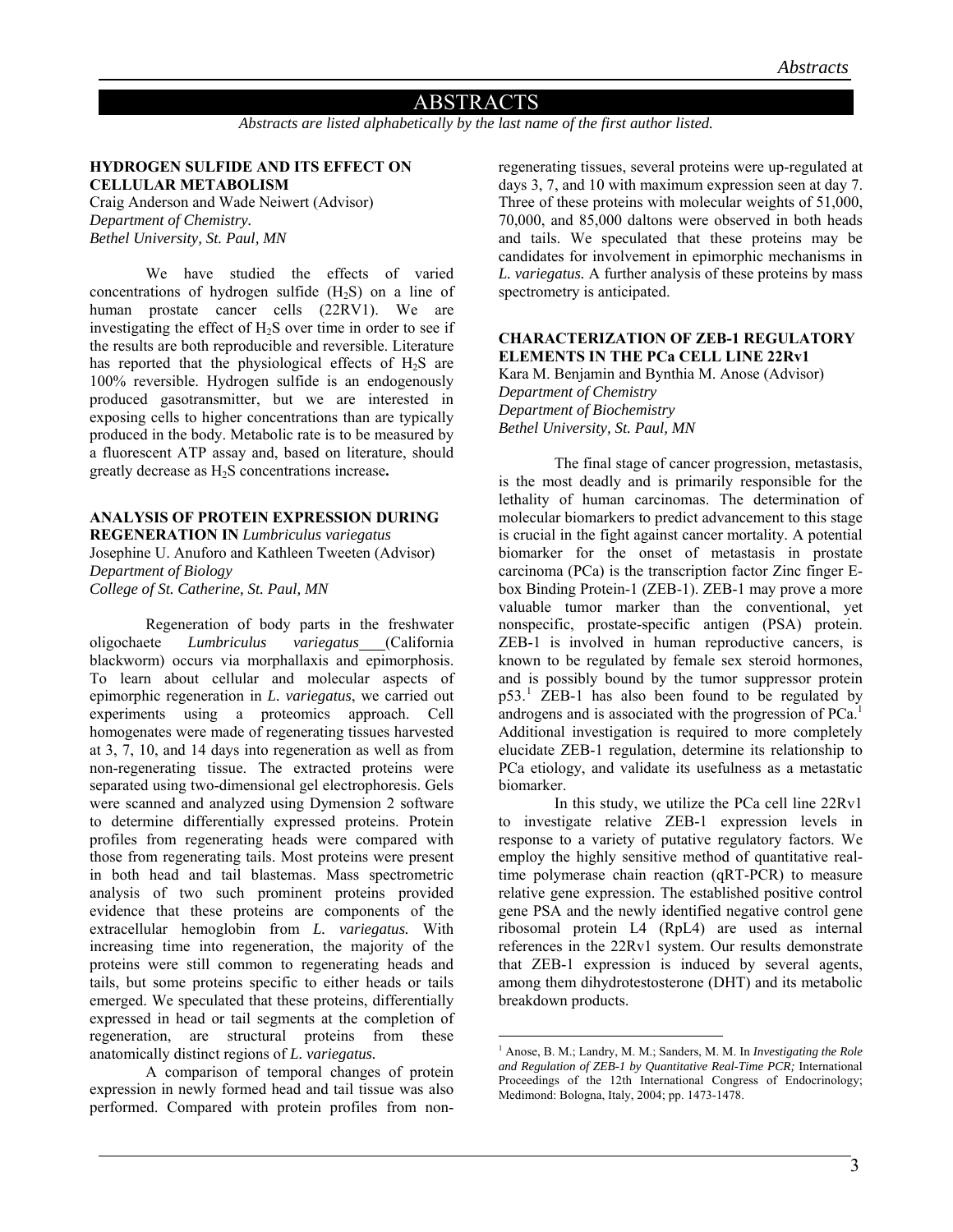#### **IDENTIFICATION OF AN ALLOSTERIC BINDING SITE IN GAMMA-GLUTAMYLCYSTEINE LIGASE**

Colin Boettcher, Kelly Rozenboom, and Brenda Kelly (Advisor)

*Department of Chemistry and Biology Gustavus Adolphus College, St. Peter, MN* 

 Glutathione has been implicated in chemotherapeutic resistance due to its function in conjugation and detoxication of electrophiles and its high abundance in cancer cells. By inhibiting glutathione synthesis selectively in cancer cells, these cells may become depleted of glutathione and more susceptible to chemotherapeutic agents. The -GCL catalyzes the first and gamma enzyme gamma-glutamylcysteine ligase (ratelimiting step in the synthesis of glutathione) and is therefore an appropriate target for inhibitor design.

In the present study, our objective was to identify small molecules that alter enzyme activity as a function of gamma-aminobutyric acid concentration, used here as an analog of the natural substrate, cysteine. The small molecules used were non-substrate amino acids. Our results show that most of the non-substrate amino acids examined inhibit the enzyme at high, near-saturating concentrations of gamma-aminobutyric acid but activate the enzyme at low concentrations of gamma-aminobutyric acid. Fluorescence spectroscopy was used to probe the effect of these non-substrate amino acids on the binding of substrates. Resultant plots of non-substrate concentration versus fraction protein bound are sigmoidal in shape rather than the typical hyperbolic shape characteristic of most monomeric enzymes. Additionally, dissociation constants increase for each non-substrate amino acid in the presence of increasing concentrations of gamma-aminobutyric acid.

Our results suggest that the enzyme contains at least two distinct binding sites. We hypothesize that these sites may bind either substrate or a non-substrate and that the binding of a molecule in one site impacts binding in the other site (i.e. the two sites have an allosteric relationship). Further development of binding sites within gamma-GCL have been completed in the presence of cobalt, indicating specific binding of two equivalents of cobalt, followed by non-specific binding at higher equivalents. The data will aide future NMR studies in the presence of cobalt. This work was supported through the Greater Gustavus Fund, Langsjoen Fund, and Sigma Xi Fund at Gustavus Adolphus College.

## **IMMUNOLOCALIZATION OF ACTIN IN TRANSGENIC AND WILDTYPE MURINE MYOCARDIUM**

Meghan Bohland and Marilyn C. Hart (Advisor) *Department of Biology Minnesota State University–Mankato, Mankato, MN* 

 In myocardium, actin and myosin filaments are organized into repeating units of sarcomeres, the basic unit of muscle contraction. Actin Capping Protein (CP) binds to the barbed ends of the actin filament at the Zline, directing and maintaining the proper organization of the thin filament in the sarcomere. CP is a heterodimer composed of an alpha  $(α)$  and a beta  $(β)$  subunit. Muscle cells contain two β subunit isoforms,  $β1$  and  $β2$ . The  $β1$ isoform is present at the Z line; the β2 isoform is found elsewhere including cell-cell junctions. In previous studies, transgenic mice were generated that replaced the β1 isoform with the β2 isoform. We hypothesized that a decrease in β1 expression will lead to a disorganized myofibrillar structure and that the disorganization will become increasingly severe as a function of murine age. We examined the myocardium of transgenic mice ranging in age from three months to twelve months. Murine hearts were extracted and frozen sections prepared using a cryomicrotome. The tissue sections were fixed, quenched with ethanolamine, permeabilized with methanol, and washed in phosphate buffered saline. The sections were probed with mouse anti-actin-Cy3 rhodamine conjugated antibody and images captured using an Olympus fluorescent microscope and Simple PCI 6 acquisition software with deconvolution. Three month myocardium exhibited minor disorganization of the Z-lines compared to six, nine, and twelve month myocardium. The Z-lines in the twelve month myocardium were grossly disorganized with irregular breaks. In addition, the spacing between Z-lines was variable indicative of altered actin filament length.

#### **NOBLE METAL NANOPARTICLE LOCALIZATION IN MAST CELLS**  Katherine L. Braun, Bryce J. Marquis, and Christy L. Haynes (Advisor)

*Department of Chemistry* 

*University of Minnesota, Minneapolis, MN* 

Nanoparticle use in consumer products and medical treatments is rapidly increasing based on the unusual chemical and physical properties of nanoscale materials. If these nanoparticles are to be implemented in biological systems, it must be seen first how the cells of the human body react to the presence of nanoparticles. An important consideration is how the nanoparticles are taken up by endocytosis and where they reside once in the cell.

In this research, primary culture mast cells were exposed to serum-coated Au nanoparticles at concentrations of 1.0 nM, 0.1 nM, and 0.01 nM and for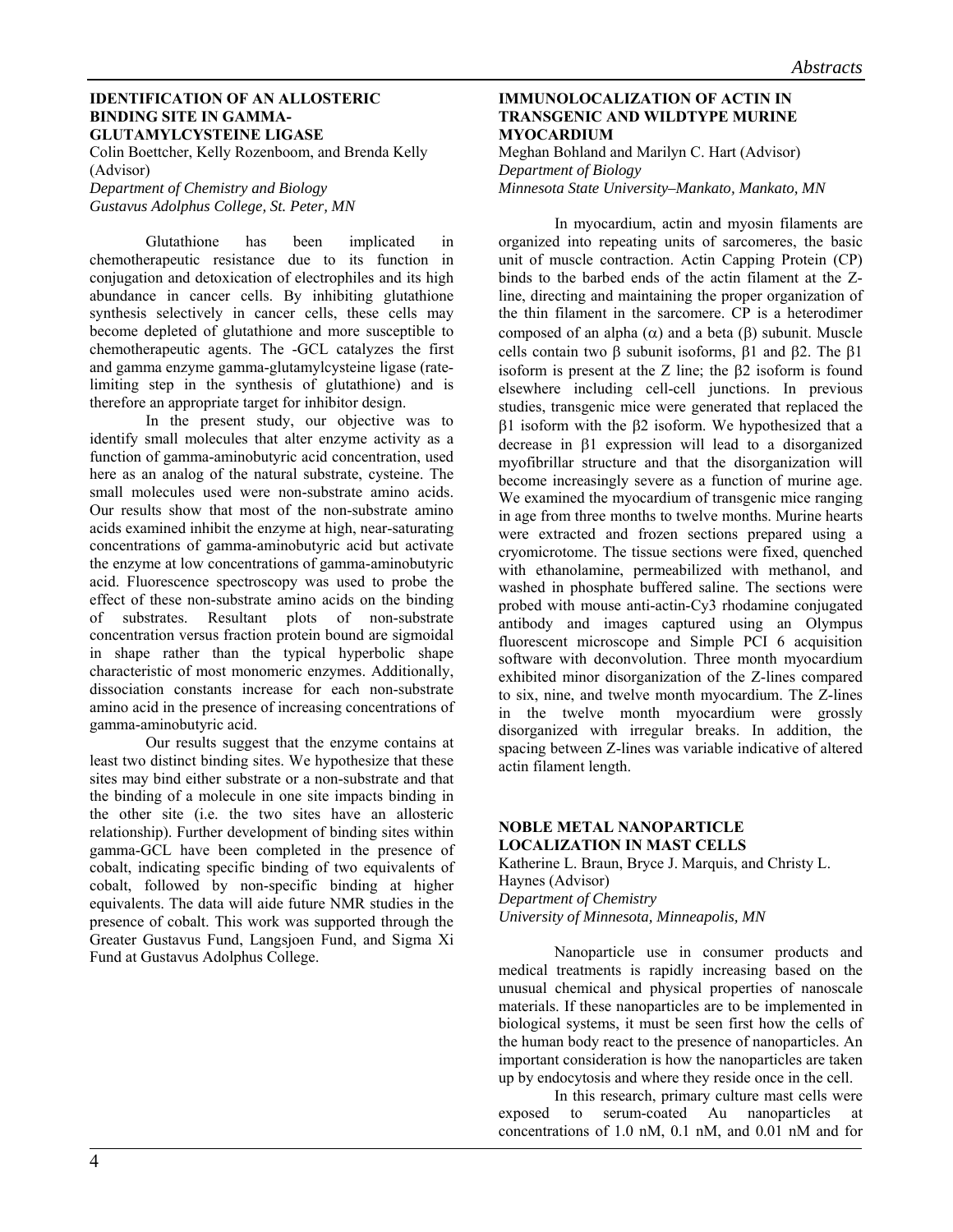varying exposure times of 24, 48, and 72 hours. Cells were then imaged using transmission electron microscopy (TEM). It is clear from these images that the nanoparticles are congregating mainly in the acidic secretory granules, the compartment of the mast cell that contains the chemical messengers serotonin and histamine. Using TEM images, the number of nanoparticles per granule was quantitated as was the size of the nanoparticles and the size of the granules before and after uptake. Cells exposed longer took up more nanoparticles than those exposed for short periods, but high-concentration nanoparticle solutions tended to aggregate, disrupting the endocytosis process and causing fewer nanoparticles to enter the cell. In parallel studies, electrochemical detection of the secreted chemical messengers demonstrated that the amount endocytosed was influenced by nanoparticle exposure time and concentration.

#### **POPULATION-LEVEL INTERACTIONS BETWEEN TALL GOLDENROD** (*Solidago altissima*) **AND A STEM-GALLING FLY** (*Eurosta solidaginis*) Marie Cavalier, Erin Tague, Sarah Muncy, Ruth Burke, David Stolhanske, and Craig Longtine (Advisor) *Department of Biology North Hennepin Community College, Brooklyn Park, MN*

 The stem-galling fly *Eurosta solidaginis* lays eggs on its host plant tall goldenrod *Solidago altissima* in May*.* The gall fly larva forms a spherical growth in the plant stem about the size of a quarter, which is referred to as a ball gall. The gall provides the larva with nutrients until it pupates and emerges as an adult in the spring. Goldenrod can reproduce asexually through rhizomes, resulting in clones of genetically identical plants or ramets.

In October we marked 150 goldenrod clones in a large open field in Brooklyn Park, MN. For each clone we measured the diameter, the number of flowering and nonflowering plants, and the height of the five tallest ramets. The number of ball galls was recorded and galls/ $m<sup>2</sup>$  was derived. The presence of rosette galls was also noted. Rosette galls are produced by the rosette midge fly *Rhopalyomia solidaginis*. Clones with few galls are relatively resistant to gall fly oviposition and/or survival of larvae. Ball galls were present in 72% of clones. Rosette galls were found in 28% of clones and were never abundant within clones. When comparing resistant and susceptible clones, we found that clone area was positively correlated with number of ball galls and plant density was negatively correlated with number of galls. Clones with numerous ball galls had taller and faster growing plants. *Eurosta solidaginis* apparently did not choose some clones for oviposition even though the physical characteristics of the clone were similar to those of nearby susceptible clones.

#### **EFFECTS OF RESTORATION ON BIOGEOCHEMICAL PROCESSES IN RESTORED TALL-GRASS PRAIRIES**

Benjamin Clifford, [David W. P. Manning](mailto:manningd@stolaf.edu), Elise C. Mulder, Casey Baustian, Jared Brandell, Robert G. Johnson, Brandon McCafferty, Alexander Suginaka, Hennessy Wadell, and John Schade (Advisor) *Department of Biology St. Olaf College, Northfield, MN* 

 In recent decades, prairie restoration projects have become commonplace in many areas that were once primarily agricultural fields. We are interested in how biogeochemical processes change as a restored field ages and becomes an established prairie ecosystem. Additionally, we are interested in how fire may affect biogeochemical processes of restored fields.

To answer these questions, we studied six fields, including a chronosequence of five restored plots on the campus of St. Olaf College in Northfield, MN, and one agricultural field. Plots ranged from 3 to 18 years since restoration, with a cultivated soybean field serving as age 0. Time since burn for plots ranged from 0.5 to 3.5 years. In each restored plot we measured soil  $CO<sub>2</sub>$  flux, aboveand below-ground biomass, nitrification and N mineralization, microbial C:N, percent moisture, percent C and percent N in the soil, and total organic matter. Total organic matter, percent moisture, and percent C all decreased with time since restoration, while soil  $CO<sub>2</sub>$  flux and total microbial C:N increased with time since restoration. Our data strongly suggest nitrogen limitation of biological processes in all restored prairies. C:N ratios of microbes increased as a function of time since restoration, and plant C:N increased with time since previous burn, likely due to a decline in relative N availability. Percent N, nitrification, and mineralization did not show significant temporal patterns, but did have significant spatial variation. Our data suggest that time since burn has a strong influence on above-ground variables while age since restoration influences belowground variables.

#### **THE IMPACT OF COLLAGEN WOUND DRESSINGS IN THE PREVENTION OF ALVEOLAR OSTEITIS AFTER COMPLETE BONY IMPACTED MANDIBULAR THIRD MOLAR SURGERY**

Benjamin Curtis and Timothy Shaw (Advisor) *Department of Biology Bethel University, St. Paul, MN* 

 In this study, we compared the incidence of alveolar osteitis (AO) in patients treated with CollaCote®, an absorbable collagen wound dressing. The purpose of this study is to determine whether CollaCote® is a substantial treatment in the prevention of alveolar osteitis.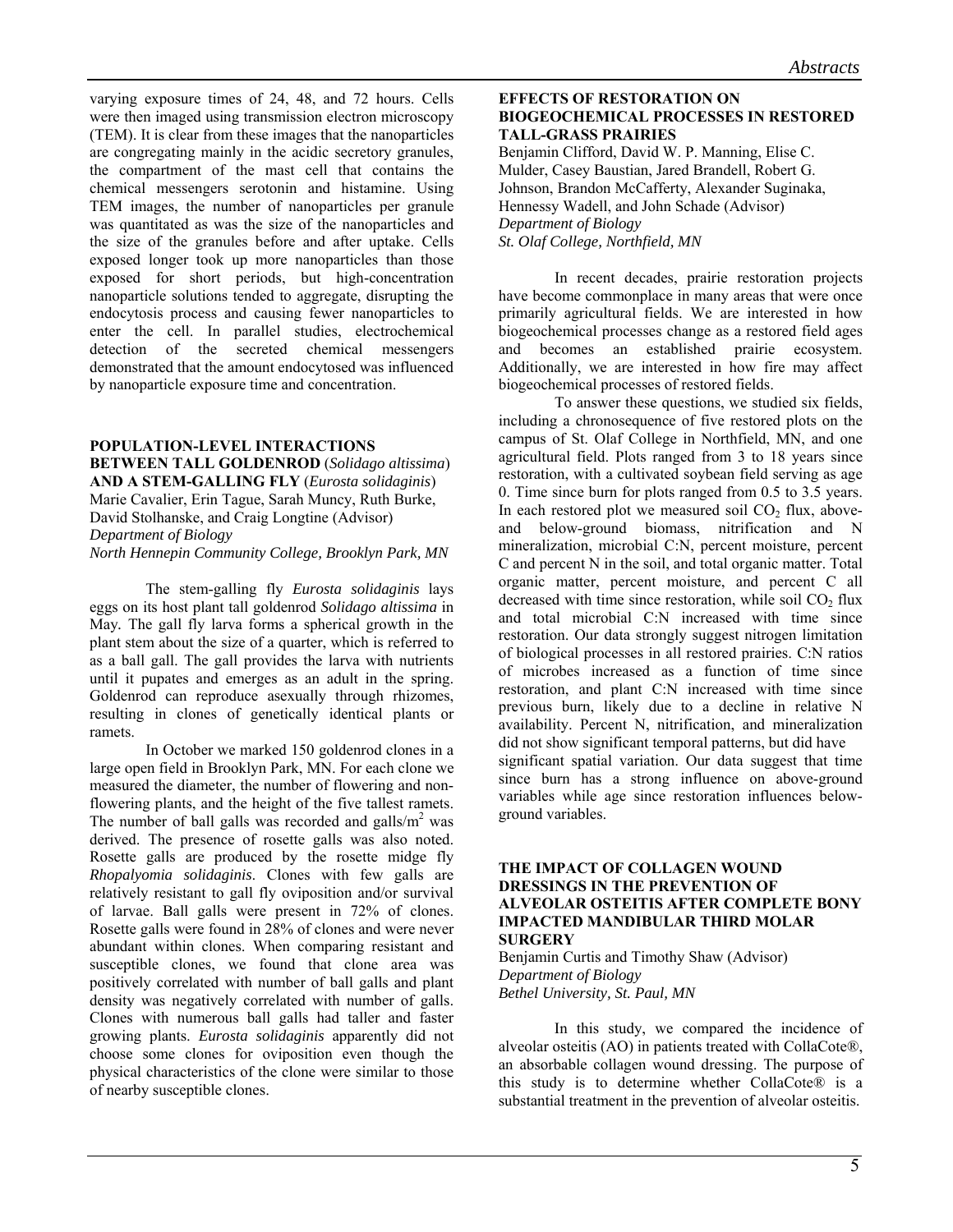Forty-two patients, classified with complete bony impacted mandibular third molars, were included in this study.

During surgery, CollaCote® was placed in one of the two vacant sockets in the mandible; the other socket that did not receive CollaCote® acted as a control group for our study. The same surgeon treated all patients. Results show that 31.0% (13 of 42) of the patients developed AO in one or both sockets following treatment. Of the 31.0% with AO, 92.3% (12 of 13 patients) developed AO in the socket treated with CollaCote®, while only 76.9% (10 of 13) developed AO in the socket left untreated (control). These results suggest that CollaCote® does not significantly impact the prevention of AO after third molar surgery.

#### **THE PHYSIOLOGICAL RESPONSES OF** *Lepomis gibbosus* **AND** *Mus musculus* **TO** *Noturus gyrinus* **TOXIN**

Laura Eggert, Victoria Evans, Philip Cochran, and Jeanne Minnerath (Advisor)

*Department of Biology* 

*St. Mary's University of Minnesota, Winona, MN* 

 *Noturus gyrinus*, a fish commonly known as the tadpole madtom, is a member of the catfish family Ictaluridae. The tadpole madtom produces a toxin that is associated with its pectoral spines, and this toxin is speculated to serve as a protective mechanism against predators including fishes and possibly some mammalian species.

A recent study at St. Mary's University determined that *Lepomis gibbosus* (pumpkinseeds) injected with tadpole madtom toxin experienced paralysis as well as a color change at the injection site that spread to varying degrees across the body surface. Interestingly, pumpkinseeds injected a second time with toxin were paralyzed a significantly shorter period of time following the second injection compared with the first. These results suggest that the pumpkinseeds may have developed an immune response to the toxin, thus reducing the physiological effects the toxin had on the fish.

More recent research at St. Mary's University indicates that tadpole madtom toxin also has a physiological effect on mice (*Mus musculus*). Mice injected with a saline solution containing tadpole madtom toxin displayed significantly impaired mobility compared with mice injected with saline solution alone. Studies are presently underway to determine whether the physiological effect of tadpole madtom toxin on the mice is less dramatic following the second toxin injection compared with the first injection. Additionally, sera from the mice are being analyzed by Enzyme Linked Immunosorbent Assay (ELISA) to determine whether the mice produce antibodies specific for tadpole madtom toxin. These results will help to elucidate whether predators of tadpole madtoms become immune to the

effects of tadpole madtom toxin following repeated exposures.

## **THE EFFECTS OF OVEREXPRESSION OF NKX2.1 ON LUNG SPECIFIC GENES SP-C AND SP-B IN**

*Xenopus laevis* Dan Einerson and Brian Hyatt (Advisor) *Department of Biology Bethel University, St. Paul, MN* 

 Lung development is controlled by many different factors. Among these different factors, genes play an integral role in initiating and coordinating lung development. Specifically, Nkx2.1 is a transcription factor that has been shown to be integral in the initiation of lung development. Much of the research done thus far with Nkx2.1 has been done on mice or rats and the effects of the gene are still largely unknown. However, when Nkx2.1 was absent in mice and rats, the organisms died at birth. Our study attempted to gain further knowledge into the role of Nkx2.1 through the process of overexpression of the gene in a new/different model organism, *Xenopus laevis*. Real-Time PCR results showed that when Nkx2.1 was overexpressed in *Xenopus* embryos the expression of the lung specific gene SP-C also increased. This suggests that Nkx2.1 has an effect on lung development and specifically other genes that are involved with lung development. It also suggests that when Nkx2.1 is increased in an organism other genes in that pathway are also increased.

## **RESPONSE OF FISH PREDATORS TO TADPOLE MADTOMS (***Noturus gyrinus)*

Bridget Emmett and Phil Cochran (Advisor) *Department of Biology St. Mary's University of Minnesota, Winona, MN* 

 The tadpole madtom *Noturus gyrinus* is highly prized as a bait fish in the upper Mississippi River Valley, where it is marketed as the "willow cat," yet it has venom glands associated with spines in its pectoral and dorsal fins.

 The response of a predatory fish to this defense was tested by exposing tadpole madtoms to largemouth bass. As a control, results were compared with the response by bass to minnows, a common prey item for these predators. Each bass was used in six trials with minnows and six trials with tadpole madtoms. Trials using madtoms were alternated with trials using minnows. Largemouth bass were just as likely to consume tadpole madtoms as they were minnows (the prey was consumed in every trial). Bass sometimes took longer to handle and consume tadpole madtoms than minnows, but the likelihood of attack did not change as the number of trials increased.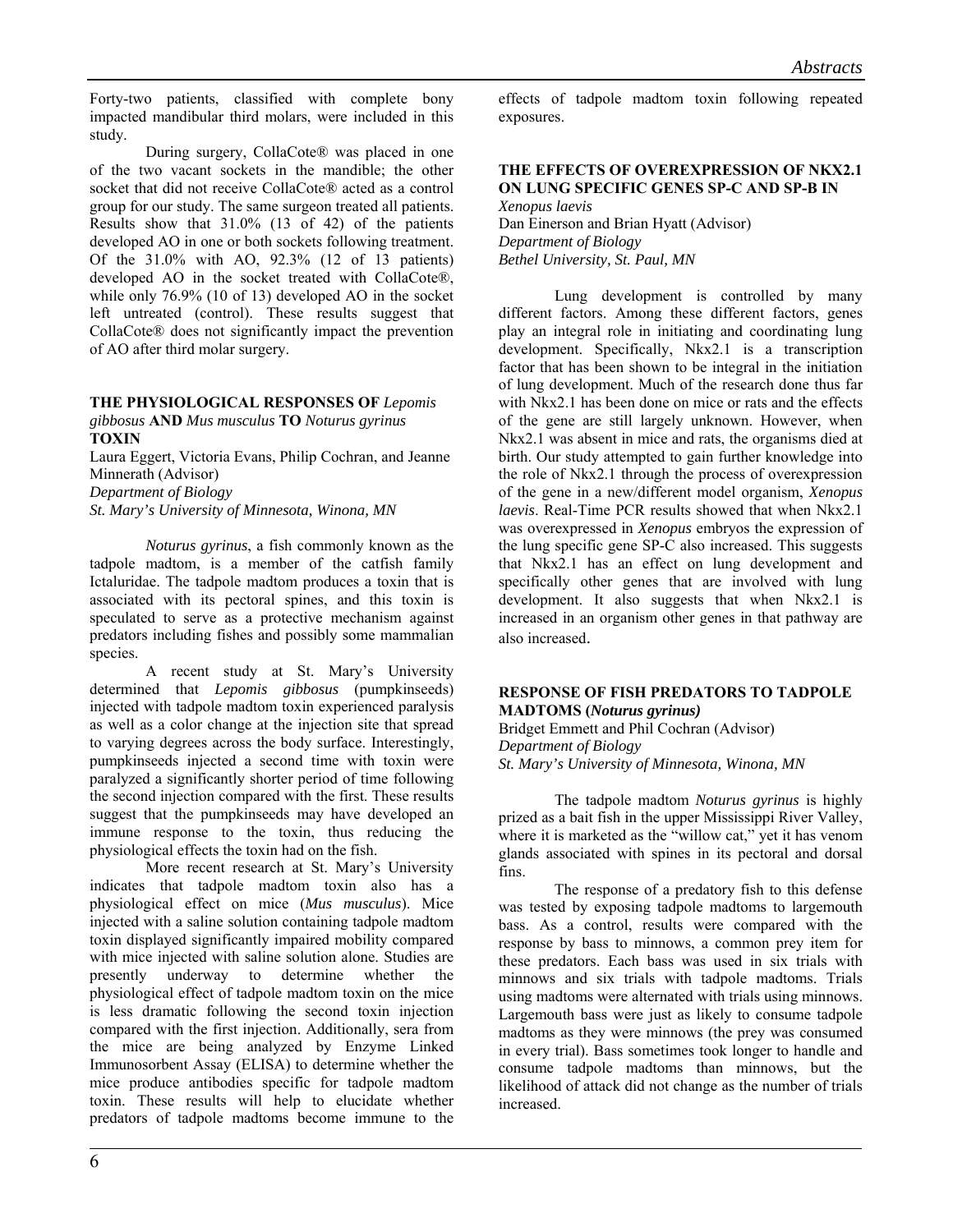#### **THE EFFECTS OF LAURICIDIN ON THE ENTERIC BACTERIA OF** *Mus musculus*

Michael Everding and Jeanne Minnerath (Advisor) *Department of Biology St. Mary's University of Minnesota, Winona, MN* 

 Lauricidin, a dietary supplement, has been suggested to exhibit antimicrobial and antiviral capabilities in humans. It is unclear, however, what effect this dietary supplement has on the enteric bacteria in the gastrointestinal tract of individuals who are taking Lauricidin.

The purpose of this study was to examine the effects of Lauricidin on enteric bacteria, using mice (*Mus musculus*) as the animal model. One group of mice was treated with Lauricidin in a mixture of saline and peanut butter, and a second group was treated with a mixture of saline and peanut butter alone. Following six weeks of daily treatment, fecal matter was collected from the mice and was used as the source of enteric bacteria. The fecal material was suspended in saline, diluted in saline, and plated on tryptic soy agar and MacConkey's agar to quantify the numbers of total bacteria and gram-negative bacteria, respectively. After overnight incubation at 37°C, the colony-forming units (CFUs) on each plate were counted and recorded. These data were used to calculate the number of bacteria (total number and gram-negative bacteria) per gram of fecal matter. An ANOVA test was conducted to determine whether there was a statistically significant difference in the total number of enteric bacteria or gram-negative bacteria in the fecal matter of Lauricidin-treated versus control mice.

Results indicated there were no statistically significant differences in the total number of enteric bacteria or gram-negative bacteria present in Lauricidintreated mice versus control mice. Thus, although Lauricidin may exhibit antimicrobial capabilities, it does not appear to influence the number or types of bacteria present in the gastrointestinal tract.

## **EXTRACTION AND IDENTIFICATION OF COMPOUNDS IN BITTER LEAF** *(vernonia*

*amygdalina)* 

Leonard Che Fru, Dr. Quirk Dorr (Advisor), and Danae R (Faculty Mentor)

*Department of Chemistry and Geology* 

*Minnesota State University Mankato, Mankato, MN* 

 The focus of this proposal was to isolate and determine the chemical composition of *Vernonia amygdalina* (VA) in both blanched and unblanched leaves. Chemical extractions were accomplished with four different solvents: methanol, hexanes, ethyl acetate and water. Two sets of extractions were performed. In the first set of extractions, the leaves were ground and allowed to stir in each of these solvents. Filtration was then used to remove extract from the solid remnant. In the second set,

a sohxlet extractor was used with the same solvents to further extract compounds from the solid remnant of the first extraction set. Thin layer chromatography (TLC) was used to separate the chemical constituents of the extraction. UV was used to indentify organic compounds containing conjugated double bonds. Analysis of UV active compounds after TLC indicated that VA contains at least four methanol soluble compounds, one hexane soluble compound, six ethyl acetate soluble compounds and three water soluble compounds. No compound was detected in the aqueous extraction of blanched VA. Further analysis of extractions using LCMS is currently being conducted.

#### **DIGGING UP GERMS: A PRELIMINARY INVESTIGATION OF THE BACTERIAL MICROFLORA IN SANDBOXES AT CHILDREN'S DAYCARE CENTERS**

Lindsay Gabbert and Betsy M. Martinez-Vaz (Advisor) *Department of Biology Hamline University, St. Paul, MN* 

 In the realm of environmental health and medical microbiology, identifying sources and risk-factors contributing to illness in children is of great importance. Children are more susceptible to and severely affected by infectious disease.

The purpose of this preliminary study was to investigate two recent scientific claims which identified "playing in a sandbox" as a new risk-factor for contracting bacterial diseases. No similar previous research was found on this topic, suggesting the further importance and validity of the study. The goals of the research were to determine whether a sand environment supported microbial communities different from control groups, categorize microbial diversity between experimental locations, and identify possible pathogenic bacteria that might warrant further research in this area. Sand samples collected from multiple daycare centers were analyzed using culturable methods—using both differential and selective media to exploit biochemical differences between bacteria.

It was found that sandboxes from daycare centers not only support more diverse bacterial communities than do controls, but also sustain higher populations of those species. In addition to this, bacterial species suspect as pathogenic *Staphylococcus* sp. were identified in all sandboxes, and enteric coliform bacteria were present in all sandboxes and controls—suggesting possible implications for contamination points. Little is known about the public health consequences of contracting infectious diseases from sand. However, these data present a warranted concern and need for future research. The seasonal characteristics of microbial diversity, contamination processes, and length of bacterial survival in sand are possible directions for future research**.**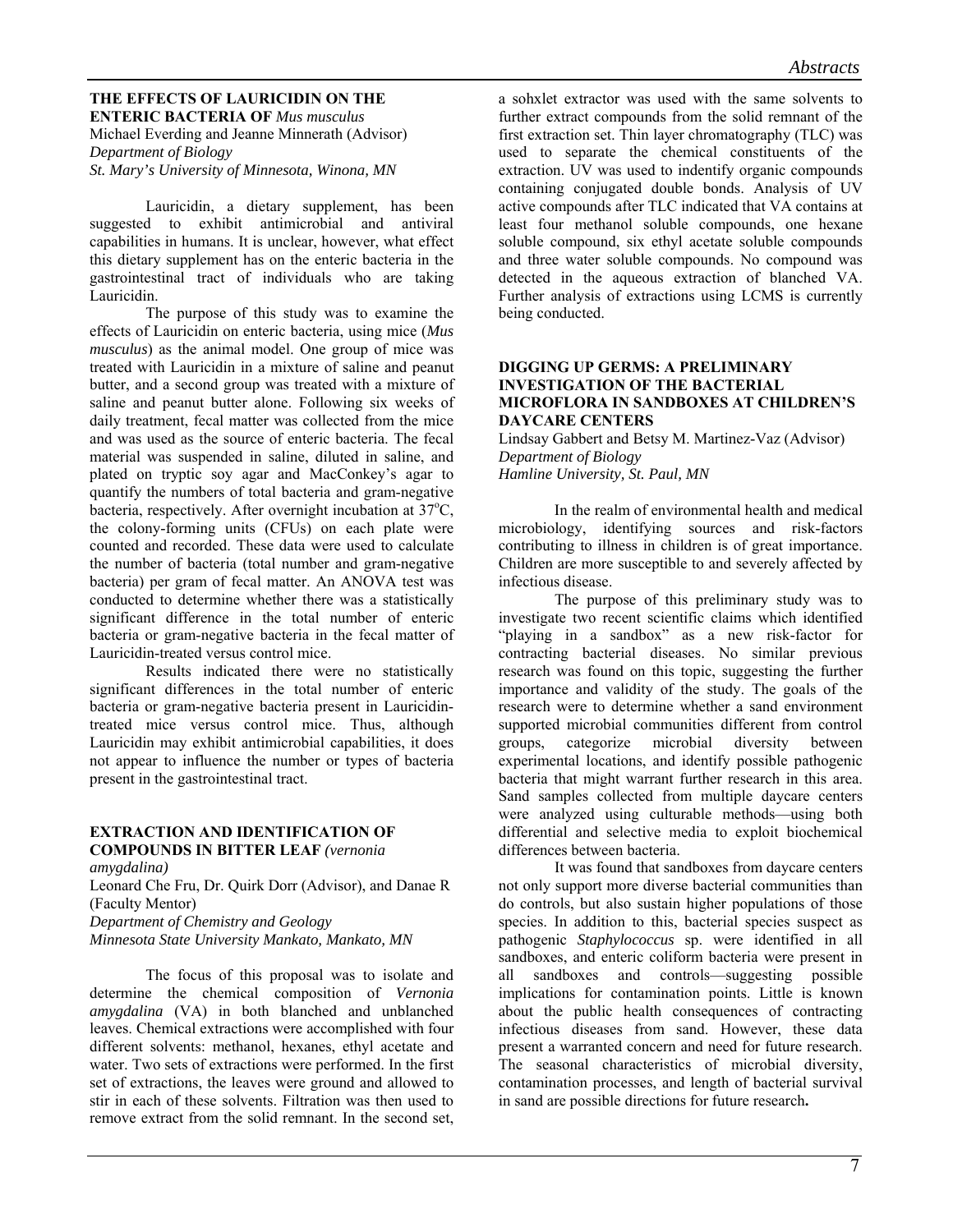## **CONIFEROUS TREE SPECIES DURING SPRING THAW EVENTS IN SOUTHERN MINNESOTA**

Christopher M. Gardner, Daniel R. West, and Christopher T. Ruhland (Advisor) *Department of Biological Sciences* 

*Minnesota State University–Mankato, Mankato, MN* 

The persistence of evergreen foliage throughout the winter gives conifers the ability to photosynthesize during warm winter periods and early spring when water is available. Typically photosynthetic rates are low in coniferous species compared to their deciduous counterparts. The ability to photosynthesize in less-thanoptimal conditions may contribute to their annual net primary productivity.

Coniferous foliage is exposed to high visible and ultraviolet (UV) radiation, desiccating winds, and cold temperatures during the winter months in southern Minnesota. We examined photosynthetic performance and UV-screening ability of three coniferous species (*Pinus sylvestris, Picea pungens,* and *Pinus strobus*) on the campus of Minnesota State University–Mankato from January to April 2008 with modulated fluorometers. Plants showed very little photosynthetic ability during extreme cold events  $(-4 \text{ to } -18^{\circ}\text{C})$  with light- and darkadapted yields averaging <0.10 over all sampling dates. Concentrations of chlorophyll and carotenoids (carotenes and xanthophylls) were much higher in *P. sylvestris* and *P. pungens* than in *P. strobus*. In addition, concentrations of UV-absorbing phenylpropanoids were 63% greater in *P. sylvestris* and *P. pungens* than in *P. strobus*. The increased concentrations of these compounds may be related to the decreased epidermal transmittance of UV in the former two species. However epidermal transmittance of UV was appreciable. Epidermal transmittance of UV averaged 35, 52 and 62% for *P. sylvestris, P. pungens* and *P. strobus*, respectively.

We will continue to assess these parameters during the early spring and expect an increase in photosynthetic ability and a simultaneous reduction in UV transmittance as the season progresses and temperatures increase.

#### **LEWIS ACID-MEDIATED COPOLYMERIZATION OF ACRYLAMIDES AND 1-HEXENE**

Rachel Gaulke and Megan Nagel (Advisor) *Department of Chemistry Bethel University, St. Paul, MN* 

 Controlled radical copolymerization of acrylamides and 1-hexene using the Lewis acids,  $A<sub>1</sub>O<sub>3</sub>$ and  $Sc(OTf)_{3}$ , is expected to give copolymers with macroscopic properties that are unique when compared with the homopolymers.

This research studies the effect of the Lewis acid, Lewis acid concentration, and temperature on copolymer conversion and composition of each comonomer.

Characterization of the copolymers is achieved using  ${}^{1}H$ NMR to determine copolymer composition, and GPC is used to analyze molecular weights and molecular weight distribution. It was found that temperature affects acrylamide copolymer conversion whereas the use of  $Al<sub>2</sub>O<sub>3</sub>$  as a Lewis acid does not. However, Sc(OTf)<sub>3</sub> was shown to increase copolymer conversion and significantly increase molecular weight of copolymers. The use of  $Sc(OTf)$ <sub>3</sub> also showed an increase of 1-hexene incorporation while simultaneously affecting the tacticity of the copolymer.

### **WHAT DOES JANUS TYROSINE KINASE (JAK) 3 INHIBITOR DO TO T CELLS** *IN VITRO***?**

Ketaki Ghate, Fei Chin Tsan, Deshani Perera, Sharad Shresta, Niza Nemkul, Patricia Fast, and Marina Cetkovic-Cvrlje (Advisor) *Department of Biological Sciences St. Cloud State University, St. Cloud, MN* 

T cells are the crucial players in autoaggression against insulin-producing beta cells that results with a development of autoimmune type 1 diabetes (T1D). There are subtypes of T cells that exhibit protective and pathogenic roles in the beta cell destruction. They can be distinguished by their surface molecular markers as well as by the specific cytokine profiles. T cells express cytoplasmic signal transduction molecule JAK3. It was found that the *in vivo* inhibition of JAK3 by a specific inhibitor WHI-P131 protected NOD mice (a mouse model of T1D) from diabetes development.

The goal of this study is to examine the effects of WHI-P131 on the survival, mechanism of cell death, and cytokine secretion of an isolated subpopulation of CD4+ T cells, in order to get an insight into the possible mechanism of WHI-P131 action. The CD4+ T cells were isolated from the spleens of 5-7-week-old NOD and control C57BL/6 mice by positive magnetic separation. The cells were exposed to three concentrations (6, 3, and 1.5 ug/ml) of WHI-P131 and cultured for the 3-weekculture period. The apoptotic cell death was determined in cell lysates, while cytokine secretion (IL-10, IL-4, IL-2, IFN-gamma and TGF-beta) was analyzed in cell supernatants. It is found that WHI-P131 induces a dosedependent apoptotic cell death of the CD4+ T cells, clearly confirming that WHI-P131 indeed affects CD4+ T cells. It is expected that cytokine profiles obtained from the WHI-P131-exposed CD4+ T cells would provide an insight about the subtypes (protective vs. pathogenic) of CD4+ T cells induced/affected by WHI-P131 action.

profiles obtained from the WHI-P131-exposed CD4+ T cells would provide an insight about the subtypes (protective vs. pathogenic) of CD4+ T cells induced/affected by WHI-P131 action.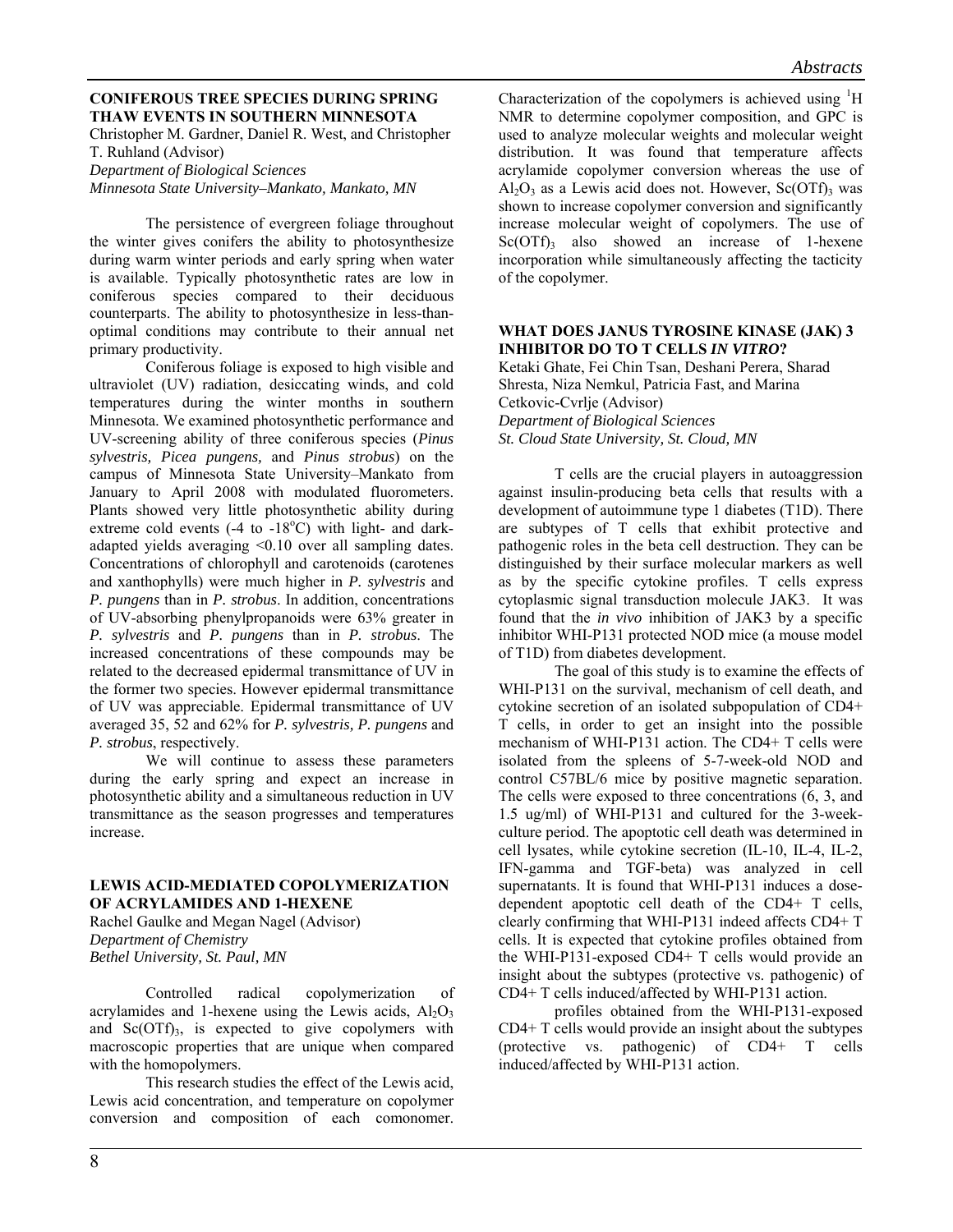## **SAHARAN AIR LAYER VERTICAL PROFILES AS OBSERVED DURING NAMMA**

Kirstin Gleicher and Anthony Hansen (Advisor) *Department of Earth and Atmospheric Science St. Cloud State University, St. Cloud, MN* 

The Saharan Air Layer (SAL) is a layer of air and dust that originates in the Saharan Desert and is advected across the Atlantic Ocean. It is generally characterized by warm, dry air and layers of increased dust concentration and may play a major role in suppressing tropical cyclone development. In order to better understand the SAL, the NASA African Monsoon Multidisciplinary Analysis (NAMMA) airborne field campaign, stationed in Cape Verde, collected extensive SAL data during August and September, 2006.

In this study, the data set is closely examined in order to characterize the vertical structure of the SAL in terms of thermodynamic structure and dust loading. A comparison of vertical profiles obtained from non-SAL sampling and SAL sampling is conducted to identify the characteristics unique to the SAL. It is found that there is increased temperature and wind speed within the dust layer profiles. The SAL is also investigated as it is transported from the Sahara into the eastern Atlantic Ocean to better understand how the dust layer height, thickness, and moisture levels change during the transport processes.

The relationship between SAL and moisture is closely examined through the correlation between increased dust loading and moisture levels. The areas of increased dust loading are typically found between altitudes of 1 km to 6 km and their thicknesses range from 0.1 km to 2 km. Initial findings from this study show some dust layers contain high levels of moisture. This is contrary to previous understanding of Saharan dust layers.

#### **DETERMINATION OF THE ELECTROCHEMICAL MECHANISM OF 2,4- DINITROLTOLUENE IN AN AQUEOUS ENVIRONMENT**

Joshua Gregersen and Phillipe Buhlmann (Advisor) *Department of Chemistry University of MN, Minneapolis, MN* 

 This study is being performed to support a project that develops gas sensors for the detection of explosives. For this purpose, the electrochemical properties of 2,4-dinitrotoluene in water were investigated. Cyclic voltammetry (CV) shows six distinct peaks of interest; two at approximately -650 mV and -750 mV arising from the irreversible reduction of the nitro groups of of 2,4-dinitrotoluene. Two peaks near -150 mV are associated with the quasireversible oxidation of a yet unknown compound that is only observed upon reduction of 2,4-dinitrotoluene; the quasireversibility is evident from the associated two reduction peaks at -190 mV. The goal of further research is to determine the pH dependence of the electrochemical properties of of 2,4 dinitrotoluene, and the identification of the unknown intermediate species.

#### **THE PREDICTIVE VALIDITY OF NURSING ADMISSION MEASURES: A META-ANALYSIS**

Anna Grossbach and Nathan Kuncel (Advisor) *Department of Psychology University of Minnesota, Minneapolis, MN* 

 Every year baccalaureate nursing educators are faced with the daunting task of reviewing many applications and deciding which prospective nurses will be successful in their program. A critical outcome is passing the licensure test, the NCLEX-RN. This creates two key needs. The first is selecting future students who are more likely to pass. The second is identifying and developing current students who are at risk of failure. A host of predictors has been proposed. Although many have studied the efficacy of different admission and diagnostic measures, small sample sizes limit the interpretability of the research literature and have led to inconsistent findings. We use meta-analysis to statistically combine the studies, thus raising the overall sample size and providing and opportunity to examine likely sources of study variability.

 Meta-analyses were conducted on the predictive validities of ACT, SAT, pre- nursing GPA, overall nursing GPA, and nursing school GPA with the NCLEX-RN licensure test. The correlations were positive and sizable for all of the selected measures. Nursing grades were highly predictive of NCLEX-RN success eclipsing the commonly reported predictive validates for some assessment tests (e.g., NLN, Mosby). The strongest admissions predictor of NCLEX-RN success was the ACT social science score. The overall nursing GPA and the second year of nursing school GPA were the strongest predictors of success. Most of the variability in the literature appears to be due to sampling error rather than substantive moderators.

In conclusion, nursing GPA and nursing admission measures are very predictive of NCLEX-RN success. Development of additional predictors may improve the accuracy of admissions decisions. Further research is needed to examine other variables as well as examine the inter-correlations between variables.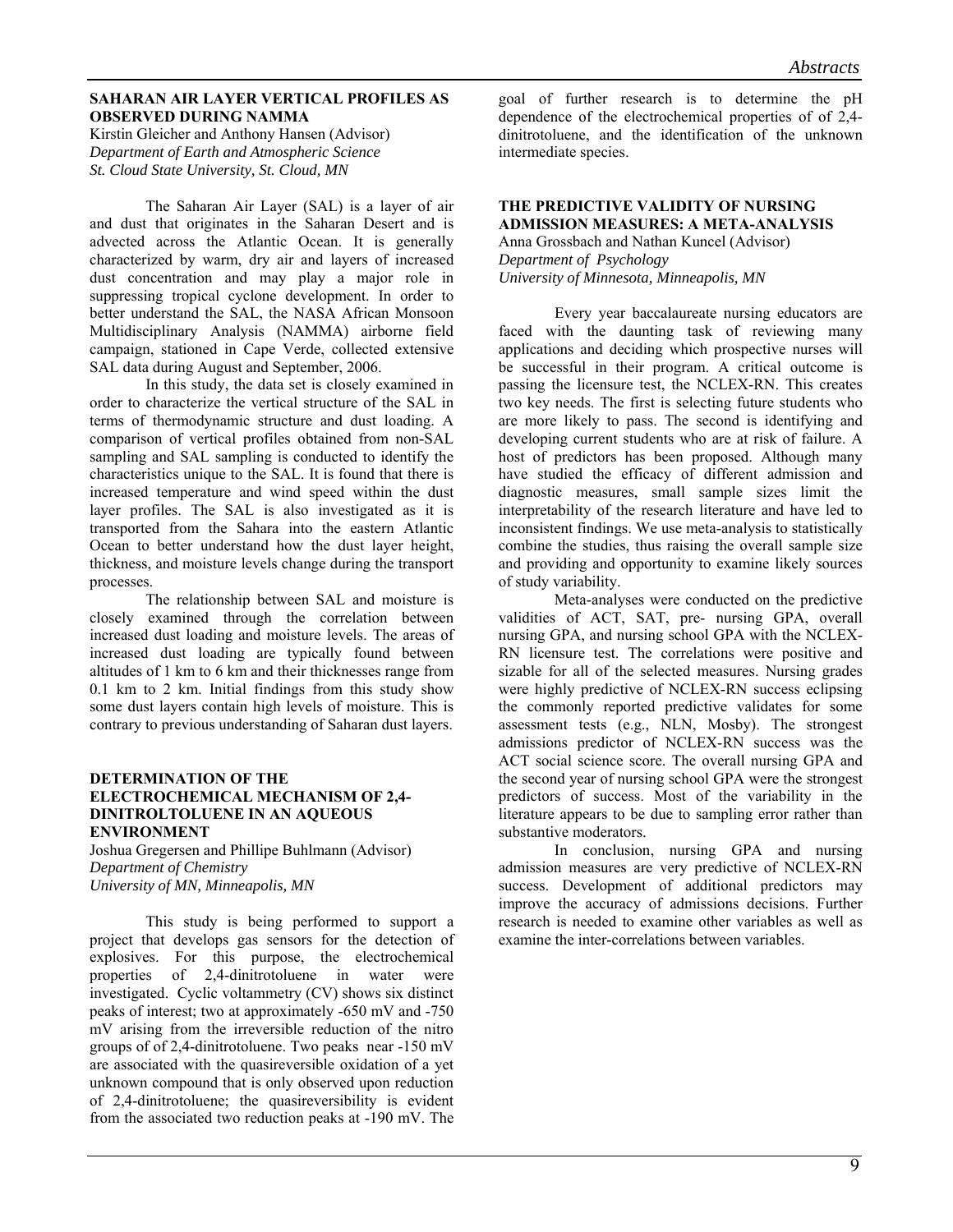#### **TESTING PREDICTING CAPABILITIES OF HYDROLOGIC MODELS IN SPUNK CREEK WATERSHED, MINNESOTA**

Kristopher Guentzel and Juan Fedele (Advisor) *Department of Earth and Atmospheric Sciences St. Cloud State University, St. Cloud, MN* 

 Available hydrologic and hydraulic models such as HEC-HMS, HEC-RAS, WMS, and StormNet are used commonly in water resources, environmental assessment, and forecasts for precipitation-runoff events. These models work most proficiently scaling watersheds of smaller size which are less complex and often more homogeneous. However, there are always several intangibles that greatly impact the simulation results that may go unnoticed to the modeler. Among these are the effects of highly variable soils properties (which influence the degree of antecedent soil moisture and runoff potential, for example) and topography (in particular, topographic features at the scale of or smaller than DEM data resolution).

The hydrologic response of the Spunk Creek basin, MN  $(137 \text{ km}^2)$ , which includes a series of complex glacial geomorphic features and post-glacial till, was monitored in the field and simulated using available hydrologic models. A temporary network of rainfall gauges was installed throughout the basin and resulting hydrographs from rainfall events were measured in the basin outlet. Field data were then used to test the predictive capabilities of HEC-HMS, HEC-RAS, and StormNET.

A parameter sensitivity analysis and model calibration suggests that small-scale complexity and variability can be accounted for in model parameters such as initial abstractions, basin slope, and lag time. The study aids not only in gaining a better understanding of the local hydrology of the Spunk Creek watershed but also in complex hydrologic and geologic environments.

## **TESTING FOR AROMATICS IN SNOW SAMPLES**

Arif Hamid and Eugenia Paulus (Advisor)

*Department of Chemistry* 

*North Hennepin Community College, Brooklyn Park, MN* 

 In 2002, Hennepin and Ramsey counties ranked in the highest 10% of all counties in the United States for air releases of recognized carcinogens. Minnesota releases approximately 3,000 pounds of polyaromatic hydrocarbons (PAHs) annually. In winter, the large amount of precipitation traps the free-floating aromatic compounds in the atmosphere and stores them. They are absorbed during the spring by different life forms and recycled, becoming more concentrated as they move up the food chain.

 In this project, we examine the abundance of aromatic hydrocarbons trapped in snow samples. Preliminary results indicate that aromatic compounds are more prevalent in samples from certain areas than others.

#### **SOLITON PROPAGATION IN DIFFUSIVELY COUPLED CHAOTIC DOUBLE PENDULA**  James Hanson and Aaron Larson (Advisor) *Century High School Rochester, MN*

 Chaotic systems are deterministic and sensitive to initial conditions. Solitons are waves that propagate at a constant speed and maintain their shape. This study considers the propagation of solitons in a chaotic medium, namely diffusively coupled double pendula. This study's hypothesis is that low energy waves will be able to propagate like classical solitons or approximately like classical solitons, but high energy waves will either dissipate or propagate in a chaotic way. The Runge-Kutta Fourth Order method was used to numerically solve the differential equations governing diffusively coupled single and double pendula. Systems of 100 single or 100 double pendula were simulated at various initial angles of the first pendulum and coupling strengths. The results were examined by looking at the index of the most energetic pendulum as a function of time. This data was compared to a triangle wave model, and the coefficient of correlation, or R², was calculated to determine the coherence of the soliton. The hypothesis was supported, but only within the domain of this simulation: the single pendula system was able to support solitons of any energy, but the double pendula system was unable to support high energy solitons and became unstable instead. Unfortunately, the total energy of the high energy solutions increased many fold, perhaps due to insufficiencies in the numerical integration technique, or the extrapolation of the single pendula coupling force to the double pendula system. No conclusion about an actual physical system of double pendula coupled by springs could be made.

## **EFFECT OF NORMAL POLYGLUTAMINE POLYMORPHISM ON HUNTINGTON DISEASE PROTEIN FUNCTION**

Daniel L. Haus and Geoffrey M. Goellner (Advisor) *Department of Biological Sciences Minnesota State University–Mankato, Mankato, MN* 

Huntington Disease (HD) is a progressive neurodegenerative disorder that causes deterioration of specific brain cells, leading to uncontrolled movement, emotional disturbance, and ultimately death. HD results from a mutation in the DNA encoding the protein huntingtin—a large protein of unknown function ubiquitously expressed throughout all tissues of the human body. Interestingly, huntingtin contains a polyglutamine (polyQ) tract near its  $NH_2$ -terminus that is normally polymorphic within the human population  $(Q_6$ - $Q_{35}$ , but that increases in size well beyond its normal range to cause the disease

It is unclear what consequence normal polyQ polymorphism has on huntingtin function within cells. To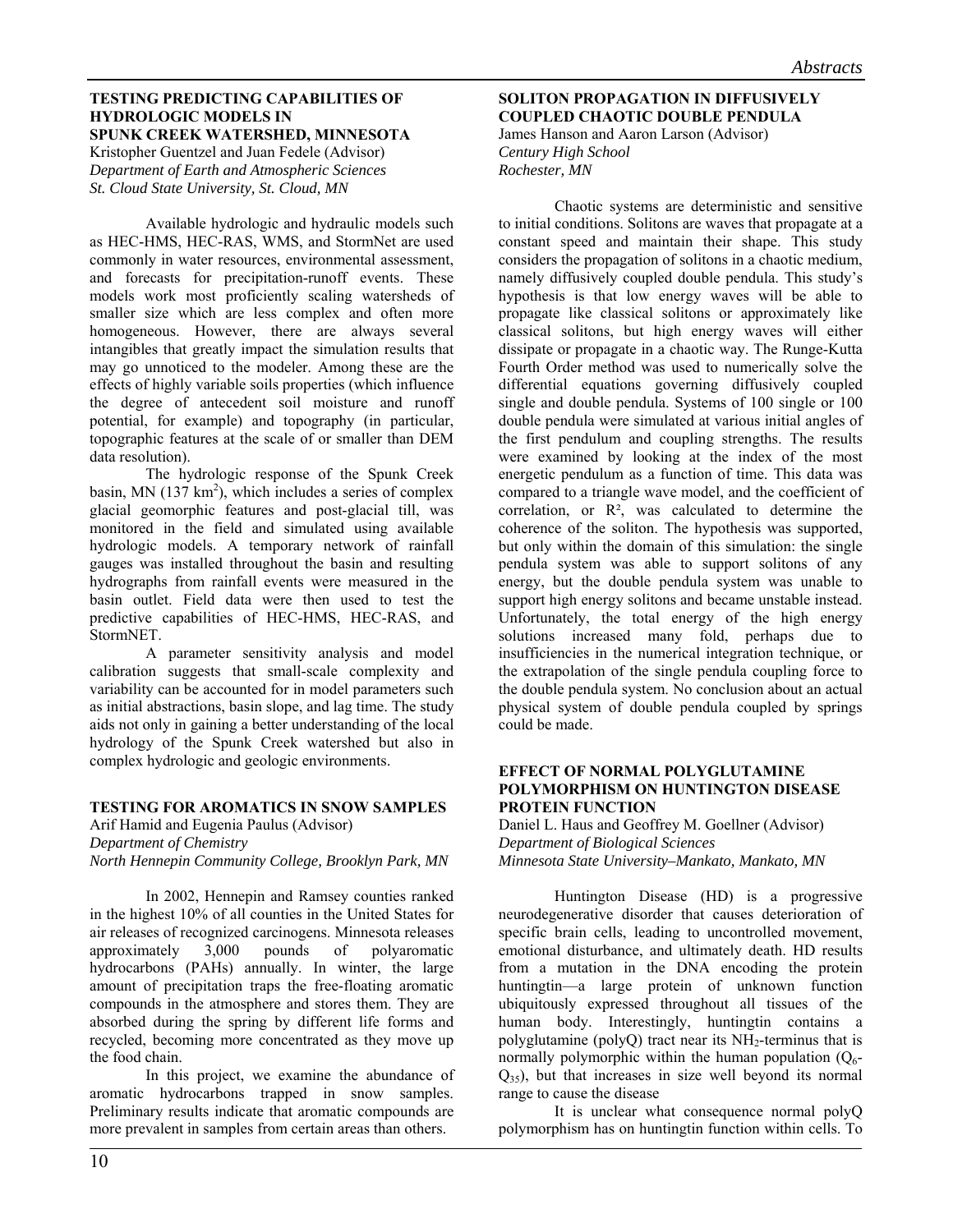shed light on this question, we are deriving a series of HD constructs differing in polyQ tract length. To date, we have in hand, huntingtin constructs with 23, 45, 55, and 86 glutamines. These constructs can ultimately be used to perform protein localization experiments within tissue culture cells to determine whether or not normal polyQ tract length polymorphism effects huntingtin intracellular localization.

#### **MATHEMATICAL SIMULATION OF HUMAN VISUAL ACUITY**

Justin Hausauer and Fadil Santosa (Advisor) *School of Mathematics University of Minnesota, Minneapolis, MN* 

 Optical characteristics of the human eye may be modeled by an orthogonal polynomial series known as the Zernike series. We present a formulation that allows a Zernike representation of the eye to be calculated from second-order aberrations (i.e. spherical defocus and astigmatism), which are found in the ubiquitous eyeglass prescription. Using this representation, we calculate a convolution kernel, known as the point spread function (PSF), which may be convolved with an image to render

it as viewed through the optical system of that eye. The result is a systematic method for rendering a virtual scene viewed by a patient with given optical aberrations.

 Qualitative behavior of our model agrees with intuition and the physical characteristics of light. This model can be easily extended to account for higher-order ocular aberrations, which may be measured by Shack-Hartmann aberrometry. Thus, this system may find practical applications in clinical ophthalmology, particularly in a qualitative pre- and post-operative analysis of a patient's vision.

#### **SYNTHESIS OF N-HYDROXYSUCCINAMIDYL ESTERS OF FATTY ACID OMEGA-DISULFIDES**

Patrick S. Hawk and Thomas C. Marsh (Advisor) *Department of Chemistry University of St. Thomas, St. Paul, MN* 

Molecular scaffolds composed of nucleic acid are of great interest for development of nanometer scale devices. The common strategy for attaching things such as nanoparticles (NP's) to these scaffold structures involves reactions that occur, by necessity, in an aqueous environment. Unfortunately, these conditions may also lead to instability that ultimately causes the scaffold to fall apart. This fundamental problem poses a significant drawback in the development of fabrication processes that would otherwise take advantage of DNA's ability to selfassemble.

An alternative approach that may preserve scaffold structure would be to decorate a nucleic acid molecular scaffold with non-polar gold NP's at a

water/organic solvent interface. This strategy would retain the structure of the nucleic acid scaffold during NP decoration. To accomplish this, non-polar tether molecules were synthesized so that, when attached to a DNA scaffold, they will facilitate binding of gold NP's suspended in an organic solvent upon self-assembly. A series of omegamercapto-fatty acids was used to synthesize non-polar disulfide tethers of varying lengths. Ultimately these fatty acyl-disulfides will be coupled to an oligonucleotide and incorporated into a molecular scaffold, known as a G-wire. The disulfide groups of these G-wires act as non-polar tethers that can project into the non-polar solvent, and they will bind to gold nanoparticles in the aqueous layer across the polar/nonpolar interface. These tethers will be tested for their effectiveness in mediating interfacial gold NP decoration by UV/Vis spectrophotometry and gel electorophoresis. It is expected that an optimal non-polar tether length will be found for efficient G-wire self-assembly and interfacial NP decoration.

#### **LINKING PHOSPHATASE ACTIVITY TO NUTRIENT PHYSIOLOGY IN POPULATIONS OF THE N-FIXING CYANOBACTERIUM**  *Trichodesmium* **FROM THE SARGASSO SEA**

Abby Heithoff<sup>1</sup>, Elizabeth Orchard<sup>2</sup>, and Sonya Dyhrman<sup>2</sup>

*1 College of St. Catherine, St. Paul, MN 2 Woods Hole Oceanographic Institution, Woods Hole, MA* 

 As the dominant nitrogen-fixing organism in tropical and subtropical oceans, *Trichodesmium* represents a significant source of new nitrogen in oligotrophic systems. Therefore, factors that influence the distribution and abundance of *Trichodesmium* have important consequences for biogeochemical cycling of carbon and nitrogen. One such controlling factor, dissolved inorganic phosphorus (DIP), is present in very low concentrations in regions inhabited by *Trichodesmium*. Dissolved organic phosphorus (DOP) is present in higher concentrations in these regions, but requires enzymatic hydrolysis to be readily used by most phytoplankton. The presence of these enzymes may represent an important adaptation for low-DIP environments.

The kinetics of DOP utilization can be examined using model substrates. In culture, phosphatase activity is linked to *Trichodesmium* DIP availability; cultures grown with low DIP show elevated phosphatase activity. A series of cruises through the Sargasso Sea has been undertaken to measure the activity of phosphatase, and results have been largely consistent with measured DIP concentrations across the transect. These results help to elucidate the role of DOP in the phosphorus budget of *Trichodesmium.*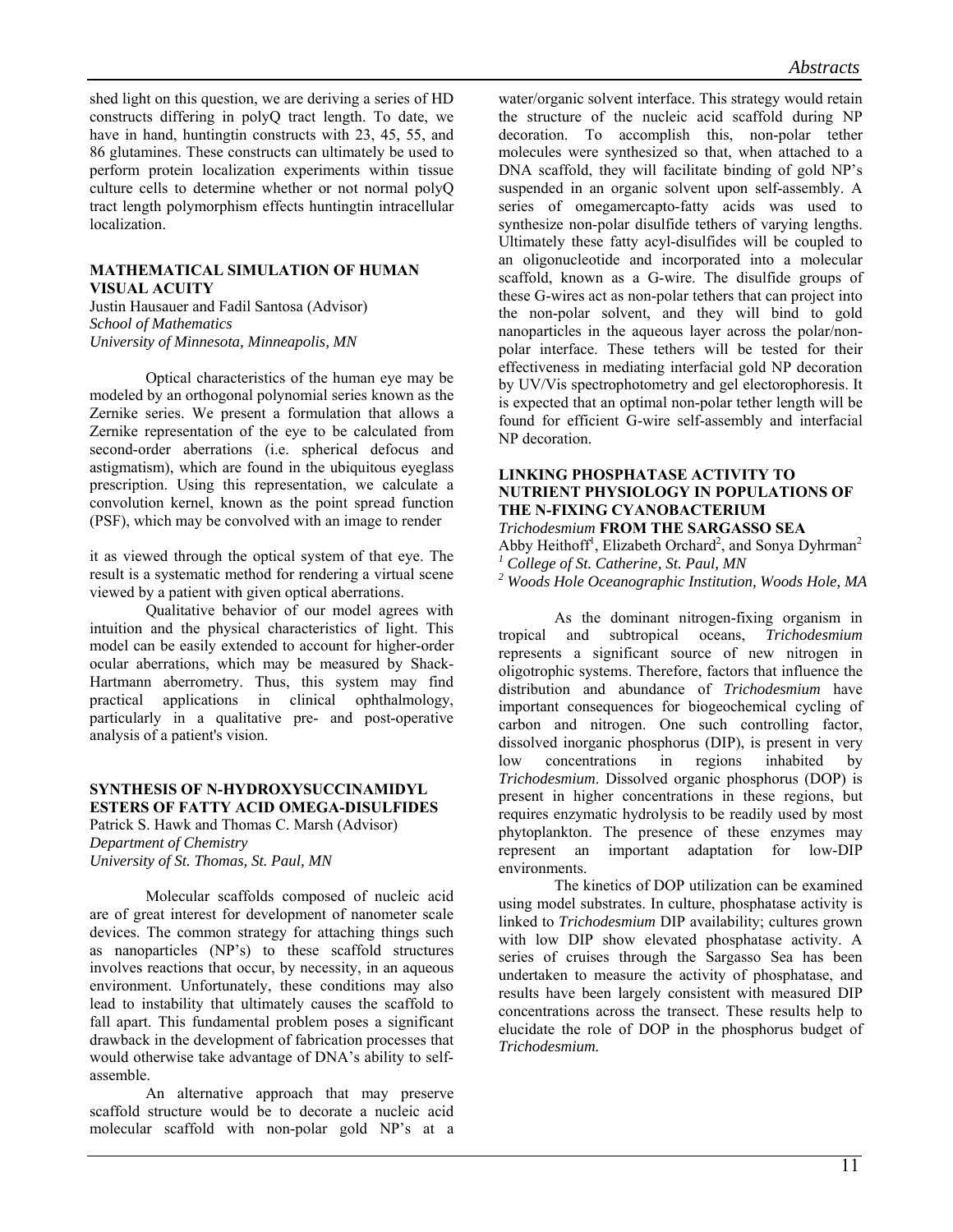#### **COMPARATIVE STORAGE CAPACITY IN FOUR FREEZING CONDITIONS OF HEP<sub>2</sub>, M<sub>2</sub>, AND VERO CELLS**

Amanda J. Henke and M. Reza-ul (Raj) Karim (Advisor) *Department of Biology University of Minnesota–Duluth, Duluth, MN* 

 Determining the storage capacity of tissue culture cells is important, as they are very expensive. Thus, the study improved financial feasibility of further research.

Human epithelial placenta  $(HEP<sub>2</sub>)$ , mouse melanoma  $(M_2)$ , and African Green monkey kidney (Vero) cells were grown to monolayer at 37°C and 5% CO2 tension in Dulbecco's Modified Eagle Medium (DMEM) containing 10% fetal calf serum and 1% penicillin/streptomycin sulfate in Falcon flasks. The cell lines were trypsinized and prepared for storage at the following freezing temperatures:  $-4^{\circ}$ C,  $-20^{\circ}$ C,  $-80^{\circ}$ C, and liquid nitrogen. Initial cell viability was reduced by about 7% one hour post cryopreservation. At weeks 2, 4, 6, and 28, cell lines stored at different freezing temperatures were evaluated for viability by a live-to-dead cell ratio of stained cells with a hemacytometer. All lines stored at - 4°C lost the ability to reform a monolayer after two weeks.

Results suggest that liquid nitrogen was the most effective for storage, with a 46.5% average survival rate at seven months, compared with 30.0% in -80°C. The mean time for monolayer formation stored in liquid nitrogen increased from 28 hours at week 2 to 128 hours at week 28. The growth to monolayer of  $M_2$  cells was the quickest proceeded by Vero, then by  $HEP_2$  after thawing from all freezing temperatures. Further work is in progress to both determine longest possible storage duration of cells and test birch bark extracts against melanoma cells.

#### **TRANSCRIPTIONAL REGULATION OF OUTER MEMBRANE PROTEASE (ompT) in** *Escherichia coli*

Megan Holec, Michelle Tigges, and Betsy Martinez-Vaz (Advisor)

*Department of Biology Hamline University, St. Paul, MN* 

Omptin proteins are a family of microbial outer membrane proteases found in Gram-negative Enterobacteriaceae. These proteins are functionally diverse; their biological functions include cell adhesion, microbial pathogenesis, and housekeeping proteolysis. Most research on omptins has focused on the substrate specificity of these proteases and their role in microbial virulence. Little is known about the cellular and environmental cues that control the expression and activity of these proteases. Knowledge about the regulation of *omptins* is important to get better insights

into their physiological functions and their roles in virulence.

The purpose of this study was to learn about the cellular factors and environmental cues that regulate the expression of omptin genes. In order to accomplish our goal, we studied the transcriptional regulation of protease VII (ompT). This protein is the most thoroughly studied member of the omptin family and the major housekeeping protease found in *Escherichia coli* cells. Bioinformatic analyses were performed to extract the regulatory regions of the *ompT* gene and its homologs in other species. Motif analyses identified consensus sequences for a variety of transcriptional regulators, including the Leucine Responsive Protein (Lrp). To verify the bioinformatics predictions, transcriptional profiles of wildtype *E. coli*  and mutants cells lacking the leucine responsive protein were analyzed. The transcriptional profile data was confirmed using a reporter construct containing the GFP gene under the control of the *ompT* promoter. These studies revealed that gene expression driven by the *ompT* promoter occurred only in wildtype *E.coli* cells and was negligible in isogenic *lrp* mutants. These results suggest that Lrp is a transcriptional activator of *ompT* gene expression in *E. coli*.

#### **CAPABILITIES OF GAS PHASE MICRODIALYSIS PROBES WHEN INTERFACED WITH PTR-MS, GC-FID, AND A NITRIC OXIDE ANALYZER**  Matthew Humbert and Tony Borgerding (Advisor) *Department of Chemistry*

*University of St. Thomas, St. Paul, MN* 

Gas phase microdialysis probes have been used to extract volatile compounds in solution. The probes used are small (200 micron diameter), have a fast response time (around 1 sec), and can analyze both polar and non-polar compounds. Microdialysis probes have been interfaced with a proton transfer reaction mass spectrometer (PTR-MS) and have measured toluene at 0.01 mM, which is 100 times lower than the detection limit using a flame ionization detector.

Using the PTR-MS, we have seen improvement in the detection limits of other volatile organic compounds. The PTR-MS has been used to monitor a reaction in which 10 mM propanol is oxidized by dichromate. Microdialysis probes have also been interfaced with a GC-FID to monitor a reaction in which 200 mM ethanol in oxidized by dichromate. Using the GC-FID, we also studied the effect that solution temperature has on the probe's sensitivity. From  $0^{\circ}$  to  $60^{\circ}$ C ethanol's signal increased by a factor of 43, propanol's signal by a factor of 52, and toluene's signal by a factor of 4.

The effects that NaCl, protein, and acid in solution have on probe sensitivity were also studied. We found that NaCl and acid slightly increase the sensitivity for ethanol and propanol. Protein had little effect on the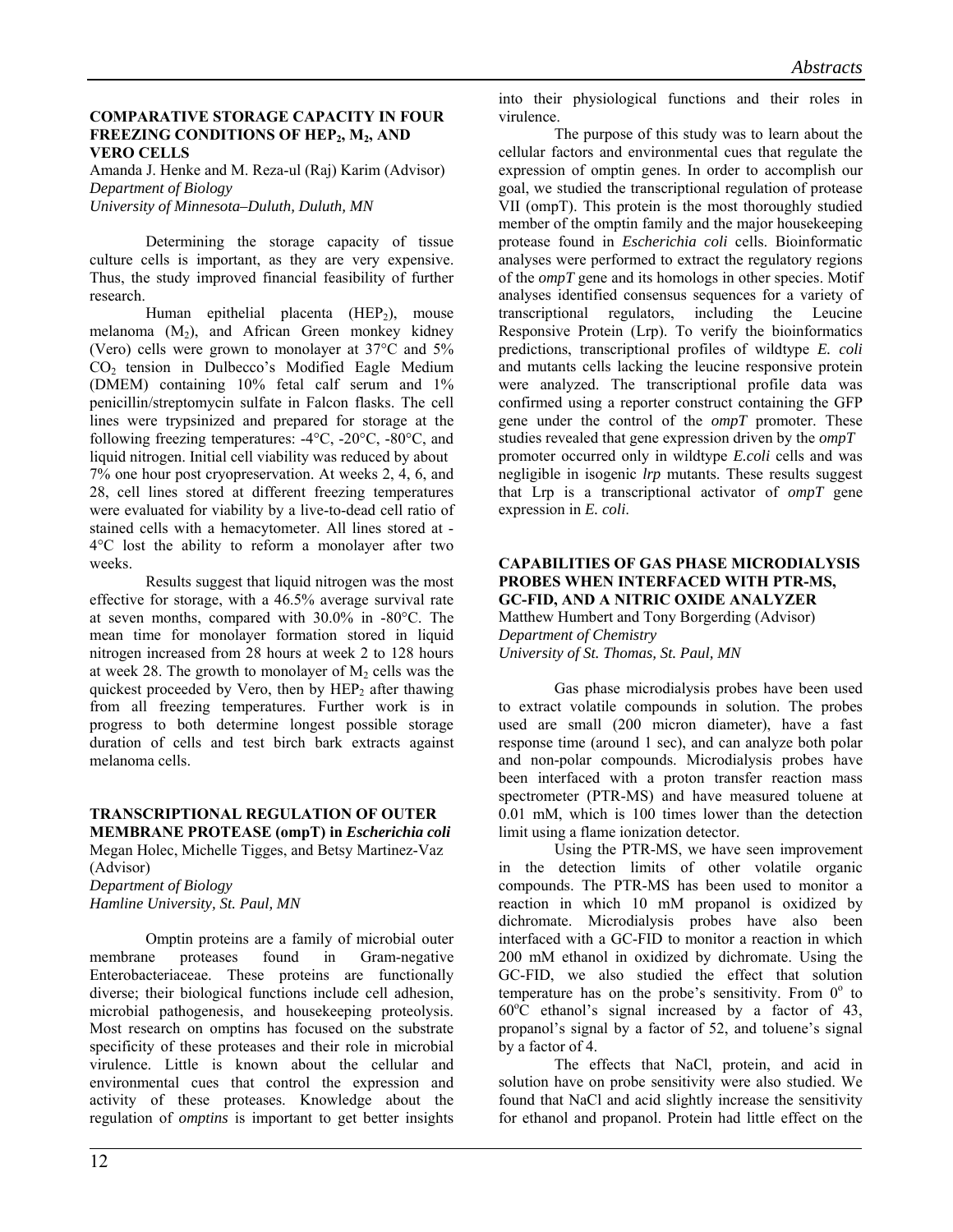sensitivity for these analytes. The sensitivity of toluene decreased slightly with NaCl and acid, and decreased by a factor of 17 with protein. Microdialysis probes have also been interfaced with Nitric Oxide Analyzer. NO has been measured in solution at 0.005 mM concentrations.

#### **THE EFFECT OF XYLITOL AND SORBITOL ON**  *Streptococcus mutans* **GROWTH**

Stephanie Humbert and Debra Martin (advisor) *Department of Biology St. Mary's University of Minnesota, Winona, MN* 

 Bacteria in the human oral cavity thrive on the sugar found in the foods that we eat. *Streptococcus mutans* bacteria metabolize sugar and produce an acid that attacks tooth enamel. In recent years, higher levels of sugar consumption have increased the demand for the use of natural sugar substitutes in food and chewing gum. Xylitol and sorbitol are sugar alcohols that have recently become popular sugar substitutes in a variety of sugarfree gum such as Trident and Orbit. They cannot be metabolized by the bacteria in the mouth like sugar can.

A Minimum Inhibitory Concentration (MIC) test was conducted to assess the effects of different xylitol and sorbitol concentrations on *Streptococcus mutans* growth. It was found that neither xylitol nor sorbitol act as antiseptics. It was also found through the MIC test that the concentration of either sugar alcohol does not appear to have a direct effect on the growth of *S. mutans*. Further research in this area could help improve sugar-free chewing gum in the future.

#### **A RECORD OF LATE PLEISTOCENE GLACIAL-INTERGLACIAL CYCLES: A PLANKTIC FORAMINIFERAL STUDY OF CARIBBEAN PALEOCEANOGRAPHIC SURFACE WATER CHANGES**

Kelli Janos, James White, Sophia Raffelle, Daniel Kopman, Wesley Bronson, Tyler Tretsven, Matthew Kingsbury, Jonathan Stromgren, and Megan Jones (Advisor)

*Department of Geology* 

*North Hennepin Community College, Brooklyn Park, MN*

 We used relative abundances of *Globorotalia menardii* to develop a biostratigraphic framework using Ericson Zones and to infer glacial-interglacial cycles over the past  $\sim$ 280 ky. The sediments studied were from a piston core (CH0288-PC-75) retrieved from a water depth of 1203 m, SE of the Pedro bank in the Caribbean. The highly temperature-sensitive planktic foraminiferal *Globorotalia menardii* complex is present and abundant in warm surface waters of today and is absent in cold surface waters today.

Our relative data show that Ericson zones Z-V are present. These zones indicate the past glacialinterglacial periods that occurred over the time the core sediment was deposited.  $\delta^{18}$ O data from this same core show that Marine Isotope Stages (MIS) 1-7 are present. Together with the planktic foraminiferal data, these data suggest a possible shift in ocean circulation and ocean chemistry patterns over several glacial-interglacial cycles.

## **DEVELOPMENT OF THE PERSONAL SCIENCE TIMELINE: A MODEL OF EXPERIENCES AND RELATED ATTITUDES AND A TOOL FOR REFLECTION**

Jennifer S. Jay, Ph.D College of Education -Teacher Development *St. Cloud State University, St. Cloud, MN* 

 Research in education argues that how and how frequently we perform a given activity depends greatly upon attitudes toward and type of prior modeling of the activity we have observed. These assertions hold particular significance for those who provide educational experiences for learners in the area of science. One population of concern is future teachers. Research in science education related to elementary teachers suggests a high incidence of science anxiety, poor attitudes toward science, and issues with low self-efficacy related to teaching science. Uncovering the contributing variables poses a challenge, but this study hypothesized and found there is a relationship between the number and nature of prior science experiences and the attitudes and selfefficacy related to teaching science. The study reports on the development of a simple tool for examining prior experiences related to science and connected attitudes called The Personal Science Timeline: Memories and Attitudes. For this study, preservice elementary teachers enrolled in an instructional science methods course at a mid-size Midwestern university completed a timeline on which they were asked to record science memories across their life and gage the related attitudes. A significant positive relationship was found between reported positive attitudes and those learning experiences having concrete components, built on prior knowledge, and providing analogies grounded in the learner's culture. Study continues related to the timeline as a model of development of attitudes and as a tool facilitating construction of educators' philosophies of how science is best learned and, therefore, how science should be taught.

#### **CLONING AND INITIAL FUNCTIONAL CHARACTERIZATION OF UNKNOWN GENE KIAA1946**

Kyle Jensen and Geoffrey M. Goellner (Advisor) *Department of Biological Sciences Minnesota State University–Mankato, Mankato, MN* 

In the early 1990s scientists from all over the globe embarked on a journey to unlock the human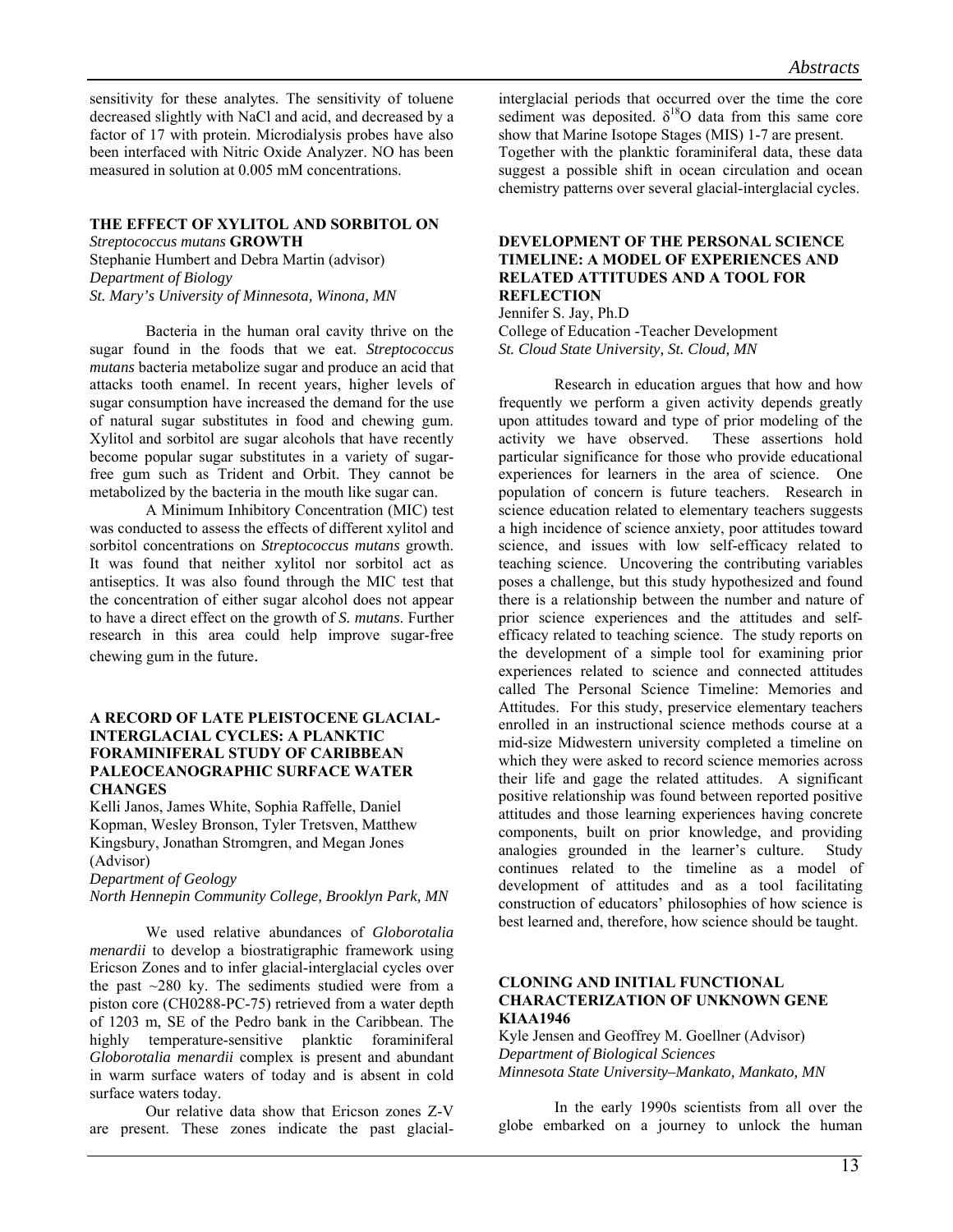genome, to find out how many genes lie twisting and tangling within our chromosomes. Nearly ten years later, the daunting task was complete; the 3 billion base pairs within our double-stranded DNA had been sequenced. Now, an equally immense task presents itself for scientists—to discover the cellular function of all of these hitherto unknown genes. In this regard, we have chosen to characterize the function of an unknown gene— KIAA1946. This gene is of interest to us because it has a polyglutamine tract within its primary amino acid sequence, and is likely expressed in the nervous system (several other polyglutamine proteins underlie a number of severe neurodegenerative disorders such as Huntington Disease)

As a first step in characterizing the cellular function of KIAA1946, we have successfully cloned it into pEGFPN1—a special vector that helps "tag" our novel protein with a fluorescent tracer called GFP (Green Fluorescent Protein). Our next step will be to transfect our KIAA1946-GFP fusion protein vector into tissue culture ells, and assay (using fluorescence microscopy) the normal cellular localization of KIAA1946. These data represent a first step in deciphering the normal cellular function of Kiaa1946.

#### **THE DYNAMIC STRUCTURE OF HURRICANE RITA AND HOW IT COMPARES TO TROPICAL CYCLONE THEORY**

Diana Jesberg and Anthony Hansen (Advisor) *Department of Atmospheric Sciences St. Cloud State University, St. Cloud, MN* 

 The exact process by which a tropical cyclone develops and maintains itself is still a question that remains unresolved. However, there are two competing theories that take precedence in explaining the atmospheric processes that intensify these storms. They are known as Conditional Instability of the Second Kind (CISK) introduced by Jule G. Charney and Arnt Eliassen and Wind Induced Surface Heat Exchange (WISHE) introduced by Kerry Emanuel.

The concepts behind these formation theories, which hold distinct profiles in their structural and internal processes, will be the focus of this study. With a composited set of dropsonde data taken from Hurricane Rita, thermodynamic and dynamical indices will be calculated to explore if either of these theories correlate with the actual processes that occur in nature.

## **ROBOTIC DISPERSION**

Nicholas A. Johnson and Dr. Maria Gini (Advisor) *Department of Computer Science and Engineering University of Minnesota, Minneapolis, MN* 

 Robots are quickly becoming mainstream devices that are required to do jobs that are dirty, boring, or dangerous for humans. With the ever-increasing need for robots to do these jobs, the need for more intelligent robots is growing. A specific task that humans have great interest in using robots for is reconnaissance missions. The military makes use of robots to go into potentially dangerous environments to map the environment and find items of interest such as wounded soldiers.

I'm investigating using small, inexpensive robots that use wireless intensity signals instead of sophisticated sensors and odometry to disperse within an unknown environment. Using wireless intensity signals as the primary way of communication, the robots can be kept very cheap and, pending results, I hope to see that a large swarm of small, inexpensive robots can more efficiently disperse and set up a sensor network within an unknown environment as compared with using large, expensive robots with sophisticated sensors.

#### **STEREOCOMPLEX INTERACTIONS IN ENANTIOMERIC CYCLIC AND LINEAR POLYLACTIDES**

Alexandra E. Jones<sup>1</sup>, Eun Ji Shin<sup>2</sup>, and Robert M. Waymouth $^2$ 

*1 Department of Chemistry, College of St. Catherine, St. Paul, MN* 

*2 Department of Chemistry, Stanford University, Stanford, CA* 

 Zwitterionic polymerization of lactide can be accomplished using N-heterocyclic carbene (NHC) catalysts to yield linear and cyclic polymers of relatively high molecular weights and narrow polydispersities. Stereocomplexation behavior has been observed in mixtures of linear poly(L-lactide) (PLLA) and poly(Dlactide) (PDLA).

In this study, we sought to understand the role of topology on the formation of stereocomplexes. Here we provide evidence using differential scanning calorimetry (DSC) data for the existence of stereocomplexes between the linear and cyclic forms of polylactide. We show that stereocomplexes form readily between cyclic and linear polylactides. These studies will enable the synthesis and study of non-covalent assemblies from mixtures of cyclic and linear polymers.

#### **CHARACTERIZATION OF NEUREGULIN/ERBB RECEPTORS IN NEONATAL RAT** (*Rattus norvegicus)* **DIAPHRAGM MUSCLE**

Benjamin D. Jorgensen<sup>1</sup>, Nathan J. Hellyer<sup>2</sup>, Gary Sieck<sup>2</sup>, and Timothy  $Shaw^1$  (Advisor)

<sup>1</sup>Department of Biology

<sup>1</sup>Bethel University, St. Paul, MN

<sup>2</sup>Department of Physiology  $\&$  Biomedical Engineering

<sup>2</sup>Mayo Clinic, Rochester, MN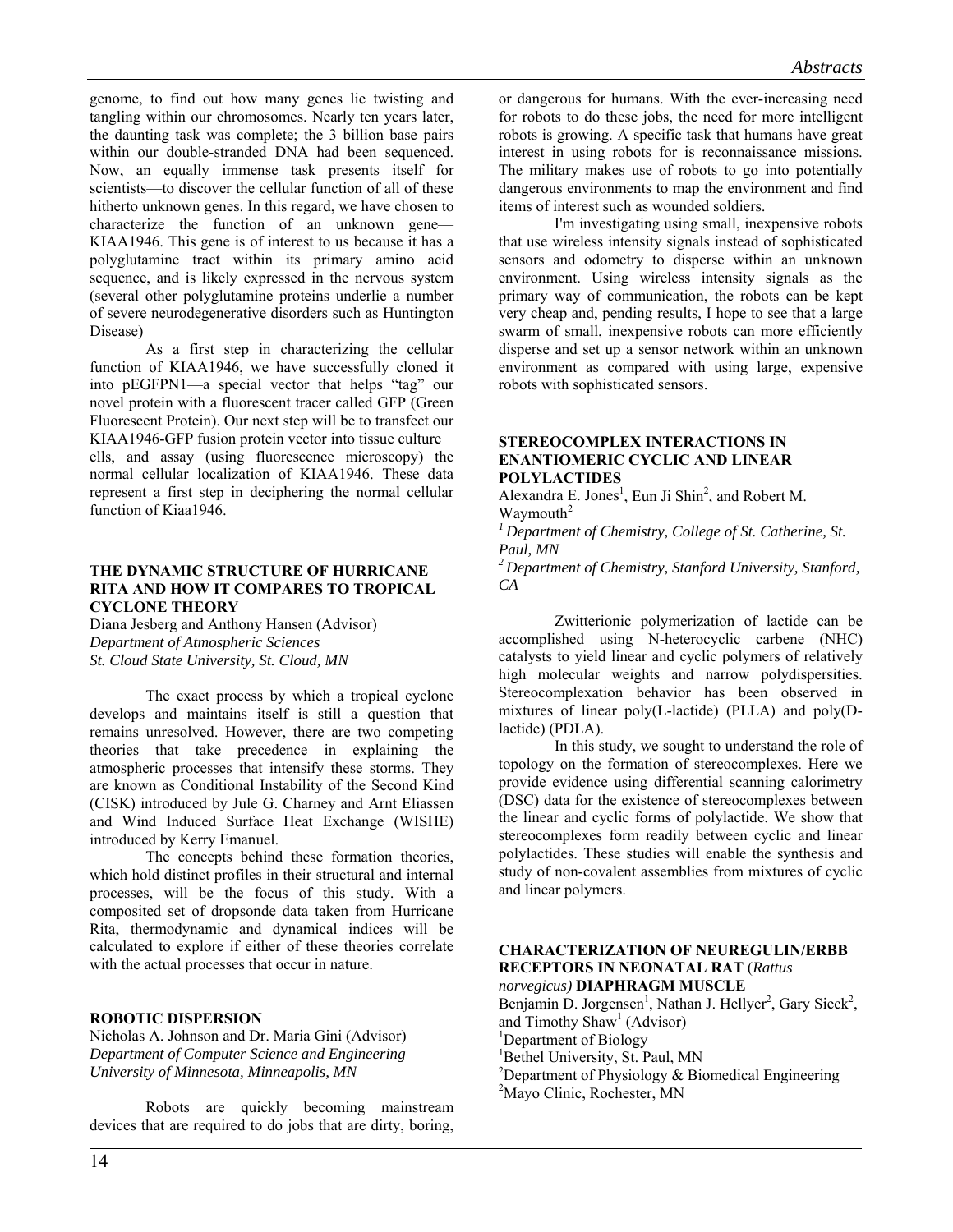Neuregulin (NRG) is a nerve-derived trophic factor that has several functions in muscle signal transduction. NRG regulates cellular pathways through the binding of four ErbB receptors: EGFR (ErbB-1), ErbB-2, ErbB-3, and ErbB-4. NRG increases protein synthesis in  $C_2C_{12}$  mouse myotubes and rat diaphragm in a PI3K manner which implicates NRG as a potentially important regulator. This study characterizes the presence of each of four ErbB receptors in neonatal rat diaphragm muscle (DIAm) to direct further research in determining the signaling pathways of NRG in the developing neonate. Rat DIAm at ages  $P_0$ ,  $P_7$ , and  $P_{28}$  was analyzed for each ErbB receptor via Western analysis. We compared the relative amounts of each receptor and observed a trend with the greatest expression for all receptors at  $P_0$  and decreased expression through  $P_{28}$ . This data suggests a major role for NRG in stages of early development and differentiation.

#### **SYNTHESIS AND CHARACTERIZATION OF SQUARE PLANAR METAL COMPLEXES OF THE LIGAND 2,2-DICYANOETHYLENE-1,1- DITHIOLATE**

Nyasha Kanganga<sup>1</sup>, Daron. E. Janzen<sup>1</sup> (Advisor), and Kent R. Mann<sup>2</sup> (Advisor) *Department of Chemistry College of St. Catherine, St. Paul, MN 2 Department of Chemistry University of Minnesota, Minneapolis, MN* 

 Ionic transition metal complexes have emerged as favorable candidates for applications in solid-state electroluminescent devices. Electronic device applications employing molecular electronic materials include LEDs (light-emitting diodes) and LECs (light-emitting electrochemical cells). Coordinatively unsaturated square planar  $d^8$  metal complexes of Pd(II) and Pt(II) have great potential for use in electronic materials applications as they frequently possess desirable photophysical properties.

In an effort to develop new ionic transition metal salts, we studied the spectroscopic, electrochemical, and structural features of two complexes  $(TBA)_2[Pt(i-mnt)_2]$ and  $(TBA)_2[Pd(i-mnt)_2]$  (TBA = tetra-n-butylammonium, i-mnt = 2,2-dicyanoethylene-1,1-dithiolate). Electronic spectra were consistent with intra-ligand and chargetransfer character as well as the presence of d-d transitions.

The electrochemical behavior of the complexes can be explained as primarily ligand-based. Quantum mechanical calculations agree qualitatively with the electronic spectra and electrochemical data. Single-crystal X-ray structures verified the expected deviations from square planar geometry. Electrospray mass spectrometry and attenuated total reflectance infrared spectroscopy were used to additionally characterize these complexes. The results of this study will be used as a basis for further

exploration of heteroleptic Pd(II) and Pt(II) complexes containing i-mnt and organometallic ligands such as the phenylpyridine anion (ppy).

#### **GENERATION OF RABBIT AND CHICKEN POLYCLONAL ANTIBODIES**

Jenna Kastenschmidt and Marilyn C. Hart (Advisor) *Department of Biological Sciences Minnesota State University–Mankato, Mankato, MN* 

 Actin, a cytoskeletal component of all eukaryotic cells, plays an important role in diverse cell functions including maintaining cell shape and contributing to cell motility. Actin filament length and stability are regulated by a variety of accessory proteins including actin capping protein (CP). In vertebrates, three alpha isoforms (α1,  $α2$ , α3) and three beta isoforms  $(β1, β2, β3)$  have been identified.

We hypothesize that the alpha isoforms have distinct functions in tissues and cells, which suggests that the proteins have different localization patterns. To evaluate the expression of the alpha proteins, we are generating alpha isoform-specific antibodies which will be used in future localization studies. Because alpha isoform antibodies do not exist, I am preparing two new polyclonal anti-mouse CP sera, one generated in chicken and one generated in rabbit, which will allow for double localization studies. The immunogens were peptides for mouse CP  $\alpha$ 1 and CP  $\alpha$ 2, one specific for mouse  $\alpha$ 1 and one specific for mouse α2. Fusion protein constructs were prepared in pGEX-6, a glutathione S transferase vector. The protein were expressed in *E. coli* and purified by affinity chromotography. The protein concentration was determined by Bradford analysis and used as an immunogen in both chicken and rabbit. We have determined the titer of the production antibodies using Western Blot analysis. The  $\alpha$ 1 antibodies, generated in chicken, have a reactive titer of  $10^{-6}$ .  $\alpha$ 2 antibody production in rabbit is underway.

#### **FIXATION COMPARISON BETWEEN A CORTICAL-CANCELLOUS SUSPENSION TITANIUM SUTURE BUTTON BACKUP, RETROGRADE BIOABSORBALE SCREW, AND COMBINED USE IN AN ALL-INSIDE ACL RECONSTRUCTION**

Ross L. Kellogg, Michael P. Walsh, Coen A. Wijdicks, Josh B. Parker, Onur Hapa, and Robert F. LaPrade (Advisor) *Department of Orthopaedic Surgery University of Minnesota, Minneapolis, MN* 

 Effective soft-tissue graft fixation to the tibial tunnel in all-inside anterior cruciate ligament (ACL) reconstructions has been reported to be a problem and may lead to retrograde pullout at ultimate load testing.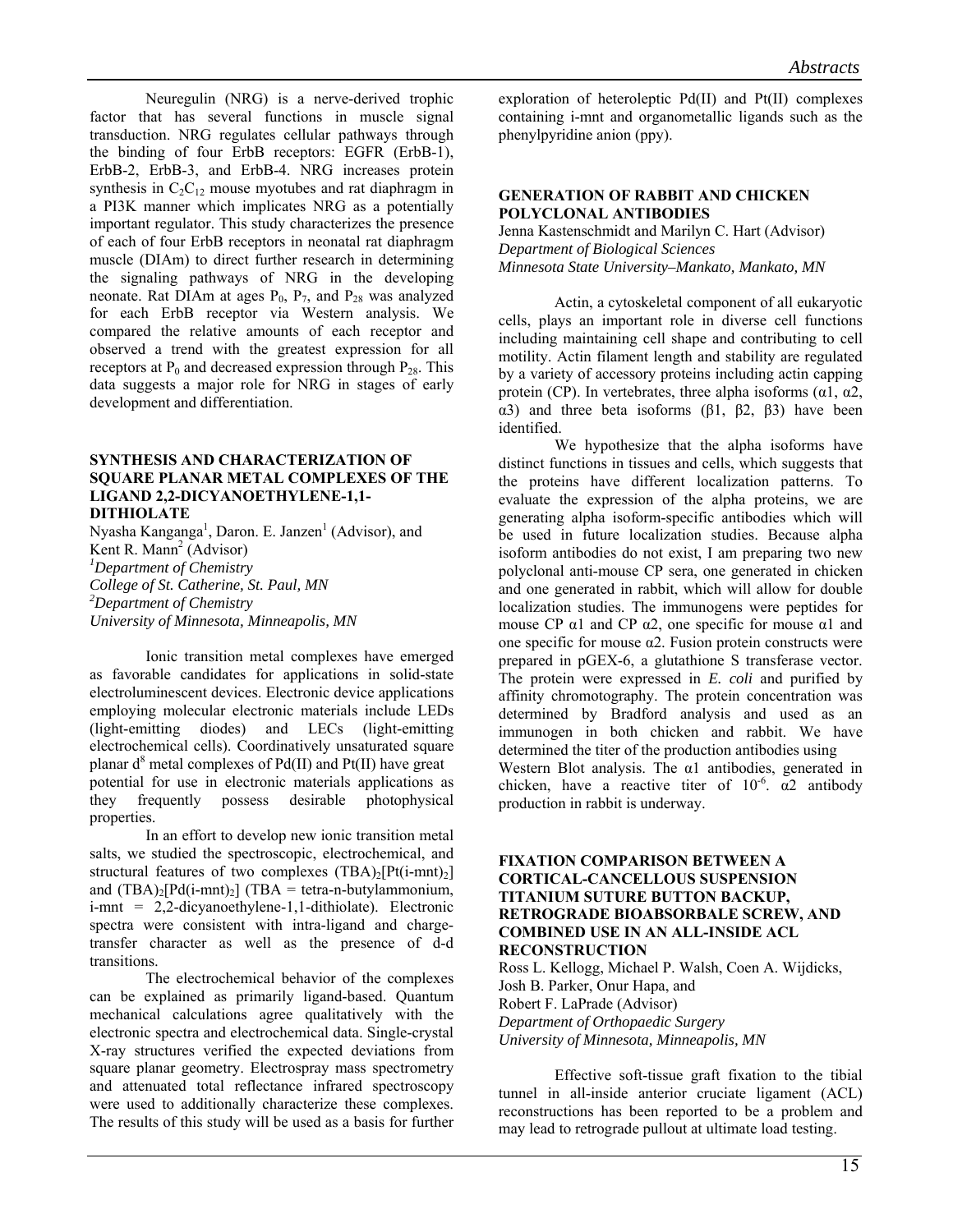The purpose of this study was to assess softtissue ACL graft load and stiffness when comparing a retrograde bioabsorbable screw fixation with a backup cortical-cancellous suspension suture button to either fixation technique alone in an all-inside ACL tibial tunnel grafting technique. Eighteen porcine tibiae (average bone mineral density of 1.46, measured by DEXA scan), and 18 bovine extensor tendon allografts were divided into three groups of six specimens each before cyclic (500 cycles, 50-250 N, 1 Hz) and load-to-failure (20 mm/min) testing.

 Results indicated that in load-to-failure testing, the retrograde screw with suture button combination group withstood significantly higher initial failure (873.87  $\pm$  148.74 N) than did the retrograde screw (558.44  $\pm$ 126.33 N;  $p < .01$ ), and suture button only (121.76  $\pm$ 40.57 N;  $p \le 0.0001$ ) groups. Additionally, ultimate loads were also significantly higher for the combination group  $(1027 \pm 157.11 \text{ N})$  when compared with either the retrograde screw  $(679.00 \pm 109.44 \text{ N}; \text{ p} \le 0.01)$  or suture button  $(161.00 \pm 29.27 \text{ N}; \text{p} \le 0.0001)$  groups.

 Soft tissue grafts fixed with a combination of a retrograde screw and a suture button were able to withstand higher initial failure and ultimate failure loads than were the grafts fixed with either a retrograde screw or a suture button alone.

#### **EFFECTS OF PROGESTERONE ON THE ESCALATION OF COCAINE SELF-ADMINISTRATION IN FEMALE RATS SELECTIVELY BRED FOR HIGH AND LOW SACCHARIN INTAKES**

Emily M. Kidd, Justin J. Anker, and Marilyn E. Carroll (Advisor)

*Department of Psychiatry University of Minnesota, Minneapolis, MN* 

 Preclinical studies have shown that progesterone decreases the acquisition, escalation, and reinstatement of cocaine seeking in female rats. Rats bred for lowsaccharin (LoS) preference also demonstrate decreased cocaine self-administration relative to high-saccharin (HiS) rats.

The purpose of this study was to examine the cumulative effects of progesterone treatment and saccharin preference on the escalation of cocaine selfadministration. Female Wistar rats bred for either HiS or LoS were implanted with catheters in the jugular vein. Daily subcutaneous injections of either vehicle (peanut oil) or progesterone (0.5 mg/kg) were administered throughout the study. Rats were trained to self-administer 0.8 mg/kg cocaine under a fixed-ratio (FR1) schedule during 2-hour daily sessions. Once acquisition criteria were met, rats were allowed to respond for randomly selected cocaine doses (0.2, 0.4, 0.8, 1.6 mg/kg). The cocaine dose was then changed to 0.4 mg/kg, and the session length was extended to 6 hours for 21 days.

Subsequently, cocaine intake under the dose response condition was reassessed. Following cocaine selfadministration, saccharin testing was performed on each rat to confirm selective breeding status.

Initial results indicate that during the pre- and post-escalation conditions, HiS female rats received a greater number of infusions compared with their LoS counterparts at the 0.2, 0.4, and 0.8 mg/kg cocaine doses. LoS females reduced their cocaine intake more than did HiS females when treated with progesterone during escalation. The present results suggest that saccharin preference can incur a heightened vulnerability to drug addiction leading to a reduced hormone treatment receptivity.

#### **COMPARISON OF MALE AND FEMALE HOME RANGE SIZE IN MEADOW VOLES** (*Microtus pennsylvanicus*)

Allison Kise, Shawna Mullen, and Jon Grinnell (Advisor) *Department of Biology Gustavus Adolphus College, St. Peter, MN* 

There are two basic types of mating systems in the animal kingdom: polygamy and monogamy. Due to research done on home ranges and their connection to mating systems, home range data on a species whose mating system is unknown can be used to predict its mating system (Gaulin and Fitzgerald 1986). Because of the polygynous mating system used by our study species, males were expected to have a larger home range size than females in order to increase the likelihood of encountering a female to mate with.

For our study, we trapped and subsequently observed the spatial movements of individual meadow voles (*Microtus pennsylvanicus*) in the Linnaeus Arboretum of Gustavus Adolphus College over a period of three months to compare the home range sizes of males to those of females. Fluorescent powder and UV lights were used to track the voles' movements 36 hours after capture. Home range size was determined by the minimum convex polygon method, and total distance traveled. We also plotted the ranges using GPS coordinates. We found that males and females had significantly different home range sizes based on total distance traveled (t-test,  $p = 0.038$ ), but no significant difference was found according to the minimum convex polygon method (Rank Sum, p = 0.170). Our data supported our hypothesis that males would have a larger home range size than females. We also observed that there were several more females than males present in each study area. Biologically this makes sense, since *M. pennsylvanicus* is a polygynous species.

Source: Gaulin, S. J. C., and R. W. Fitzgerald. 1986. Sex differences in spatial ability: an evolutionary hypothesis and test. *American Naturalist*, **127**, 74-88.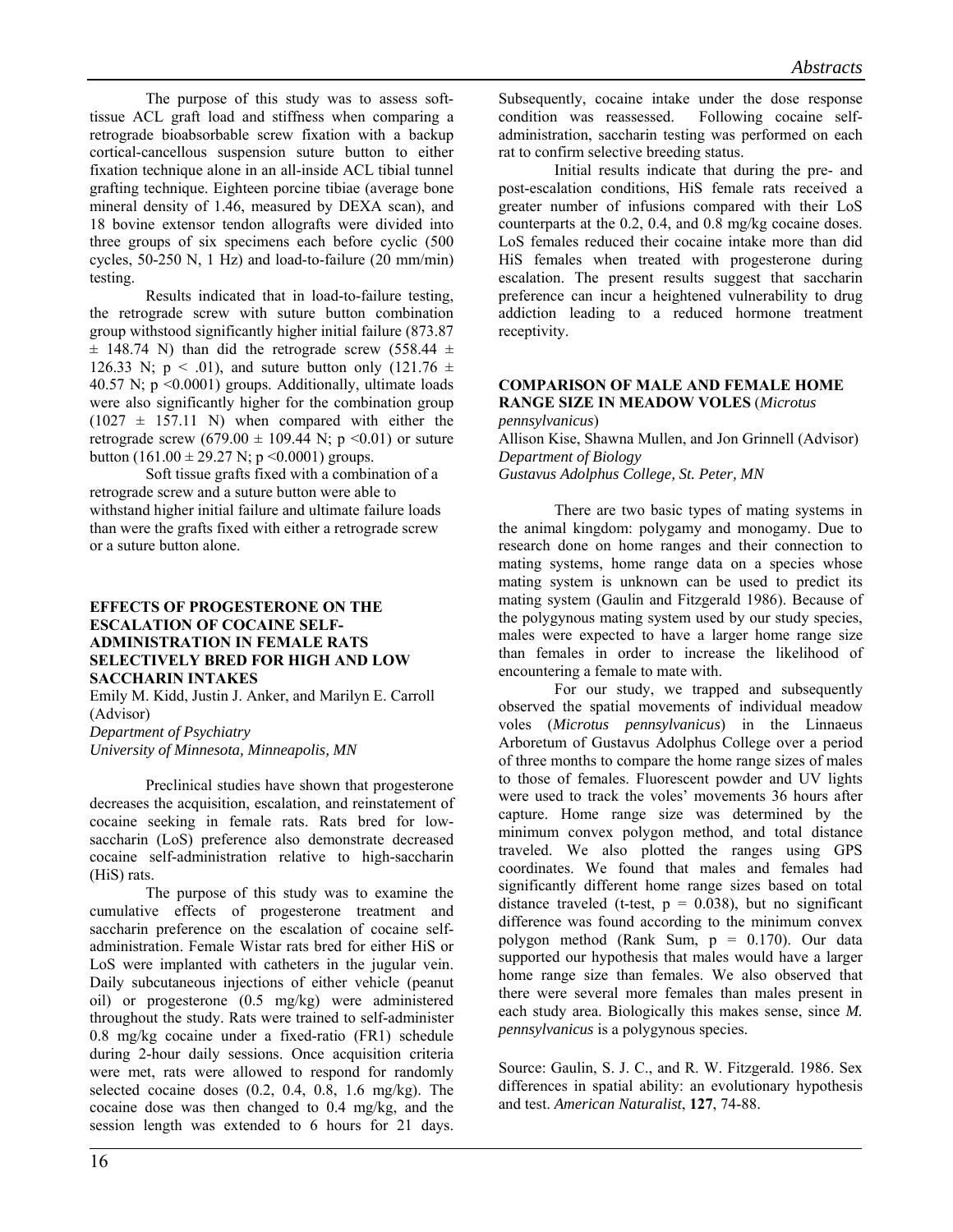#### **HAPLOTYPE DETERMINATION FOR ISOLATED POPULATIONS OF GIANT REED GRASS**  (*Phragmites australis*) **IN STEARNS COUNTY, MINNESOTA**

April Kohn and Paul Melchior (Advisor) *Department of Biology North Hennepin Community College, Brooklyn Park, MN*

 *Phragmites australis* (Cav.) Trin. ex Steud. has been a constituent species of the North American wetland flora for at least 40,000 years. Within the past 150 years a morphologically indistinguishable strain (haplotype M) of this species has quickly invaded wetlands in eastern North America and the Midwest. This invasive haplotype represents a significant risk to wetland ecosystem structure and biodiversity in Minnesota.

In an effort to assess the threat of this non-native haplotype on the aquatic habitats of a 2,000-acre habitat preservation project near Avon, MN, we used PCR-RFLP techniques to analyze chloroplast DNA of recently identified *Phragmites australis* populations in and near the project for haplotype determination. In addition, herbarium specimens dating back to the early twentieth century from a well-documented population (Pleasant Lake) in the region were also analyzed to provide a historical reference for the area.

#### **HOW SEASONS AND WEATHER PATTERNS AFFECT VOCs MEASURED BY MASS SPECTROMETRY**

M. Koppes, A. Stoffers, R. Harsdorf, K. Adenle, N. Chang, and D. R. Hanson (Advisor) *Department of Chemistry Augsburg College, Minneapolis, MN* 

 Volatile organic compounds (VOCs) in the atmosphere can affect ground level pollution as well as a variety of climate processes. The results of the deployment of a glow discharge ion source on a proton transfer MS (PT-MS) for detection of VOCs in air are presented.

Calibrations and tests indicate a good sensitivity, a few HZ PPTV**-1** under normal conditions and detection limits for some compounds (1-s integration time) are  $\sim$ 100 PPTV. These studies show the ease of use of a glow discharge source for PT-MS studies. The PT-MN ion drift tube has also been improved with internal lenses. The system has proved robust in operation over extended periods of time while being exposed to high and variable concentrations of analytes. With its high sensitivity and utility, the system will prove useful for detection of VOCS in a variety of experiments. This system has been useful in studying human VOCs, sampling outdoor air, and sampling plant-emitted VOCs. For outdoor air, we have observed that weather patterns and seasons have a great effect on levels of various VOCs mostly through wind direction and type of season. This research can be applied in urban air quality studies as VOCs can be pollutants and can also lead to ozone production in the air.

## **THE FUEL OF THE FUTURE: BIODIESEL. A NOVEL METHOD AND CATALYST FOR BIODIESEL PRODUCTION**

Brian Krohn and Arlin Gyberg (Advisor) *Chemistry Department Augsburg College, Minneapolis, MN* 

Biodiesel is a renewable fuel that has great potential to address many of the environmental problems caused by petroleum fuels. The traditional method of producing biodiesel, however, requires expensive feedstocks rendering it too expensive to be economically competitive against petroleum fuels. A novel method, dubbed the Mcgyan Process, has been developed that utilizes inexpensive waste feedstocks. The feedstocks used were virgin soybean oil, waste oil from restaurants, swine tallow: a major waste product in the food industry, steric acid: a free fatty acid that is considered a contaminant in the traditional method, and remarkably acidulated soap stock: a waste product of the traditional process. The Mcgyan Process uses zirconia or titania microspheres as the catalyst. They are thermally and mechanically stable and are able to be packed into a HPLC column that acts as a reaction chamber

The reactor was heated between 300°C and 465°C and the methanol and feedstock were pumped separately into the reactor with 2000-3000 psi. The contact times of the reactants varied from 5.6 to 60 seconds. Hydroxide-modified zirconia, phosphatemodified zirconia, and hydroxide-modified titania were shown to catalyze the reaction of waste feedstocks to biodiesel in high yields.  $300$  MHz H<sup>1</sup> NMR results showed greater than 90% yields for all feedstocks. The Mcgyan Process is insensitive to FFA and water contamination, has fast reaction rates, and produces little waste. By being able to utilize a wide variety of inexpensive feedstocks, the Mcgyan Process provides a solution to making biodiesel economically competitive with petroleum fuel.

## **THE ROLE OF** *sgd-8* **IN THE CONTROL OF OOCYTE MEIOTIC MATURATION IN**

*Caenorhabditis elegans* Carrie Lee, J. Amaranath Govindan, and David Greenstein (Advisor) *Department of Genetics, Cell Biology and Development University of Minnesota, Minneapolis, MN* 

 Oocyte meiotic maturation is a highly conserved biological process required for sexual reproduction. In human females, the frequency of meiotic errors increases with maternal age, and these mistakes can lead to miscarriage, infertility, or Down Syndrome. Prior work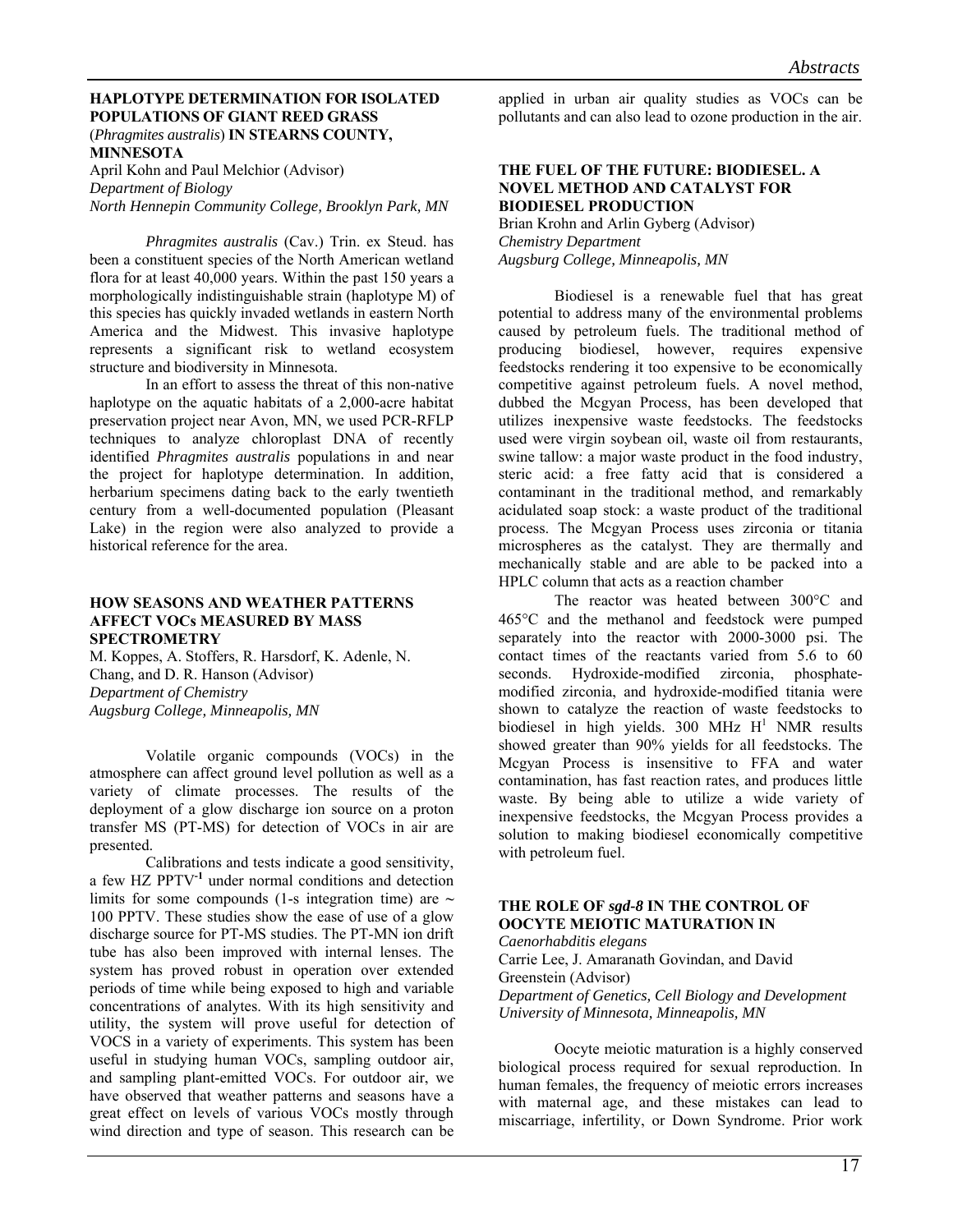has shown that there are many similarities between the control of female meiosis in mammals and in a simple metazoan, the nematode *Caenorhabditis elegans.* For example, in both systems, the stimulatory G alpha subunit regulates oocyte meiotic maturation. In *C. elegans*, the *gsa-1* gene, which encodes the stimulatory G protein alpha subunit, is necessary and sufficient to promote oocyte meiotic maturation.

To further understand how *gsa-1* promotes oocyte meiotic maturation, we conducted a large-scale forward genetic screen to identify mutations that suppress the requirement of *gsa-1* for oocyte meiotic maturation effect. One of the mutations identified, *sgd-8* (suppressor of *gsa-1* maturation defect) is represented by five alleles. Preliminary studies show that *sgd-8* mutants are sensitive to somatic RNAi but resistant to RNAi in the germline. Our hypothesis is that an endogenous RNAi pathway might be involved in regulating oocyte meiotic maturation. To address this hypothesis, we are conducting genetic and phenotypic analysis of *sgd-8* mutants. Using snip-SNP mapping, *sgd-8* was mapped to linkage group III. Currently, we are fine mapping *sgd-8* to an interval for positional cloning. Furthermore, we are conducting extensive phenotypic analysis of *sgd-8* to understand its role in regulating oocyte meiotic maturation. The results of our genetic and phenotypic analyses will be presented at the symposium.

#### **ON THE THERMOCHEMISTRY OF C<sub>4</sub>H<sub>8</sub>**

Ryan Lezer and Rollin King (Advisor) *Department of Chemistry Bethel University, St. Paul, MN* 

The six isomers of C<sub>4</sub>H<sub>8</sub> (1-butene, *cis*-2-butene, *isobutylene*, *cyclobutane*, *and trans-*2-butene, isobutylene, cyclobutane, and methylcyclopropane) were analyzed by G3 and CBS-Q compound methods. The relative energies were then tabulated and compared to published experimental values. The calculated relative energies in kJ/mol for G3 and CBS-Q methods, respectively, were found to be isobutylene (0, 0), *trans*-2-butene (5.1, 2.3), *cis*-2-butene (11.3, 10.5), 1-butene (16.5, 15.4), methylcyclopropane (47.3, 43.9) and cyclobutane (52.0, 50.5).

#### **DEMONSTRATION OF REMOTE TEMPERATURE DETERMINATION WITH A NOVEL DUAL-BAND IR IMAGING SPECTROMETER**

Cory Lindh and Brian Beecken (Advisor) *Department of Physics Bethel University, St. Paul, MN* 

 A novel dual-band infrared focal plane array has been used to develop a multispectral imaging spectrometer. In addition to perfect spectral registration,

its low mass and compactness make the spectrometer ideal for use in space-based applications. The effective wavebands are 3.75-5.2 and 7.5-10.5 microns. A new method and algorithm for remote temperature sensing that requires only two narrow wavebands of data has also been developed. This spectrometer, with its relatively wide wavebands, presents the opportunity to efficiently investigate the algorithm. Specifically, tests have been made by choosing both widely and narrowly separated wavebands, many and few averaged frames, wider and narrower wavebands, and high and low signal-to-noise ratios. Initial results are encouraging and have demonstrated the utility and limitations of the algorithm. Recovered temperatures have predictable accuracies to within  $0.3\$ \%, but as large as  $50\$ \% depending on the parameters chosen.

#### **SYNTHESIS OF PSEUDO-A-TYPE POLYOXOMETALATE KEGGIN SANDWICHES, [M3(B-α-XW9O33)2] n–, AS BUILDING BLOCKS FOR THE PREPARATION OF SUPRAMOLECULES**

Alex Lund and Wade Neiwert (Advisor) *Department of Chemistry Bethel University, St. Paul, MN* 

 In current decades, significant energy has been put into the development and synthesis of unique individual Keggin sandwich polyoxometalate (POM) compounds. These versatile compounds allow for the incorporation of many different redox-active metal cations and have valuable roles in catalysis. The pseudo-A-type POM sandwich  $[M_3(B-a-XW_9O_{33})_2]^{n}$  (M = various first-row transition metal cations;  $X = \text{various}$ main group cations) has an open framework which allows access to the reactive "sandwiched" metals. This experiment radically extends the synthesis of pseudo-Atype POM complexes to form supramolecular nanostructures. The structure is anionic and is valuable as an anionic compound in a field where the preparation of supramolecules has remained largely cationic.

First, the individual POMs,  $[XW_9O_{33}]^{9-}$ , were synthesized with various heteroatoms  $(X = As^{3+} \text{ or } Sb^{3+})$ . Then the POMs were allowed to react with  $Zn^{2+}$  and  $Cu^{2+}$ metal cations to form individual pseudo-A-type Keggin sandwiches. Ligand exchange was performed, replacing the water ligands with biphenyl dicarboxylic acid, forming a lattice structure. Infrared spectroscopy was used to confirm the general structure by comparison with the literature, and single crystal X-ray diffraction was used to more fully examine the structures of the complexes.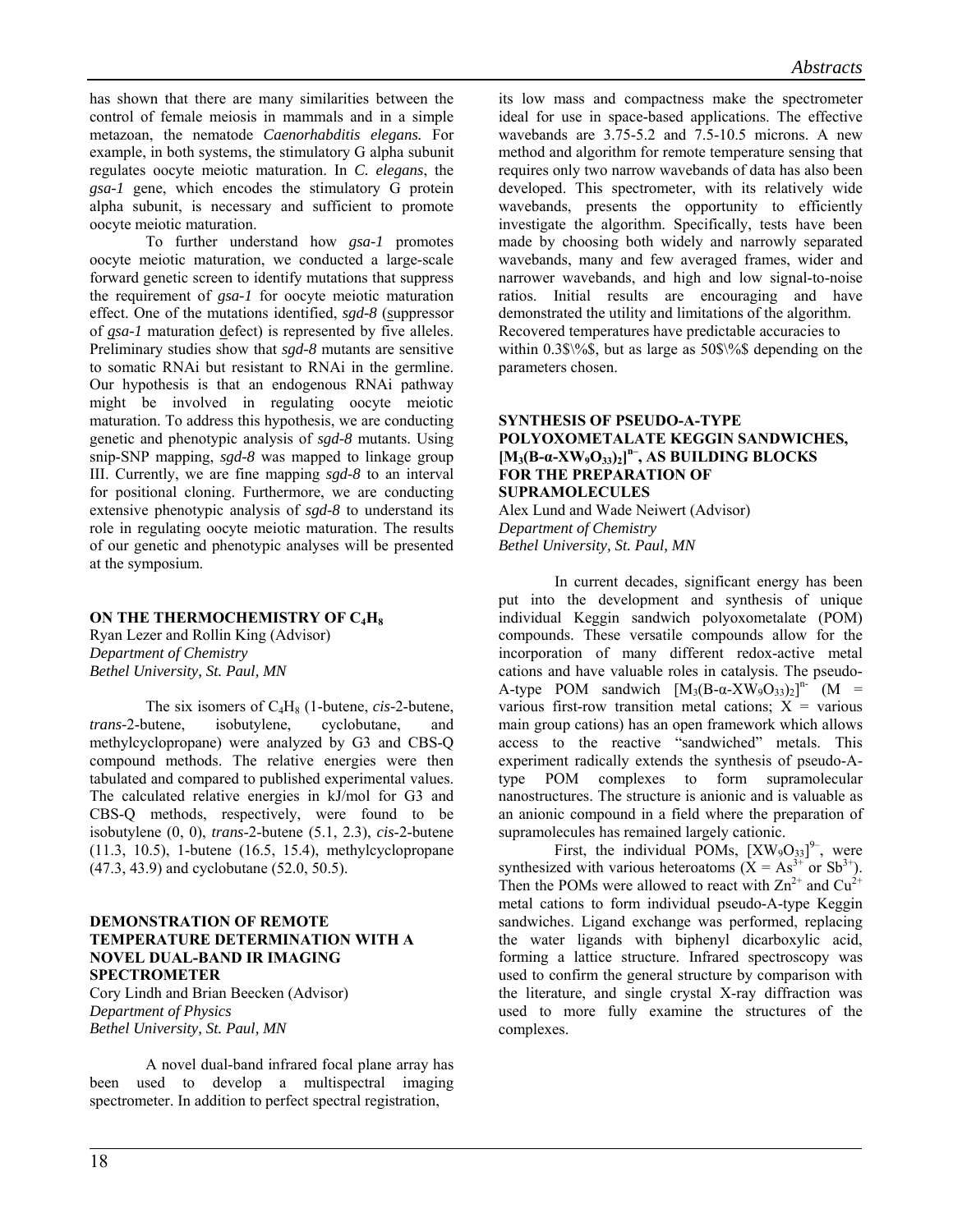#### **EFFECTS OF NITROGEN-TO-PHOSPHORUS RATIO OF NUTRIENT SUPPLY ON PHOSPHATE UPTAKE BY ALGAE AND BACTERIA**

Keeley MacNeill, Maria Goodrich, and John Schade (Advisor)

*Department of Biology St. Olaf College, Northfield, MN* 

The relative availability of nitrogen and phosphorus in stream water influences algal and bacterial quantity and stoichiometry. These organisms differ in their nutrient storage capacity, leading us to hypothesize a link between storage capacity and N:P stoichiometry of uptake in response to nutrient additions. We investigated the effect of increasing N:P ratio on P uptake in algal and bacterial cultures. To produce algae- or bacteriadominated biofilms, we used Maracyn tablets, (antibacterial), AlgaeFix Pond-Care, (algicide), and diuron (algicide and anti-cyanobacterial). Because bacteria and cyanobacteria are prokaryotes with low nutrient storage capacity, we predicted homeostasis in uptake N:P. Therefore, P uptake was predicted to increase when ambient N:P supply was increased from 5 to 48:1. In contrast, algae are eukaryotes and can store non-limiting nutrients in vacuoles.

We hypothesize that algae draw on  $PO<sub>4</sub>$  stores when N supply increases. Therefore, algal P uptake was predicted to change little when N:P increased. In the Maracyn treatment, phosphorus uptake decreased when N:P increased  $(13.01\mu g$  hr<sup>-1</sup>L<sup>-1</sup> vs. 10.15  $\mu g$  hr<sup>-1</sup>L<sup>-1</sup>, respectively) and was greater than in the diuron treatment  $(1.27 \text{ µg} \ \text{hr}^{-1}\text{L}^{-1} \ \text{vs.} \ \ 0.97 \ \text{ µg} \ \text{hr}^{-1}\text{L}^{-1}), \ \text{the Algaefix}$ treatment  $(0.51 \text{ µg hr}^{-1}L^{-1} \text{ vs } 0.97 \text{ µg hr}^{-1}L^{-1})$ , or the untreated controls  $(0.83 \text{ µg hr}^{-1}L^{-1} \text{ vs. } 1.02 \text{ µg hr}^{-1}L^{-1})$ . Increasing N:P of supply did not significantly increase phosphate uptake in the diuron-treated cultures or the untreated controls, but did increase it in the AlgaeFix treatment. These results suggest that the mixed culture of cyanobacteria and bacteria exhibited homeostasis in N:P uptake, while all other treatments exhibited a more plastic response.

#### **CRYSTAL AND MOLECULAR STRUCTURE OF AN UNANTICIPATED DIAMINE BYPRODUCT OF A SCHIFF BASE SYNTHESIS**

Brianna C. MacQueen and William H. Ojala (Advisor) *Department of Chemistry University of St. Thomas, St. Paul, MN* 

 We have been investigating the solid-state structures of pairs of isomeric benzylideneanilines differing only in the orientation of the bridge atoms (Ar-CH=N-Ar' vs. Ar-N=CH-Ar') to identify pairs that assume similar molecular packing arrangements in the crystal. Such *isostructural* "bridge-flipped" isomers might be suitable for the formation of solid solutions of the two isomers; the properties of the solids thus formed might be

"tailorable" by the inclusion of systematically varied amounts of the two isomers in the solid. We have focused on pairs of benzylideneanilines in which both isomers bear one halogen atom and one nitrile group to determine whether Lewis acid-base contacts in the solid state of the form  $-X-R-C\equiv N:--X-R-C\equiv N:--$  might link molecules into chains in both isomers, with the formation of similar chains favoring isostructuralism.

Of the halogens, iodine is the most likely to act as a Lewis acid in these interactions. In an attempt to prepare *N*-(2-iodobenzylidene)-4-cyanoaniline by the condensation of 2-iodobenzaldehyde with 4-cyanoaniline, we obtained a crystalline product and determined its structure by single-crystal X-ray diffraction. In contrast to all of our previous benzylideneaniline syntheses, this reaction yielded a product in which *two* substituted anilines reacted with one substituted benzaldehyde. The molecule, I-C<sub>6</sub>H<sub>4</sub>-CH-(NH-C<sub>6</sub>H<sub>4</sub>-C≡N)<sub>2</sub>, is propellershaped, and its packing arrangement involves not nitrile-- halogen contacts but nitrile---H-N contacts. A search of the Cambridge Structural Database reveals only seven previous examples of this kind of di-addition product, all involving a limited range of primarily electron-deficient aldehydes (chloral, formaldehyde, or isomeric pyridines).

#### **PRAIRIE RECONSTRUCTION: GERMINATION AND GROWTH OF PLANT SPECIES IN DIFFERENT SOILS**

David Manning, David McClure, Paul Roback (Advisor), Kathleen L. Shea (Advisor), and Diane Angell (Advisor) *Center for Interdisciplinary Research St. Olaf College, Northfield, MN* 

In recent years, prairie reconstruction projects have become commonplace in many areas that were once primarily agricultural fields. These reconstruction projects provide new habitat for a variety of native prairie species. It is important to know as much as possible about the outcomes of prairie reconstruction projects in order to ensure that a functioning prairie community is established. Recent reconstruction projects at St. Olaf College have yielded varying plant communities despite using similar seed combinations and dispersal techniques.

Here we begin to explore the underlying causes of this variation in order to make future restoration projects more effective. We compared germination and growth of two species of prairie plants (*Amorpha canescens* and *Ratidiba pinnata*) in soils taken from a remnant prairie, a cultivated field, and a restored prairie. Additionally, one set of soil from each soil type was sterilized to determine if rhizosphere differences were responsible for the observed variation. Longitudinal data was collected by introductory ecology classes using a 3 x 2 x 2 factorial design. Factor effects on germination and production were assessed using logistic regression, multiple linear regression, and multi-level models. Results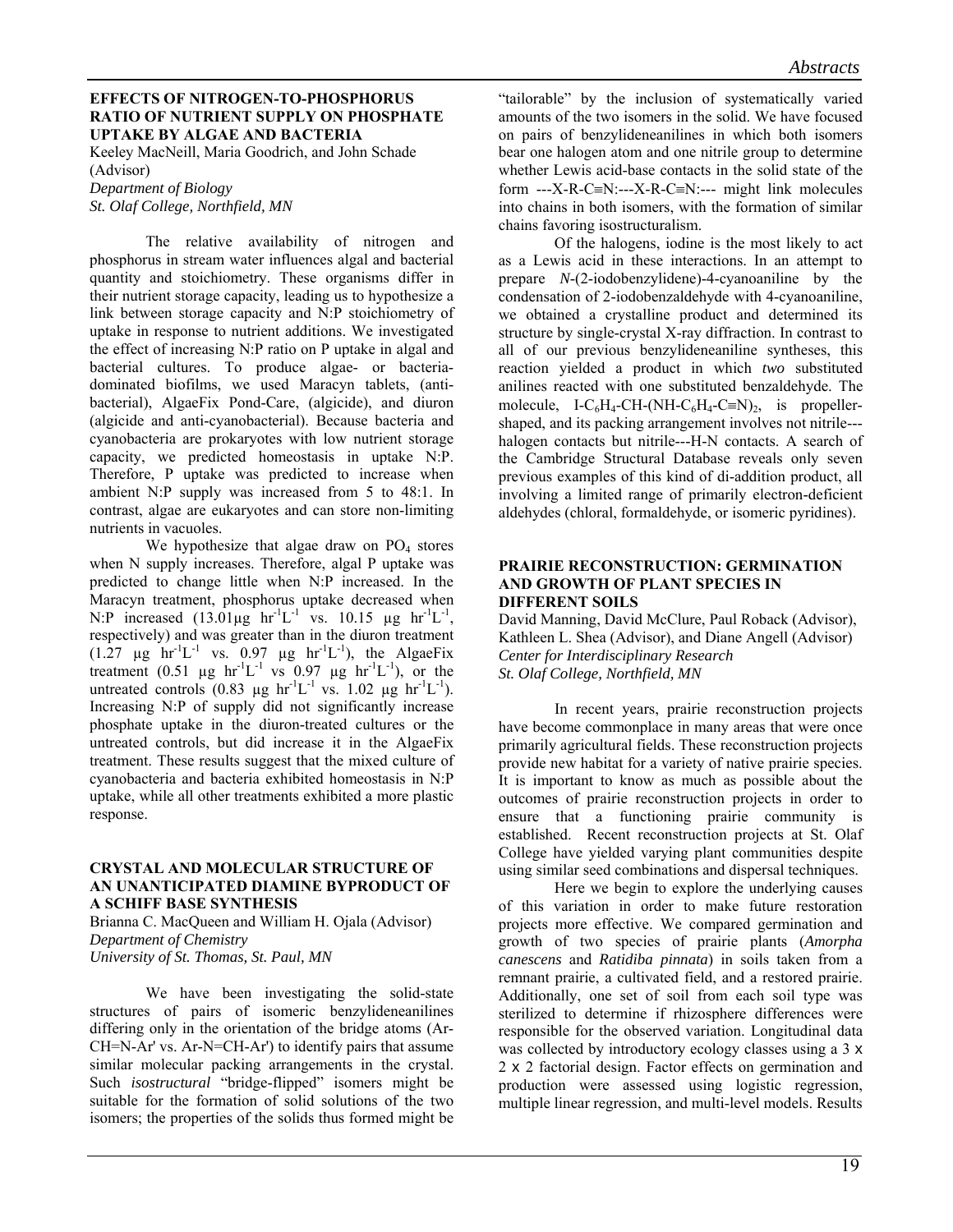suggest that microbial influences have a large influence on the germination and growth of both *A. canescens* and *R. pinnata*.

#### **FLUORESCENCE SPECTROSCOPY OF MICROSCOPIC SAMPLES**

Kyle Marchuk and Gary Mabbott (Advisor) *Department of Chemistry University of St. Thomas, St. Paul, MN* 

 We have built a fluorescence microscope with the capability of scanning emission spectra for all objects in the field of view simultaneously. Images are taken using a variable liquid crystal filter (VLCF) that can be rapidly tuned throughout the visible range. Our interest is in quantifying chemicals, such as drugs, in tiny volumes, such as subcellular compartments of a biological cell. These types of samples represent a mixture of microenvironments and present challenges for analysis. Many fluorescent compounds exhibit changes in their spectral profile and their quantum yields depending on the conditions of their surroundings. Spectral images may help circumvent some of the limitations for quantitative analysis of these types of samples by conventional fluorescent microscopy. Examples of images and spectra from a variety of fluorophores, including some anthraquinones, in heterogeneous media are presented here.

#### **WHERE DOES THE ENERGY COME FROM IN ENERGY DRINKS?**

Korisa Matezevich, Arlin E. Gyberg (Advisor), and Sue E. Hill (Advisor) *Department of Chemistry Augsburg College, Minneapolis, MN* 

To investigate the presence of methylxanthine derivatives, specifically theobromine, theophylline and caffeine as compounds in commercial energy drinks.

#### **ABDOMINAL LOADS AND THE COST OF WALKING IN WOMEN**

Jessica McCafferty, Christine Hayes, Andrea Hokanson, Sarah Meissner, Marcie Myers (Advisor), and Cara Wall-Scheffler (Advisor) *Department of Biology College of St. Catherine, St. Paul, MN* 

Increased visceral abdominal fat (VAF) contributes to a positive feedback loop which involves insulin resistance and decreased physical activity and is a risk factor for a number of chronic diseases common in women. The added mass may make walking more slowly necessary for females to offset some of the energetic costs associated with carrying extra mass.

To evaluate this hypothesis, we tested females  $(N = 20)$  walking unloaded and front-loaded (two loads, of 8% and 16% of body mass) and at four speeds (selfselected from eight options) centered around optimal walking speeds. We developed cost of transport (CoT) equations from each of the four speeds for each of the three loading conditions for each individual and determined the minimum CoT for each individual at each loading condition. We ran paired *t*-tests to determine that indeed females carrying frontal loads do have a significantly lower optimal walking speed than when they were unloaded ( $p \le 0.04$ ). This implies that when traveling a given distance, females with significant VAF would most likely have to walk more slowly than females with less VAF or incur much greater costs. A 16% increase in front-loaded mass incurs a 12% increase in cost with a simultaneous 5% decrease in speed. In real terms, this means that when comparing a female with VAF equivalent to 16% body mass and a female with very little VAF (of the same non-loaded mass) both walking 20 km, the higher VAF female takes 13 minutes longer and uses 127 Cal more than the lower VAF female.

## **SYNTHESIZING A NOVEL ANTIMICROBIAL AGENT**

Katie McGarry and J. Thomas Ippoliti (Advisor) *Chemistry Department University of St. Thomas, St. Paul, MN* 

In recent years, multi-drug-resistant strains of bacteria have been causing problems for human health. Oxazolidinones, a synthetic class of antibiotics, have proven to successfully combat resistant bacteria. From this class, only one compound, trademarked Zyvox, is on the market today. New synthetic routes are continually being explored to produce more effective antibiotics in this class.

The focus of my research is the synthesis of an oxazolidinone antibiotic functionalized with a thiadiazole group. Originally, a six-step synthesis was laid out for this compound, but new methods have been found to shorten this synthesis. The full synthesis will be discussed, as well as the new routes to more efficiently convert an alcohol to an amine.

#### **SPEED OF MINIMUM COST OF WALKING: AGE AND LOAD-RELATED DIFFERENCES IN WOMEN**

Sarah Meissner, Andrea Hokanson, Christine Hayes, Jessica McCafferty, Cara Wall-Scheffler (Advisor), and Marcie Myers (Advisor) *Department of Biology College of St. Catherine, St. Paul, MN* 

Visceral abdominal fat (VAF) increases with age-independent changes in body mass index (BMI).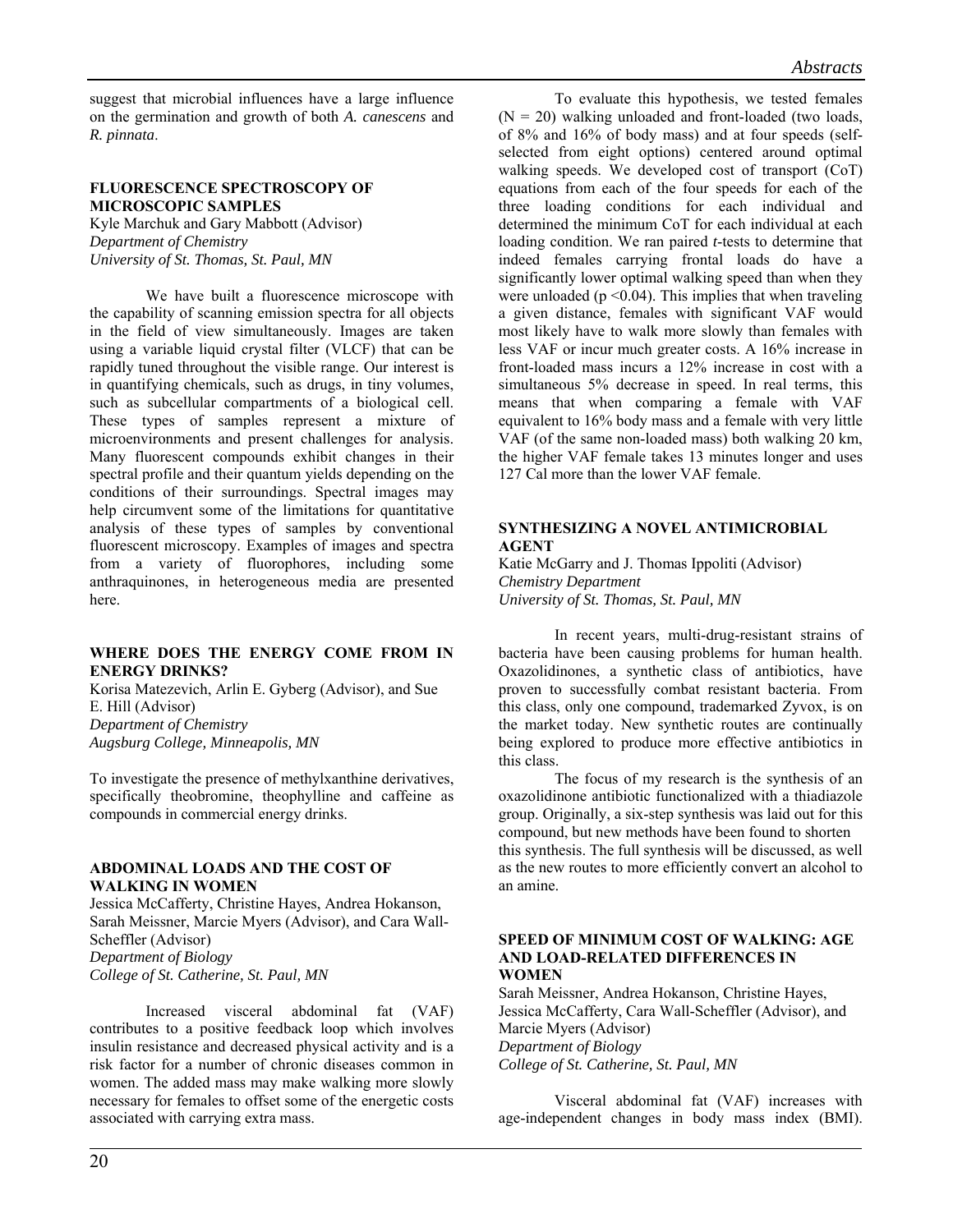Having significant amounts of VAF is a risk factor for certain chronic diseases. VAF increases due to a positive feedback loop involving decreased physical activity and insulin resistance.

To determine possible differences in loadcarrying abilities as a function of age, we measured metabolic cost in 10 younger females (mean = 20.9 years) and 10 older females (mean  $= 51.4$  years) as they walked on a treadmill unloaded and front-loaded (two loads, 8% and 16% of body mass) at four speeds (self-selected from eight options) centered around optimal walking speeds. For each individual, we developed cost of transport (CoT) equations (cost vs. speed) for each of the three loading conditions and then determined the minimum CoT (minCoT) and the speed of minCoT (SPminCoT) at each loading condition.

Both age cohorts showed the same pattern of significantly higher minCoT and lower SPminCoT as load increased. Cohorts did not differ significantly (independent *t*-test) in body mass ( $p = 0.44$ ), BMI ( $p =$ 0.93), stature ( $p = 0.13$ ), lower limb length ( $p = 0.21$ ), or waist circumference ( $p = 0.89$ ). When load level was accounted for (general linear model), we found the two age cohorts did not differ significantly in minCoT ( $p =$ 0.96), but the SPminCoT showed a statistically significant small drop in the older group ( $p \le 0.001$ ). Thus, both cohorts were very similar physically and physiologically and showed a small difference in the speed at which the minimum cost of transport occurs. These results imply that age-related VAF gains could change physical activity patterns.

#### **PHOTOPERIOD ALTERS THE PHASE DIFFERENCE BETWEEN ACTIVITY ONSET** *in vivo* **AND MPER2::LUC PEAK** *in vitro*

Carl Mickman, Jeremy Stubblefield, Mary Harrington, and Dwight E. Nelson (Advisor) *Department of Biology University of St. Thomas, St. Paul, MN* 

Photoperiod is a significant modulator of behavior and physiology for many organisms. In rodents, changes in photoperiod are associated with changes in the period and photic resetting of circadian pacemakers. Utilizing rhythms of *in vivo* behavior and *in vitro mPer2::luc* expression, we investigated whether different entrainment photoperiods (16:8 and 8:16 L:D) alter the period or phase relationships between these rhythms and the entraining light cycle. We also tested whether *mPer2::luc* rhythms differed in anterior and posterior SCN slices.

Our results demonstrate that photoperiod significantly changes the timing of the *mPer2::luc* peak relative to the time of light offset and the steady-state activity onset *in vivo*. In both 8:16 and 16:8 L:D, the *mPer2::luc* peak maintained a more stable phase relationship to the end of activity and to light onset, while

dramatically altering the phase relationship to dark onset. Steady-state rhythms of *mPer2::luc* in SCN slices were similar for anterior and posterior slices. Following the initial cycle in culture, the period, phase, and overall rhythm waveform (e.g. peaks per cycle) were not significantly different for anterior or posterior SCN slices. Photoperiod does not significantly alter circadian period of *mPer2::luc* expression *in vitro*, although behavioral studies indicated these periods induced an aftereffect on period *in vivo*. These results suggest that peak of Per2 expression is linked to activity offset in both anterior and posterior SCN of mice under altered photoperiods.

## **ALLELOPATHIC FOLIAGE EFFECT OF NATIVE, WOODY PLANT EXTRACTS ON THE GERMINATION, ROOT MASS, AND BIOMASS OF COMMON BUCKTHORN** (*Rhamnus cathartica*) **IN ST. PAUL, MINNESOTA** Marcus Miller and Bryan Anderson (Advisor)

Department of Biology *Bethel University, St. Paul, MN* 

 A preliminary sampling of six proximal trees three sugar maple (*Acer saccharum*) and three silver maple (*Acer saccharinum*)—for buckthorn shrubs along a five-foot radius yielded differing results in mean buckthorn stem length (sugar maple mean = 77.67 cm, silver maple mean =  $187.42$ cm; P value one-tail t-test =  $1.22*10<sup>(5)</sup>$ . Less convincing evidence was found for differing total mass of buckthorn from the same sample (sugar maple mean =  $201.5g$ , silver maple mean = 1960.57g; P value one-tail t-test = 0.051082).

Foliage from six native, woody plant species sugar maple (*Acer saccharum*)*,* red pine (*Pinus resinosa*)*,*  bur oak (*Quercus macrocarpa*)*,* white oak (*Quercus alba*)*,* plains cottonwood (*Populus sargentii*)*,* and common hazel (*Corylus avellana*)—were collected to investigate possible allelopathic foliage affects against the germination, root mass, and biomass of buckthorn. After 45 days of growth, control seedlings appear to have greater germination, emergence, and above-ground mass values. Further seedling growth and data collection will precede presentation of this paper.

#### **ICE-OUT DATE, PRECIPITATION, AND THE START OF THE WALLEYE SPAWNING RUN ON LAKE KORONIS AND RICE LAKE IN STEARNS COUNTY**

Kevin Morgan and Virginia Card (Advisor) *Department of Limnology Metropolitan State University, St. Paul, MN* 

 Climate change may change spawning dates of fishes, which could then have an impact on the overall ecology of an area. In this study we improved ice-out records for the two lakes by examining the local paper of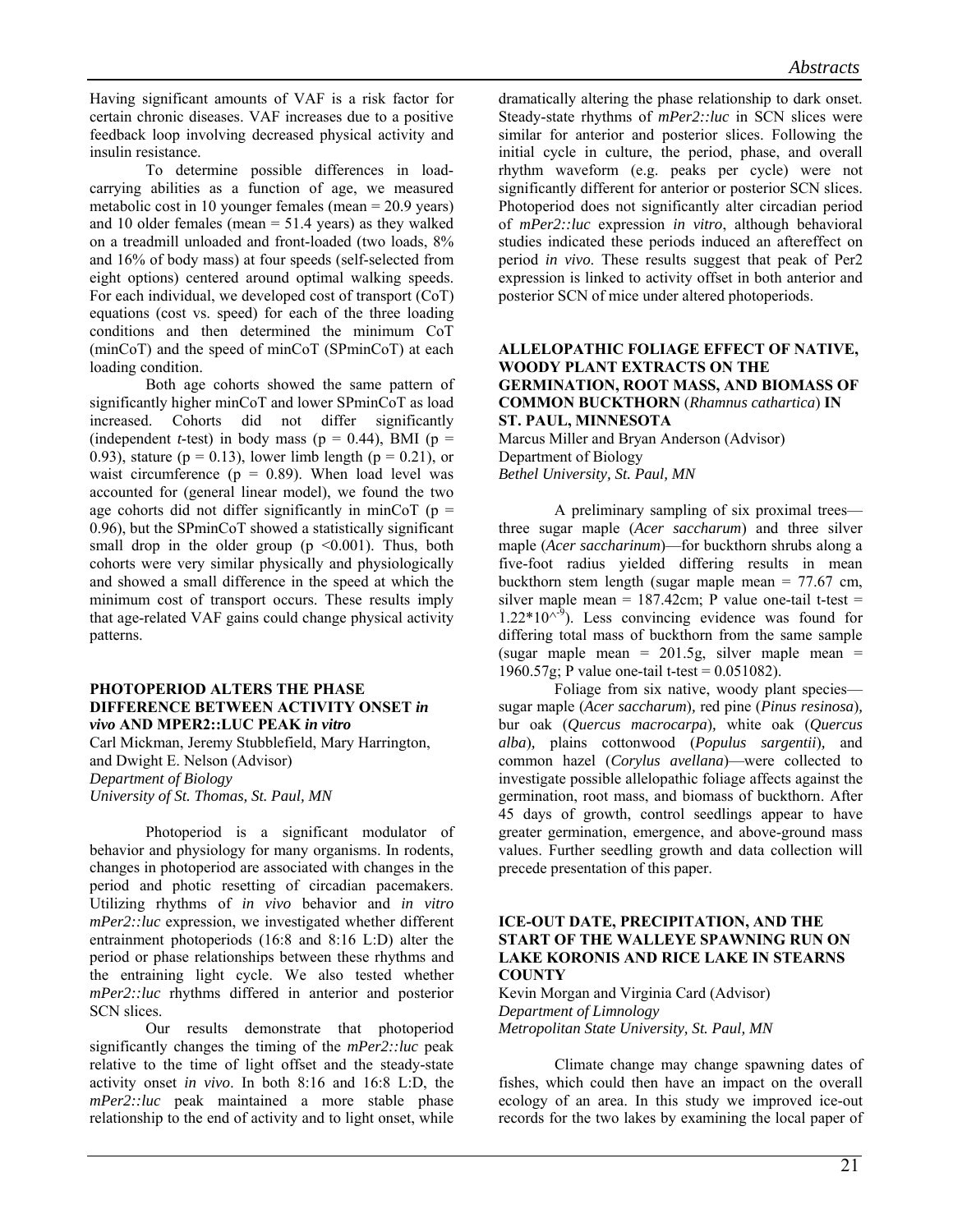the area, *The Paynesville Press*, in the Minnesota Historical Society archives. The dates in question were from 1950 to 2007. Then a complete walleye spawning record was obtained from the local DNR Fisheries Office in Spicer, Minnesota, for the two lakes. The dates for iceout and the start of spawning run were given a numerical number based on the first day of the year. The residual number was determined by finding the difference between these two dates. Then these residual numbers were compared to the percent increase or percent decrease of early spring precipitation.

#### **EFFECT OF NITROGEN AVAILABILITY ON SPATIAL DISTRIBUTIONS OF CREOSOTEBUSH**  (*Larrea tridentata*) **IN TWO DESERT ECOSYSTEMS**

Sara Mullen, Allison Johnson, Aileen Crumley, Steven Freedberg (Advisor), and John Schade (Advisor) *Department of Biology St. Olaf College, Northfield, MN* 

In many desert plant populations, individuals appear to be uniformly distributed. Creosotebush (*Larrea tridentata*) has been shown to exhibit this uniform distribution; however, little work has been done to determine the factors that lead to this pattern.

We sampled two creosotebush populations in the Mojave Desert and two populations in the Sonoran Desert to confirm distribution patterns and to investigate the possible influence nitrogen availability may have on spacing patterns. We measured height, two diameters, and distance to nearest neighbor for each plant in twenty-five 10 x 10 meter plots at each site in order to determine distribution. The distribution was determined using a dispersion index and statistical significance was determined using a computer simulation. Leaves were collected from each bush to estimate productivity during the previous year. We measured leaf and soil carbon and nitrogen content using an elemental analyzer. Three out of the four sites were significantly more uniform than would be expected by chance alone.

Our findings suggest that as distance to nearest neighbor increases, cover also increases, likely as a result of competition between plants. Average leaf carbon-tonitrogen ratios were higher in the Mojave Desert than in the Sonoran Desert, indicating higher N availability in the Sonoran Desert. Average productivity was also higher in the Mojave Desert than in the Sonoran, suggesting productivity in creosote is not limited by nitrogen availability. We conclude that creosote are in general uniformly distributed; however, we found little evidence that competition for nitrogen is the factor causing this distribution.

#### **NUMERIC SOLUTIONS FOR THE QUASI-NORMAL MODES OF BLACK HOLES**  B. W. Mulligan<sup>1,</sup> Ramin Daghigh<sup>1</sup> (Advisor), and Michael Green<sup>2</sup> (Advisor)<br><sup>*1*</sup>*Natural Sciences Natural Sciences Department, 2 Applied Mathematics Department Metropolitan State University, St. Paul, MN*

Perturbations or quasi-normal modes of black holes are of interest due to their relevance to gravitational wave astronomy. Highly damped quasi-normal modes (QNMs) of black holes have also been conjectured to have an insight into quantum gravity. Specifically, the highly damped QNMs approach a limit suggestive of a relationship between the area and the entropy of the event horizon.

Using a technique developed by Leaver to compute the QNMs for Schwarzchild black holes by developing a characteristic wave equation similar to that of the spectra of a hydrogen molecule ion, and a method of finding multiple roots of a single variable equation as developed by Maehly, we numerically compute a set of QNMs for Schwarzchild black holes for a range of multipole moments. We will extend these calculations to include other types of black holes in order to explore certain regions of the quasi-normal mode spectrum which have not yet been studied.

#### **HOST PLANT VARIATION AFFECTS OVIPOSITION AND SURVIVAL IN AN HERBIVOROUS, STEM-GALLING FLY** (*Eurosta solidaginis*)

Sarah Muncy, Ruth Burke, Erin Tague, Marie Cavalier, and Craig Longtine (Advisor) *Department of Biology North Hennepin Community College, Brooklyn Park, MN* 

*Solidago altissima*, tall goldenrod, is the host plant of the stem-galling fly *Eurosta solidaginis*, which oviposits in the plant's apical meristem. The ball-shaped gall increases in size as the larva grows inside the gall chamber. Seven clones of tall goldenrod with large numbers of galls formed by *E. solidaginis* were identified in a 5 ha field in Brooklyn Park, MN. In October every plant in each clone was harvested. We determined the basal diameter, mass and diameter of a 5 cm mid-stem segment, stem diameter above and below the gall, gall height, and gall diameter and volume. The galls were opened and examined for the presence of *E. solidaginis*  larvae and its hymenopteran parasitoid *Eurytoma gigantea*, and any larvae present were weighed. In the absence of larvae, the presence of frass was indicative of larval death due to unknown causes.

Significant differences occurred among clones for all parameters. We did not find a significant overall relationship between gall diameter or gall volume and larval mass; however, clones with smaller galls also had a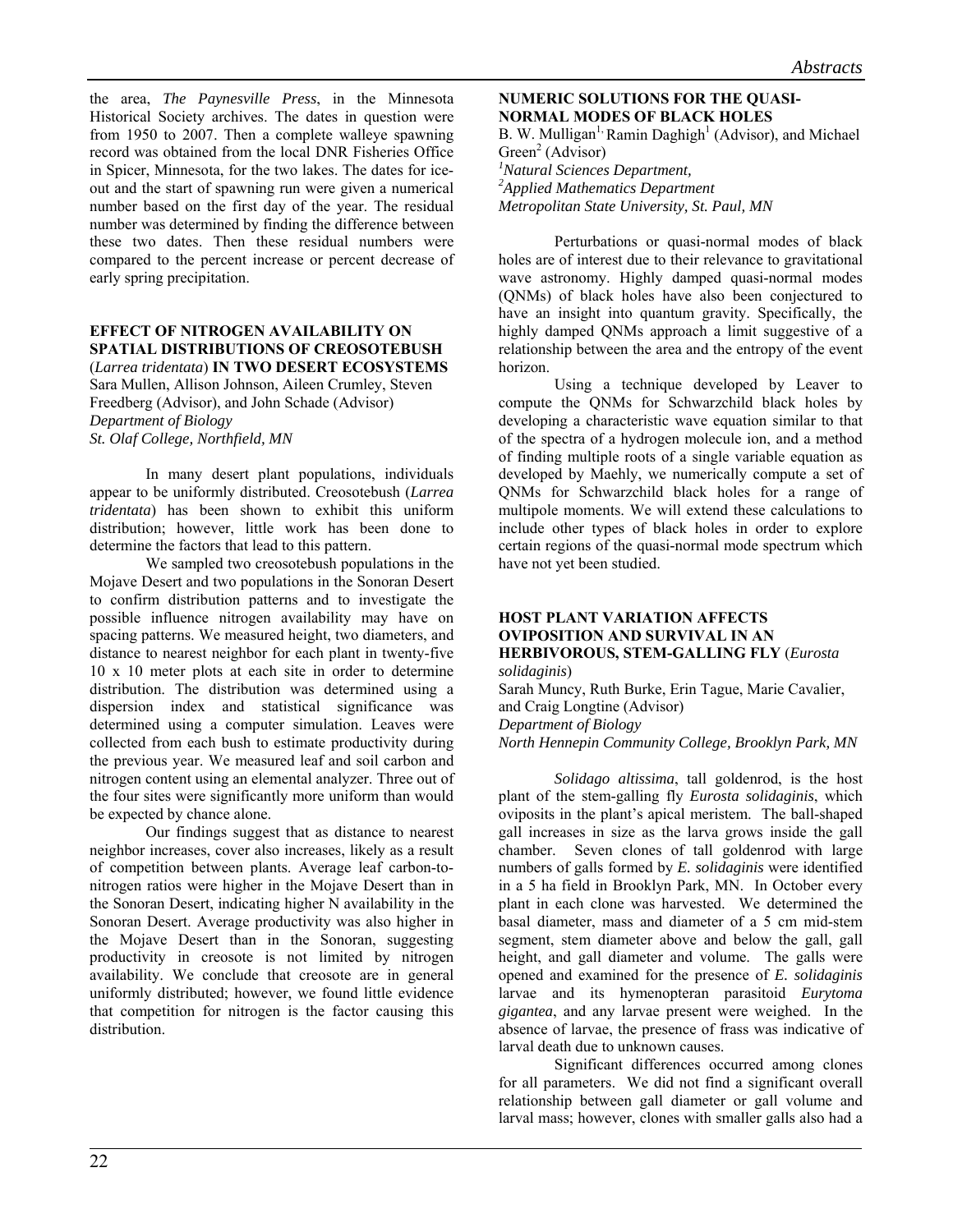lower percentage of plants with galls. Although basal stem diameter was not correlated with gall diameter, plants with larger stems were more likely to have a gall. The diameter of the stem below and above the gall was independent of gall diameter or gall volume. Percentage of galls in a clone with *E. solidaginis* larvae ranged from 2% to 65%. Percentage of galls in a clone with *E. gigantea* larvae ranged from 0% to 23%.

#### **BRIDGING THE ATLANTIC: FROM FINLAND TO MINNESOTA**

Zachary C. Nelson and Eleanor Hannah (Advisor) *Department of History University of Minnesota–Duluth, Duluth, MN* 

 Upon immigrating to the United States around the turn of the twentieth century, the Tuuras and Miss Valiaho, as products of their times and places, carried with them to Minnesota their cultural and historical identities as Finns. As a result, the collective Tuura-Valiaho family (forged by the marriage of Charles Tuura and Impi Valiaho) has perpetuated many manifestations, such as the rejection of a socialistic past and the implicit understanding of coffee as a social lubricant. However, they did not merely replicate their cultural and historical identities by simply imprinting them upon their descendents. Instead, the collective Tuura-Valiaho Finnish identity has settled both implicitly and explicitly into the lives of their descendents who continue to both affirm and transform their identities as the progeny of Finnish immigrants. This is because the present is essentially a product of the past. Many aspects of the Tuura-Valiaho cultural and historical identity remain intact; however, this identity exists as a dynamic entity that has settled into the lives of dozens of Tuura-Valiahos.

#### **BODY SIZE, GROWTH, AND REPRODUCTION IN THE HERMAPHRODITIC SNAIL** *Helisoma trivolvis*

Bridget Newman and Cindy Norton (Advisor) *Department of Biology* 

*College of St. Catherine, Minneapolis, MN* 

In hermaphroditic species such as the snail *Helisoma trivolvis*, individuals must allocate their reproductive effort to female and/or male function. In addition, these snails must also allocate available resources between reproduction and other energetically costly activities such as growth, maintenance, and food acquisition. Energy put into reproduction is not available for growth or other activities, a phenomenon often referred to as the "cost of reproduction."

We investigated the relationship between these two important functions—reproduction and growth—by measuring the body size of snails from hatching until reproductive maturity and then comparing growth in reproductive and non-reproductive (isolated) individuals. To determine how best to deliver food to the snails, we mixed different amounts of romaine lettuce with agar at 13%, 23%, 35%, and 51%, and then llllllmeasured the growth of snails fed these different foods. Since growth was dependent upon the percentage of lettuce in the food, and always lower than that of snails fed plain lettuce, we fed the experimental snails plain lettuce. Mated snails laid an average of 23 egg masses in 3 weeks with an average of 19 eggs per mass, and grew more slowly than did the unmated snails during this time. These results support the idea that reproduction is energetically costly and may result in a trade-off with growth.

#### **METALLOTHIONEIN AS A BIOINDICATOR OF FRESHWATER METAL POLLUTION**

Michelle Nyamushanya and Patricia Dunlop (Advisor) *Department of Chemistry College of St. Catherine, Minneapolis, MN* 

 Heavy metals (mercury, cadmium) are among the most dangerous substances present in almost all environments. Minnesota lakes and rivers often are posted with signs warning the general populace, especially pregnant women, against eating fish caught in these waters more than once a week. The recent increase in immigrant populations who routinely use fish from these waters for their protein sources has made it imperative that the environmental health of our local waterways be monitored and examined for potential life-threatening concentrations of heavy metals.

The aim of this research is to evaluate the metallothionein proteins from local freshwater fish (i.e. carp, panfish, or river catfish) as bioindicators for the presence of heavy metals in local bodies of water (i.e. Mississippi River and Lake Minnetonka). Metallothioneins (MT) are metalloproteins of low molecular weight that contain repeated amino acid sequences of Cysteine-Xaa-Cysteine or Cysteine-Xaa-Xaa-Cysteine through which mono- or divalent  $d^{10}$  metal ions are bound as polymetallic-thiolate clusters. The metals that fall in this category are zinc $[Zn(II)],$ cadmium[ $Cd(II)$ ], copper[Cu(I)], and mercury[ $(Hg(II))$ ]. These proteins occur normally in the liver and kidneys of higher organisms and their role appears to be the regulation of needed zinc and copper ions. In reviewing the binding affinities of these metals a 10,000-fold higher affinity is seen for  $Cd(II)$  over  $Zn(II)$ , which is the reason for the environmentally less abundant Cd(II) to be accumulated in MT. In river environments in Northern Spain and Brazil, where high levels of these metals have been found, the levels of MTs in eel and brown trout species have been elevated over those of clean water environments.

We hope to repeat the same experimental processes reported in the literature with common fish species caught in Minnesota waters. The advantage of this approach is that it is relatively simple while being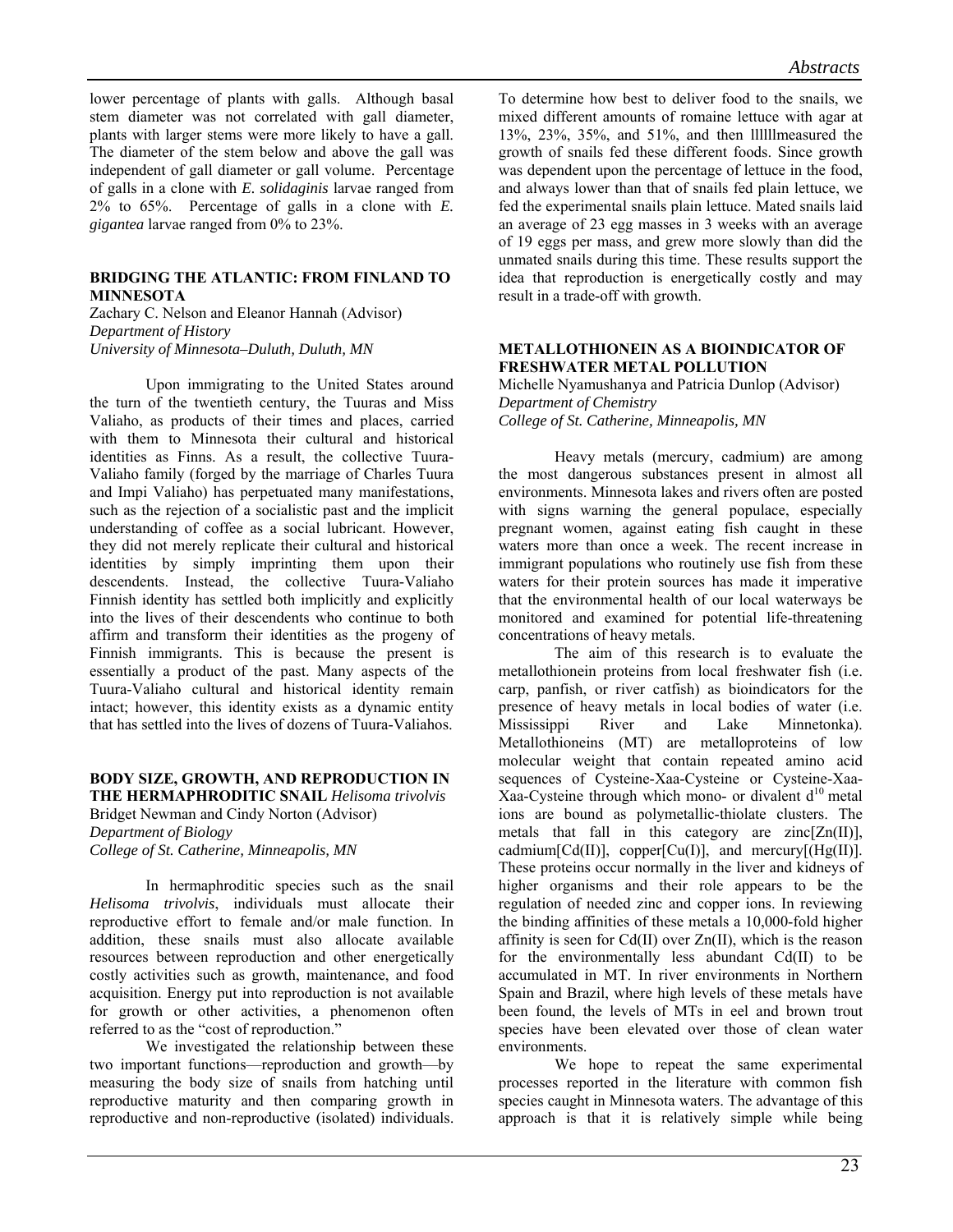specific, involving minimal processing and using generally available instrumentation. We expect to further purify and characterize the protein we isolate to demonstrate more definitively the nature of the MT protein.

#### **SEMAPHORIN PROTEIN EXPRESSION IN MOUSE THYMUS**

Udochukwu Obodo, Devavani Chatterjea (Advisor), and David Matthes (Advisor) *Department of Biology Macalester College, St. Paul, MN* 

 Semaphorins are a family of proteins that were identified as guidance cues during nervous system development. Recently, their role in the immune system has also begun to be studied. It has been found that semaphorins can play a physiological role in the activation and migration of several classes of immune cells. Thus, we hypothesized that they may also guide thymocytes through the thymus. We have evidence for gene expression of Sema4A, 4D, 7A, and their receptors in the thymus of 6-8-week-old mice, using RT-PCR.

We are currently using IHC to study the expression of semaphorin proteins and their localization in specific thymic subsets. Using FC, we found that Sema4D was highly expressed in CD45<sup>+</sup>, but weakly expressed in CD45<sup>-</sup> cells. In addition, only a small subset of both CD45<sup>+</sup> and CD45<sup>-</sup> cells expressed Sema4A. We have also found out, using IHC, that Sema4A is preferentially expressed in the thymic medulla compared with the thymic cortex. We will continue using these methods on C57 mouse thymus to obtain a more complete picture of the distribution of semaphorins and their receptors in the thymus. This distribution pattern can provide starting points for the development of hypotheses about the role of semaphorins in T cell development.

#### **INCIDENCE OF TYPE 1 DIABETES (T1D) IN THE COLONY OF NOD/LTJ MICE AT ST. CLOUD STATE UNIVERSITY (SCSU)**

Marin Olson, Sara Johnson, and Marina Cetkovic-Cvrlje (Advisor)

*Department of Biology* 

*St. Cloud State University, St. Cloud, MN* 

Type 1 diabetes (T1D) is an autoimmune disease that is characterized by an absence of insulin, because insulin-producing pancreatic beta cells are destroyed by one's own immune T cells. The best animal model for the study of T1D is a NOD mouse model. While the NOD mice are ~99% genetically identical, it has been known that the environmental factors influence the incidence of the T1D. Therefore, it is necessary to study the diabetes incidence in NOD mice in a particular environment before

the further reseach is performed in these mice. Insulitis is a characteristic histopathological lession of T1D that represents an accumulation of the immune cells (mostly T cells and macrophages) in the pancreatic islets of Langerhans

The objective of this research is to study diabetes incidence and kinetics of insulitis development in the colony of NOD/LtJ mice at SCSU. Two breeding pairs of NOD/LtJ mice were purchased at The Jackson Laboratory, Bar Harbor, ME. The blood glucose levels of female ( $n = 25$ ) and male ( $n = 14$ ) mice were measured every second week from 6 to 30 weeks of age. While 4%, 20%, and 68% of NOD females became diabetic at 8, 15, and 30 weeks of age, respectively, 0% of NOD males developed diabetes until 30 weeks of age. The pancreata from female and male NOD/LtJ mice ( $n = 3-4$  mice/time point; 4-, 6-, 8-, and 12-week-of-age time points) were removed, fixed, embedded in paraffin, cut, and slides were prepared for the hematoxylin-eosin staining. The slides will be graded semi-quantitatively for the insulitis level.

## **THE CHARACTERIZATION AND COMPARISON OF THE iNOS GENE IN EXERCISE-INDUCED ASTHMA AND ASTHMA-FREE INDIVIDUALS**

Jon Pace, Kendra Maloney, and Debra Martin (Advisor) *St. Mary's University of Minnesota, Winona, MN* 

 Asthma is a chronic disease that is characterized by an increase in bronchial constriction and mucus hypersecretion in the bronchial walls. A variety of stimuli, including direct and indirect, respond to asthma and lead to multiple symptoms. Symptoms such as coughing, wheezing, and shortness of breath can occur. It has been reported that airway-derived nitric oxide (NO) may contribute an important role in inducing relaxation of smooth muscle in the bronchi. Nitric oxide is synthesized by the enzyme nitric oxide synthase (NOS), of which different isoforms, such as iNOS, have been proven to generate small amounts of bronchoprotective nitric oxide in response to certain stimuli to counteract the symptoms.

A recent study has shown an association with the iNOS gene and severity of asthma and eosinophils. The gene for iNOS lies in the CC chemokine cluster region, on chromosome 17. The relationship between this iNOS gene and asthma generated interest to begin an investigation into their association. An Acrylamide Gel Electrophoresis revealed different size bands between samples collected from exercise-induced asthmatics and asthma-free individuals. The study is currently underway, with plans to perform SDS-PAGE on the PCR-prepared DNA samples, as well as further characterization and cloning.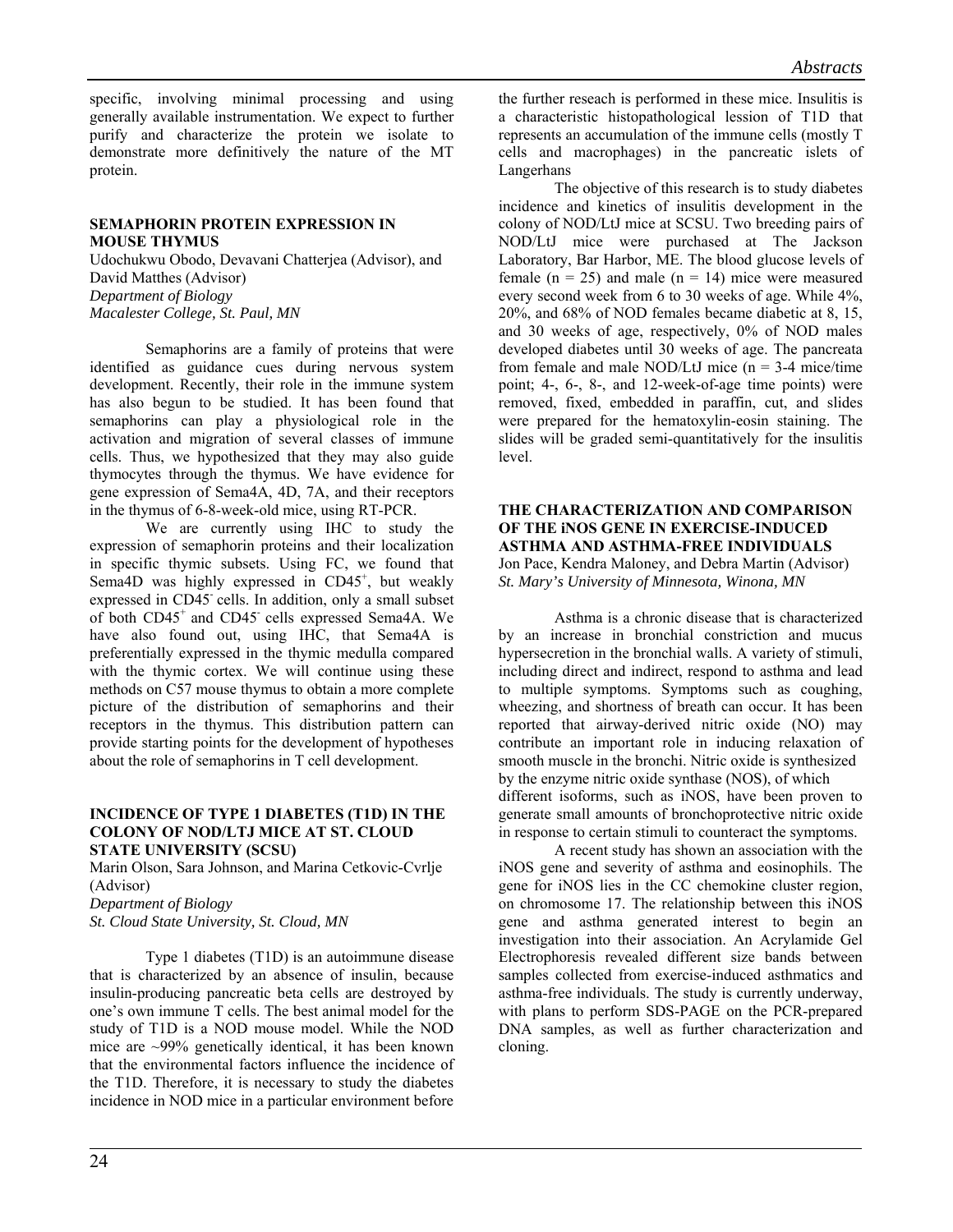#### **THE EFFECTS OF THE HORMONE LEPTIN ON OBESITY, METABOLISM, BODY TEMPERATURE, AND FEEDING BEHAVIORS, USING NORMAL, OB/OB, AND DB/DB MUTANT MICE**

Jessica Patton and Teresa DeGolier (Advisor) *Biology Department Bethel University, St. Paul, MN* 

 Why is obesity or being overweight such a battle for some people and not others? A way to address this question is to look at how the body utilizes the hormone leptin, which is derived primarily from adipocytes. Leptin, the product of the obese (*ob/ob*) gene, plays a major role in the regulation of food intake, hunger, satiety, and metabolism.

The purpose of this experiment was to determine if the lack of leptin or the leptin receptor in mutant mice affects basal metabolism, body temperature, and feeding behaviors. Eighteen mice were used in this experiment: 6 controls, 6 mutant *ob/ob (*defective for the expression of leptin), and 6 mutant *db/db* (defective for the expression of the leptin receptor). The variables tested included basal metabolic rate, food intake, water intake, cage waste, and body temperature.

Results demonstrated that normal mice had a statistically higher metabolic rate and body temperature than both the *ob/ob* and *db/db* mice. Although the normal mice ate more than the other mice, the increase was not statistically significant. The water intake was statistically higher in the *db/db* mice compared to the *ob/ob* and control mice. The cage waste was statistically higher in the *db/db* mice (from high urine output) and in the control mice (with large amount of food debris) when compared to the *ob/ob* mice. These results substantiate that mutations in the genetic expression of leptin or the leptin receptor may contribute to interruptions in normal metabolism and may contribute to obesity.

#### **DEVELOPMENT OF A NOVEL ASSAY AND PURIFICATION PROCEDURE FOR NITROBENZENE DIOXYGENASE**

Dan Paulson and Matthew B. Neibergall (Advisor) *Department of Chemistry Bethel University, St. Paul, MN* 

Nitroaromatic compounds are rare in nature, but are used in industry for the production of dyes, pesticides, and explosives. The bacterium *Comamonas* sp. JS 765 can utilize nitrobenzene as a sole carbon and nitrogen source because it contains a nitrobenzene dioxygenase system (NBDOS) that initiates its breakdown. NBDOS is a member of the Rieske non-heme iron dioxygenase family, a group of multi-component enzymes that catalyze the stereo- and regiospecific addition of diatomic oxygen into aromatic substrates. Formation of *cis*-dihydroxylated

metabolites in this way is an important first step in the degradation of aromatic compounds by bacteria.

The objectives of this project are to (1) develop an assay for measuring NBDOS activity and (2) purify the components of this system to homogeneity for eventual mechanistic studies. Results of the assay and purification will be presented.

## **IMMUNOFLUORESCENT ANALYSIS OF ACTIN EXPRESSION IN GENETICALLY MODIFIED VS. WILDTYPE MURINE OCULAR MUSCLE**

Aaron C. Peck and Marilyn Hart (Advisor) *Department of Biological Sciences Minnesota State University–Mankato, Mankato, MN* 

 Actin is a cytoplasmic filament that is present in all eukaryotic cells and contributes to cell shape, cell mobility, and the organization of certain tissues such as striated muscle. Actin is regulated by specialized accessory proteins including actin capping protein (CP) that serves to stabilize the molecule and regulate its length. CP consists of two distinct protein subunits, an alpha (α) and a beta (β). Two isoforms of the  $β$  (β1 and β2) subunit have been identified in vertebrates. Genetically modified mice, engineered by Dr. Hart to express lower levels of β1 in their ocular muscles, lost their ability to open their eyes.

We hypothesized that reduced function in the ocular muscles is caused by disruption of actin organization in myofibrils. Characterization of this disruption is key to understanding how reduced levels of β1 affect actin organization, myofibrils, and the cell as a whole. Samples of ocular muscle from both wildtype and genetically modified mice were collected and frozen in liquid nitrogen. Tissue sections, 7 microns thick, were prepared using a Leica cryomicrotome, probed with a fluorescent actin antibody, and visualized using an Olympus fluorescent microscope. Digitized images were acquired using Simple PCI software.

#### **DOES WHI-P131 INDUCE APOPTOTIC CELL DEATH IN THE ISOLATED CD4+ T CELLS OF NOD MICE?**

Deshani Perera, Fei Chin Tsan, Ketaki Ghate, and Marina Cetkovic-Cvrlje (Advisor) *Department of Biological Sciences* 

*St. Cloud State University, St. Cloud, MN* 

 Janus tyrosine kinase (JAK) 3 is a signal transduction molecule that is expressed by T cells. By inhibiting JAK 3, it might be possible to disrupt the function of autoimmune T cells and thereby prevent development of autoimmune diseases such as type 1 diabetes (T1D). It has been shown that WHI-P131, a specific JAK3 inhibitor, can prevent T1D in a mouse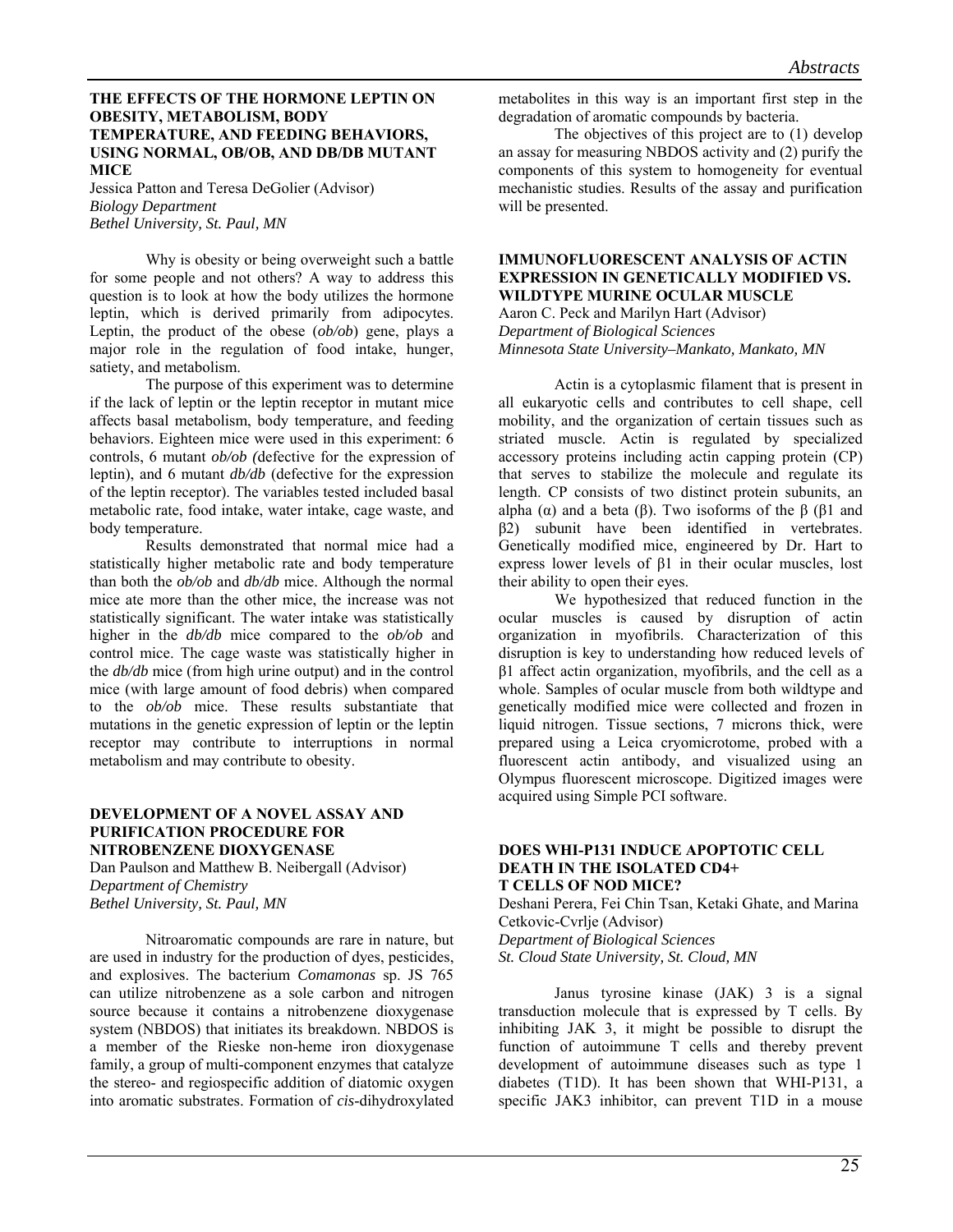model (NOD mouse) of T1D. The mechanism of WHI-P131 action is not known.

The goal of this research is to study whether WHI-P131 induces cell death in T cells exposed to the drug *in vitro.* The cell death was studied in the heterogeneous population of splenocytes, as well as in isolated CD4+ T cells of 4-7-week-old NOD and control C57BL/6 female mice. Cells were cultured in a 96-wellplate, stimulated with either mitogen or by anti-CD3 plus anti-CD28 antibodies for a time period of 2, 7 and 14 days. WHI-P131 was added in the concentrations of 6, 3, and 1.5 μg/ml. Cell death was measured by Cell death detection ELISA (Roche Diagnostics). The doseresponse-dependent induction of apoptotic cell death was observed by addition of the drug in both heterogeneous, as well as in the isolated CD4+ populations of T cells. The absorbance of the cells (both entire splenocytes and isolated CD4+ T cells) exposed to the highest concentration of WHI-P131 (6 mg/ml) was four to seven times higher compared with the absorbance of control cells ( $p \le 0.05$ ). These results suggest that WHI-P131 induces apoptotic cell death in cultured CD4+ T cells.

#### **RAP'S ROLE IN THE PI3K SIGNALING PATHWAY**

Amanda Plourde and Jennifer Cruise (Advisor) *Department of Biology University of St. Thomas, St. Paul, MN* 

 Rap is a small G-protein that is closely related to Ras, which has been shown to play a role in human cancers. However, many of the functions of Rap in the cell are unknown. Previous research in our lab has shown that Rap has an effect on proliferation, migration, and the activity of the protein kinases Akt and Jnk. The literature suggests that all of these effects may be linked to the phosphatidyl inositol 3-kinase (PI3K) signaling pathway. Akt activity in particular is usually directly correlated with that of PI3K.

To study Rap's role in this pathway, cells were transfected transiently or stably with an active Rap1 gene, a control plasmid, and either a dominant-negative form of Rap1 or a Rap-Gap. Western blotting results suggest that Rap's influence over PI3K signaling is cell-type specific. Changes found in active Akt and PTEN levels suggest that Rap inhibits the PI3K pathway in epithelial cells, while activating it in fibroblasts. Flow cytometry for intracellular staining is currently being used to confirm western blotting results and to further characterize the response to active Rap1.

#### **POVERTY AND ITS RELATIONSHIP TO SCHOOL ACHIEVEMENT**

Andy Reidell and Stella Hofrenning (Advisor) *Department of Economics Augsburg College, Minneapolis, MN* 

It has been more than three years since No Child Left Behind legislation became a standard in academic policy nationwide. This influential and yet controversial act has had major impact on students in poverty and their academic achievements. This has led me to analyze the relationship of poverty on student achievement. Charles V. Willie states in his publication, "The Contextual Effects of Socioeconomic Status on Student Achievement Test Scores by Race," that there is a direct correlation between what he calls "affluently concentrated schools" and higher test results on standardized tests. In addition, Leventhal, Brooks-Gunn (2004) have shown through their study, "A Randomized Study of Neighborhood Effects on Low Income Children's Educational Outcomes," that as children and their families moved from a high-poverty neighborhood to a low-poverty neighborhood, their test scores improved

My paper will examine the relationship between poverty and student achievement using the Minnesota Basic Skills Test data. These data include math and reading test scores of all eighth graders in Minnesota public schools. The independent variables will include vouchers for free and reduced lunches as a proxy for income, race, and teacher salary. My hypothesis states that there is a negative relationship between poverty levels and their corresponding test scores.

#### **THE EFFECT OF DIFFERING PHOTOPERIODS ON THE OUTPUT GENES,** *PSBA1,* **AND** *PURF* **OF THE CYANOBACTERIUM** *Synechococcus elongatus* Bethany Rhein, Joseph Dubis, and Jayna L. Ditty (Advisor) *Department of Biology*

*University of St. Thomas, St. Paul, MN* 

 Cyanobacteria are single-celled prokaryotes that exist and thrive in most habitats on earth and use a circadian clock to efficiently regulate their cellular activity. The oscillator genes *kaiA*, *kaiB*, and *kaiC* are responsible for the circadian mechanism and therefore regulate output gene activity. Genes such as *psbA1* (important for photosynthesis) and *purF* (important for purine biosynthesis) are examples of two output genes that are expressed in the cyanobacterium *Synechococcus elongatus* PCC 7942 due to the circadian clock.

 Photoperiods have been shown to have considerable impacts on circadian clocks in other model systems; however, the effect of photoperiod on the cyanobacterium *Synechococcus elongatus* is not well understood. To determine the effects of photoperiod on cellular activities, *S. elongatus* reporter strains AMC408 (*purF::luxAB*), AMC669 (*psbA1::luxAB*), and the wildtype AMC462 were exposed to 12L:12D (12 hours of light and 12 hours of dark), 6L:18D and 18L:6D photoperiods. The wild-type *S. elongatus* results showed a 4-hour phase delay during the 18L:6D photoperiod and a 4-hour phase advance in the 6L:18D photoperiod when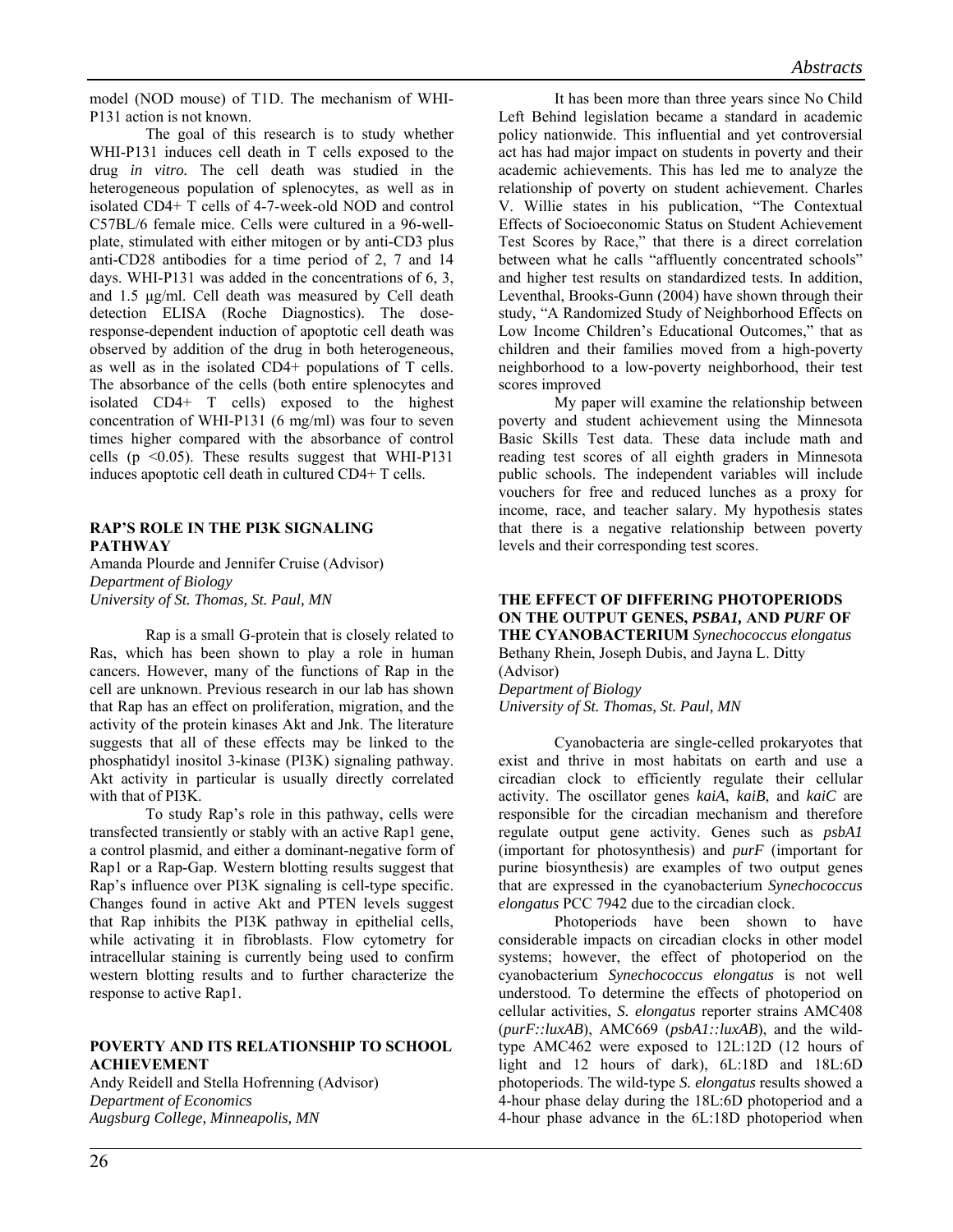compared to the 12L:12D phenotype. Preliminary results suggest that the AMC408 strain showed little difference in circadian oscillation in response to the different photoperiods, while AMC669 demonstrated a phase advance when exposed to either an 18L:6D or 6L:18D photoperiod compared to 12L:12D. These preliminary results suggest that the different photoperiods differentially affect the circadian expression of the wild type *S. elongatus* and the different *S. elongatus* output genes, *purF* and *psbA1*.

## **SEQUENCING AND EXPRESSION OF THE** *FGF-10* **GENE IN** *Xenopus laevis*

Jetter Robertson and Brian Hyatt (Advisor) *Department of Biology Bethel University, St. Paul, MN* 

 During mammalian lung and limb development, interactions between the epithelial and mesenchymal layers govern the branching of the lung and limb, respectively. The Fibroblast Growth Factor (FGF) gene family has been shown to play an intricate role in the governing of these interactions. The *FGF-10* gene, in particular, has been shown to play an essential role in these communications, and its deficiency results in the inability for the lung to branch out from its initial bud in mice.

The *FGF-10* gene was isolated from *Xenopus laevis,* and its entire open reading frame sequence was able to be obtained using fragments of the sequence from previous Bethel University student research. In addition, expression patterns of the *FGF-10* gene were analyzed in various stages of *X. laevis* development.

#### **EFFECTS OF PRAIRIE AGE AND VEGETATION STRUCTURE ON SMALL RODENTS IN MINNESOTA PRAIRIES**

Rebecca Ross and Diane Angell (Advisor) *Department of Biology St. Olaf College, Northfield, MN* 

Tall-grass prairies are important as sources of food and habitat for plants, animals, and humans; however, less than 1% of the Midwest's historic tall-grass prairies remain today. This decline in prairies has been accompanied by a reduction in prairie-dependant small rodents. Although people have actively started recreating prairies, it is not clear that these reconstructed prairies support populations of prairie rodents.

Through live trapping, this study found that there is little correlation between the age of reconstructed prairie sites and the number of small rodent individuals and species. In Carleton College's Cowling Arboretum it was also found that more rodent species occupy prairie sites with higher numbers of plant species. This trend was not found in St. Olaf College's Natural Lands, however, possibly due to a lower overall number and quality of plant species in the prairie sites. A rodent survey of reconstructed and remnant prairies in and around Rice County, MN, found two sites with prairie voles, a Minnesota species of special concern. This suggests that prairie voles can and do still occupy prairies in the area.

#### **HOW SPECIES-SPECIFIC IS AN OBLIGATE MUTUALISM?**

Daniel R. Rossi, Annika M. Moe, and George D. Weiblen (Advisor)

*Department of Plant Biology, University of Minnesota, Minneapolis, MN*

 Pollinators can lie anywhere on a continuum between total generalist and total specialist. Until recent findings in the Neotropics, fig wasps (Agaonidae) and the plants with which they have an obligate mutualistic pollination relationship (*Ficus,* Moraceae) were thought to be at the extreme specialist end of this continuum.

This study used mitochondrial DNA sequences to identify pollinators to see if they visit one or multiple hosts. Pollinator sharing was witnessed at a very low frequency  $(\leq 1\%)$  and pollinators for a putative hybrid species of *Ficus* had enough genetic divergence to form two distinct clades in a phylogenetic tree.

## **COMPARISON OF LEAD CONTENT IN WATER SOURCES COLLECTED IN THE TWIN CITIES**

Conor Ryan, Phong V. Ly, Jonathan B. Goblirsch, Tina Wade (Advisor), and Eugenia Paulus (Advisor) *Department of Chemistry North Hennepin Community College, Brooklyn Park, MN* 

 Lead is a toxic metal that has harmful health effects on the human body. The effects are most severe for infants and children who, when exposed to lead, can experience delays or suspensions of physical and mental development. In adults, exposure to lead can cause kidney problems or high blood pressure. A common source of lead exposure comes from drinking tap water. Therefore, the use of lead components in plumbing systems has been prohibited. According to the Environmental Protection Agency, the simplest way to decrease lead content in systems constructed prior to the enactment of these regulations is by flushing pipes thoroughly before using the water.

This project examines lead content in tap water samples collected before and after flushing. Testing of lead in imported bottled water and samples collected from other sources was conducted using the Buck Scientific 210/211 VGP Atomic Absorption Spectrophotometer. The results will be compared with the standard considered safe according to the Environmental Protection Agency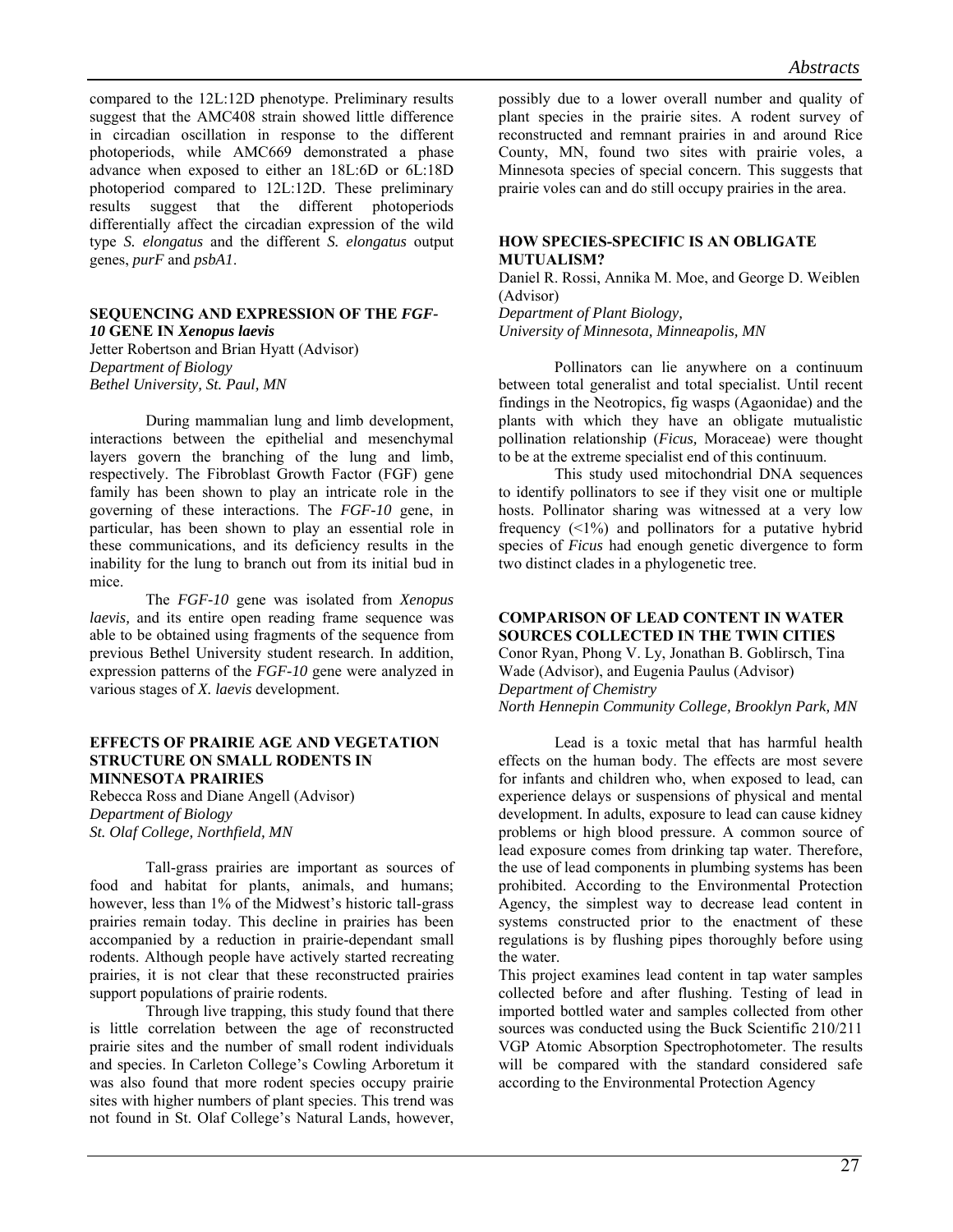#### **COMPARING THE MARCOINVERTEBRATE COMMUNITIES OF TWO PRAIRIE POTHOLES WITH VARYING WATER QUALITY DURING THE WINTER SEASON**

Melissa Rynerson, Andrew P. Windschitl, Sarah Winikoff, and Tracey Anderson (Advisor) *Department of Science and Mathematics, Biology Discipline* 

*University of Minnesota–Morris, Morris, MN* 

 During the winter of 2007 we sampled the benthic macroinvertebrate community in a eutrophic prairie pothole, Page Lake, in Stevens County, MN, to determine the sample size necessary to obtain a meaningful estimate of the community diversity and abundance in the profundal zone. Our results indicated that a minimum of 10 samples was required. We are currently sampling the profundal zone of a nearby pothole, Cottonwood Lake in Grant County, which has undergone multiple watershed improvements. We selected sample sites randomly along transects starting 50m from shore and sampled by lowering an Ekman bottom grab sampler through the ice, collecting  $0.02 \text{ m}^2$ of sediment and associated organisms. Samples were washed through a 500-micron mesh. Macroinvertebrates retained by the mesh were picked from the sediment, preserved in 80% ethanol, and identified to the lowest feasible taxonomic level. Dipteran larvae, water mites, and oligochaetes were common in Page Lake. Diptera and water mites are also common in Cottonwood Lake. Amphipods and Coenagrionidae larvae occur only in Cottonwood Lake.

We analyzed Cottonwood Lake samples to verify if 10 samples will adequately characterize the profundal community. Results from Cottonwood will be used in conjunction with results from Page to provide a template for determining the sample size required to characterize accurately the macroinvertebrate communities in Minnesota prairie pothole lakes. Sampling the macroinvertebrate community during the winter may provide an additional opportunity to evaluate how surrounding land use affects aquatic communities.

## **INVESTIGATING INTERACTIONS OF PROTEINS ON METAL SURFACES**

Ashley Saari, and Kenneth Rohly (Advisor) *Department of Chemistry Bethel University, St. Paul, MN* 

The investigation of protein interactions on different metal surfaces is of interest for a variety of reasons, which include gaining basic knowledge about how proteins adhere to certain surfaces, and also some medical field applications. The protein that is being studied is insulin, and the metal surface currently being used is stainless steel. A matrix-assisted laser desorption/ionization (MALDI) technique is the main source of analysis for this

28

investigation. The MALDI target is the source of the metal surface. The volume of the protein is kept constant, along with the volume of the matrix. This experiment is focusing on how different concentrations of insulin will affect its interactions with a surface. While insulin is kept constant, along with the matrix, the metal surface is changed.

## **INFERRING SOCIAL HIERARCHIES BASED ON A QUANTITATIVE COMPARISON OF INDIVIDUAL BEHAVIOR IN A CAPTIVE TROOP**

**OF** *Macaca fuscata*  Nolan Schlichter<sup>1</sup>, Tom Ness<sup>2</sup> (Advisor), and Diane Angell<sup>1</sup> (Advisor) *Department of Biology St. Olaf College, Northfield, MN 2 Minnesota Zoological Gardens Apple Valley, MN* 

 Japanese macaques (*Macaca fuscata*), also known as Japanese snow monkeys, are primates that are endemic to Japan. The Minnesota Zoological Gardens has been home to a troop of Japanese macaques since its opening in 1978. Macaque troops are characterized by a strict social hierarchy among both males and females. Knowledge of these hierarchies in zoo populations can be useful when introducing new reproductive individuals to troops.

Here we constructed a social hierarchy based on quantitative comparisons of behaviors during the mating season. Using the number of mating activities as well as interactions such as positive/dominant interactions and negative/submissive interactions, it was clear that 1506 was the alpha male of the troop and 726 had been reduced to the role of beta male. Using the same interactions as well as time spent in mutual grooming, self grooming and time spent in proximity, the social structure of the females was determined. It appears from this study that 1030 is the alpha female and 805, previously thought to be alpha, is now the beta female. It was also seen that higher ranking macaques tended to be younger than lower ranking macaques.

#### **QUANTIFICATION OF INTERLEUKIN 23 IN HUMAN PROSTATE CANCER**

Carter J. Schmidt, Jared Schmidt, and Stephen C. Schmechel (Advisor) *Department of Laboratory Medicine and Pathology University of Minnesota, Minneapolis, MN* 

Many types of human epithelial cancers arise in a background of chronic inflammation. Infiltrating inflammatory cells may damage epithelium leading to chronic reparative cell turnover, release oxygen free radicals causing DNA damage, degrade basement membranes, and trigger microvessel formation that may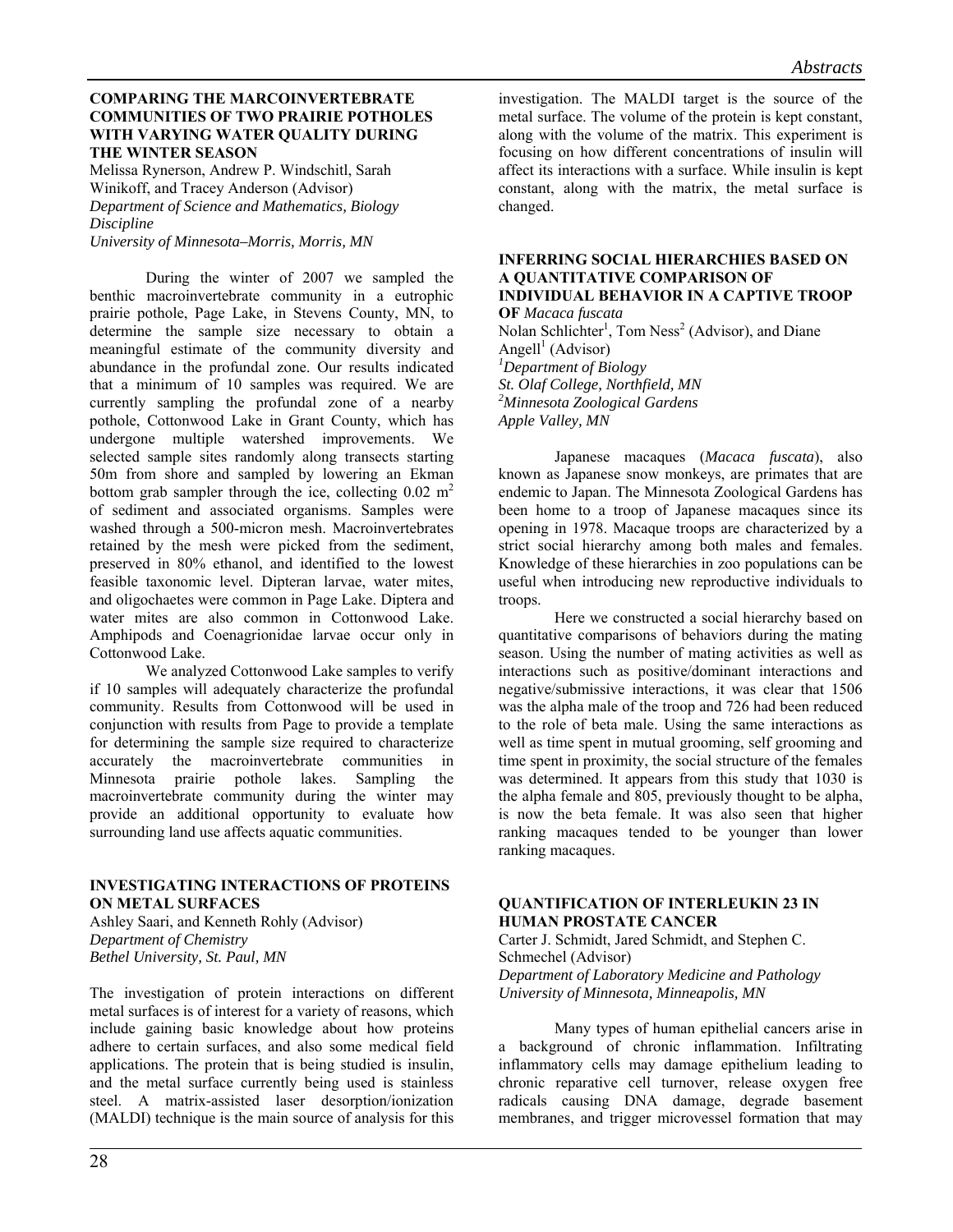enable cancer cells to enter the bloodstream during metastasis.

Using RNA expression microarray analysis, we have found that interleukin 23 (IL23) expression correlates with poor outcome following prostatectomy in prostate cancer patients. IL23 promotes the development of T-helper 17 (Th17) cells, a recently identified subset of Th cells that appears to mediate chronic inflammation.

We hypothesize that IL23 drives chronic inflammation in prostate cancer leading to metastatic disease. Using a cohort of prostate tumor samples from patients with variable clinical outcome, we are addressing the hypotheses that (1) the degree of chronic inflammation is correlated with poor prognosis in prostate cancer, and that (2) the number of IL23-expressing cells correlates with both the degree of chronic inflammation and poor prognosis. We are determining the amount of chronic inflammatory infiltrate present in the prostate tumor samples. And we are using PCR methods to clone a portion of the IL23 gene into a vector suitable for *in vitro* synthesis of radiolabeled RNA probes for *in situ* hybridization studies to quantify IL23-expressing cells in prostate cancer specimens. Results of our study may provide insight into the role of chronic inflammation in prostate cancer biology, and may indicate a potential use for anti-inflammatory drugs being developed to block IL-23 function.

#### **AN ANGIOBLASTIC MECHANISM FOR HEPATIC VASCULOGENESIS?**

Kelsey M. Schultz and Glenn K. Sherer (Advisor) *Department of Biology University of St. Thomas, St. Paul, MN* 

Vasculogenesis (blood vessel formation) of embryonic organs occurs by two mechanisms: angiotrophic vasculogenesis involves the growth and migration of differentiated vascular endothelial cells (VECs) from pre-existing vessels; angioblastic vasculogenesis instead provides VECs through differentiation *in situ* of the organ's own mesenchyme (Sherer, 1991). The distribution of these mechanisms is determined by their anatomic origin: organs derived from somatopleure (muscle and skin) vascularize angiotrophically while those of splanchnic origin (most visceral organs) vascularize angioblastically (Pardanaud et al., 1989). However, the mechanism underlying the formation of the liver's sinusoids remains unclear. Evidence has been published which favors both their (angiotrophic) sprouting from the ductus venosus and other vessels (Kingsbury et al., 1956) and their (angioblastic) differentiation from the liver's own mesenchyme (Sherer et al., 1983, 1984).

We are reinvestigating this question by assessing the organization and distribution of vascular endothelial cells in the hepatic region and their proximity to larger, adjacent vessels from which they might sprout. Japanese

quail (*Coturnix coturnix japonica*) embryos at Hamburger-Hamilton stage 14 were fixed in glyoxal, processed into paraffin, and sectioned at 5 microns. Sections of the hepatic region were stained with endothelium-specific QH-1 monoclonal antibody and an Alexa-Fluor 488-conjugated secondary antibody, coverslipped with a DAPI-containing mounting medium, photographed in B&W under epifluorescence, and electronically pseudocolored. Slides were then re-stained with H&E and photographed under brightfield. These photographs are being examined for the presence of QH-1-positive cells in locations remote from established vessels, evidence that we would interpret as confirmation of our angioblastic hypothesis.

## **INTERACTIONS OF PHOSPHOLIPIDS WITH CYCLODEXTRIN**

Britta Schwartzhoff and Tom Anderson (Advisor) *Department of Chemistry Hamline University, St. Paul, MN* 

A living cell is surrounded by a cell membrane, which consists of a lipid bilayer. This bilayer is a complicated mixture of molecules, each with a polar head and a non-polar tail. Interactions between lipid components are thought to be important, but are difficult to measure directly. Lipids don't naturally mix because their non-polar tails repel water and therefore do not want to leave the cell membrane. When bound to cyclodextrin, however, these lipids are protected from the water and can move freely out of the membrane. Consequently, we use cyclodextrin to catalyze the mixing of these lipids in solution.

In this study, we examine the effect of cyclodextrin on the mixing of lipids with different head groups and non-polar chains. Using an isothermal titration calorimeter, we monitor the minute quantity of heat absorbed or released during the mixing of our lipids. Experiments have shown that as little as 0.1 mM cyclodextrin can be used to effectively catalyze lipid mixing. We have replicated previous results which show exothermic trends during lipid mixing. We will continue with monitoring the mixing of new lipids that differ in non-polar chains and others that vary in head groups.

#### **COMPARISON OF VARIOUS POLARIMETRIC RADAR RAIN RATE ESTIMATORS WITH SURFACE-OBSERVED RAIN GAUGE RAIN RATES**

Megan Schwitzer and Tony Hansen (Advisor) *Department of Earth and Atmospheric Sciences St. Cloud State University, St. Cloud, MN* 

 Two methods are used currently in operational meteorology to estimate rainfall rates. The first method is to use rain gauge instrumentation to measure the amount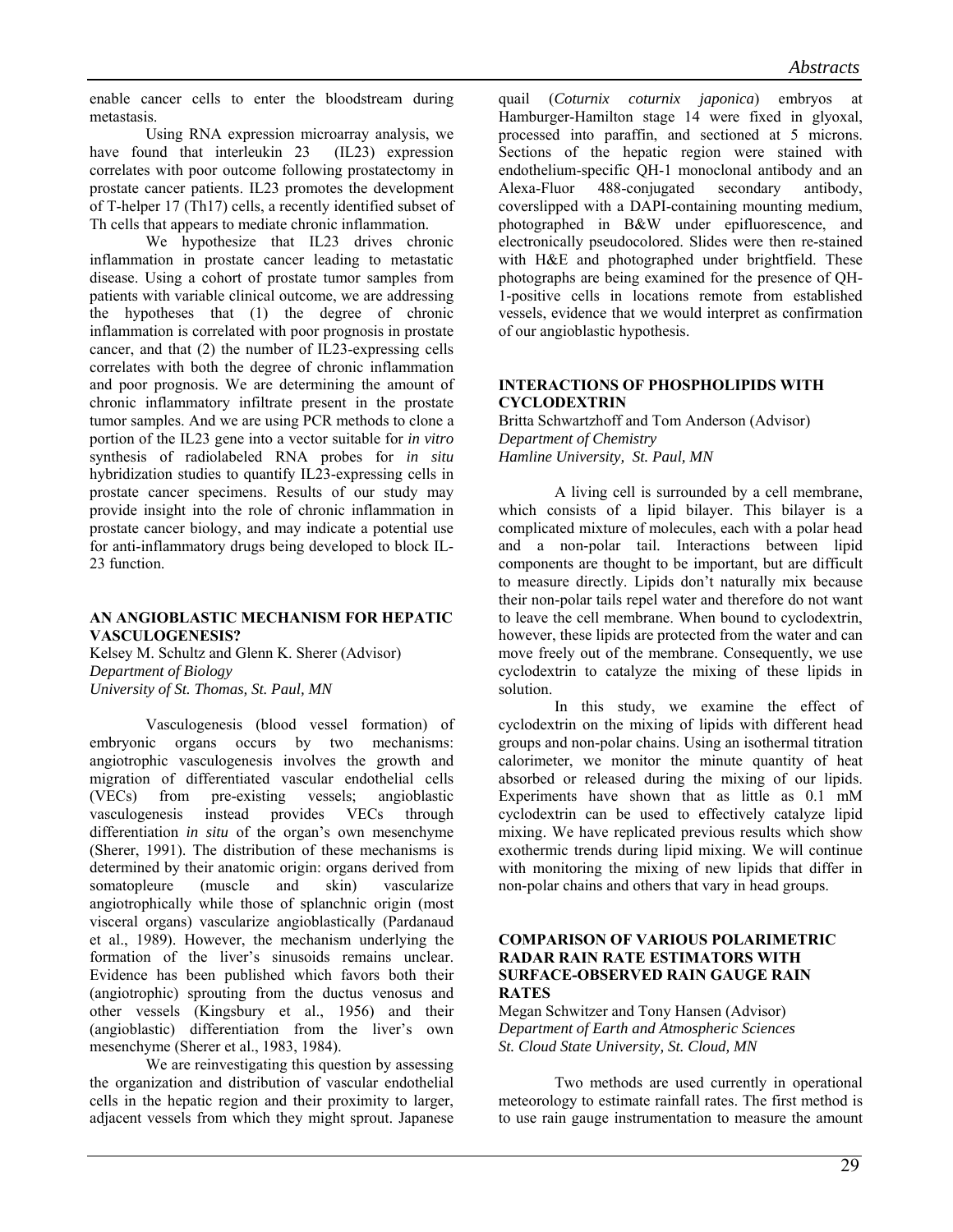of rain that has fallen over a particular amount of time. The second method involves using radar reflectivity in a mathematical relationship to estimate rainfall rates.

This project explores both of these methods while using rain gauge observations as ground truth to compare with radar estimated rainfall rates. This project uses radar data from the Colorado State University CHILL (University of Chicago and Illinois State Water Survey) radar, which has unique, dual-polarization capabilities that yield multiple parameters that can be used to estimate rainfall rates. This project will investigate the accuracy of conventional reflectivity as well as polarimetric rainfall estimation methods for a range of rainfall rates.

The goal of the research project is to determine which estimation methods are most accurate for a given range of rainfall rates. Previous studies have shown that conventional reflectivity estimations can underestimate rainfall rates when very small water droplets are present, and they can under- or overestimate rainfall rates when mixed precipitation is present. This is the reason for studying conventional, as well as polarimetric, parameters when estimating rain rates. The hypothesis is that the estimation methods using polarimetric parameters will perform better than the conventional reflectivity methods because polarimetric parameters can better account for raindrop sizes and shapes. Results from multiple summer precipitation case studies from 2003, 2005, 2006, and 2007 will be discussed.

#### **THE EFFECTS OF SILENCING THE CALCIUM-DEPENDENT PROTEIN KINASE (CDPK1)- BINDING PROTEIN IN** *Medicago trancatula*

Tamer M. Shaker, Colby Starker, and J. Stephen Gantt (Advisor)

*Department of Plant Biology University of Minnesota, St. Paul, MN*

 A calcium-dependent protein kinase (*CDPK1*) was previously discovered in *Medicago truncatula*. When the *CDPK1* was silenced, the result was shorter root hairs, shorter root cell lengths, and a reduction in symbiosis with both rhizobial bacteria and mycorrhizal fungus. A yeast two-hybrid screen was used with a cDNA prey library to identify CDPK1-protein interactions. One protein found was termed the CDPK1-binding protein1, or CDPK1-BP1. This protein was found to be related to BTB domains, which are thought to interact with cullins in the ubiquitin-dependent protein degradation pathway. It was thought that CDPK1-BP1 might work in that pathway. The gene coding for the CDPK1-BP1 protein was silenced using RNA interference (RNAi) via *Agrobacterium-*mediated transformation. *M. truncatula* plants with *CDPK1-BP1* silenced were assayed, with no obvious phenotypic differences found between *CDPK1- BP1*-silenced plants and control plants.

## **UNIFYING STOCHASTIC SIMULATION OF BIOCHEMISTRY**

Adam M. Shea and Marc Riedel (Advisor) *Department of Electrical and Computer Engineering University of Minnesota, Minneapolis, MN* 

 For a variety of cellular processes―from metabolic pathways to gene regulation―biologists have developed a fine-grained understanding of the molecular mechanisms involved. Often this knowledge is presented succinctly in the form of a coupled set of chemical reactions. And yet, in spite of the fact that such precise models exist, methods for the quantitative analysis of biological systems remain elusive. Translating a *descriptive* set of reactions into a *computational* framework has proved challenging.

 Stochastic simulation has the potential to become a computational workhorse for biology. First proposed by Gillespie, the so-called *mesoscopic* framework for chemical kinetics assumes that a spatially homogeneous mixture of reactants behaves as a discrete stochastic process. The simulation tracks integer quantities of the molecular species, executing reactions at random based on propensity calculations. Repeated trials are performed to characterize the evolution of the system. This framework captures individual molecule dynamics in a way that is impossible with differential equation systems, thus modeling more accurately the real chemistry. The drawback of this approach is the prohibitive computation time that is required. In order to obtain an accurate estimate, a large number of trials must be performed, each trial consisting of a long chain of reaction events. A separate random number must be generated for each event―a costly step from a computational standpoint.

Our research focuses on attacking the computational challenges through new algorithms and through a unified framework for leveraging distributed and high-performance computing resources.

## **DETECTION OF T CELLS BY IMMUNOFLUORESCENCE**

Sharad Shrestha, Phil Haney, Ketaki Ghate, and Marina Cetkovic-Cvrlje (Advisor) *Department of Biological Sciences St. Cloud State University, St. Cloud, MN* 

T cells are white blood cells divided into three subpopulations: T helper, T cytotoxic, and T regulatory cells that express specific markers on their cell surface. The CD4 and CD8 molecules are the markers of the helper and cytotoxic T cells, respectively. The T regulatory cells have both CD4 and CD25 markers expressed on their surface. Based on the expression of the CD molecules, T cells can be detected and quantified by using fluorochrome-labeled antibodes that bind to these markers. The fluorescence can be detected either by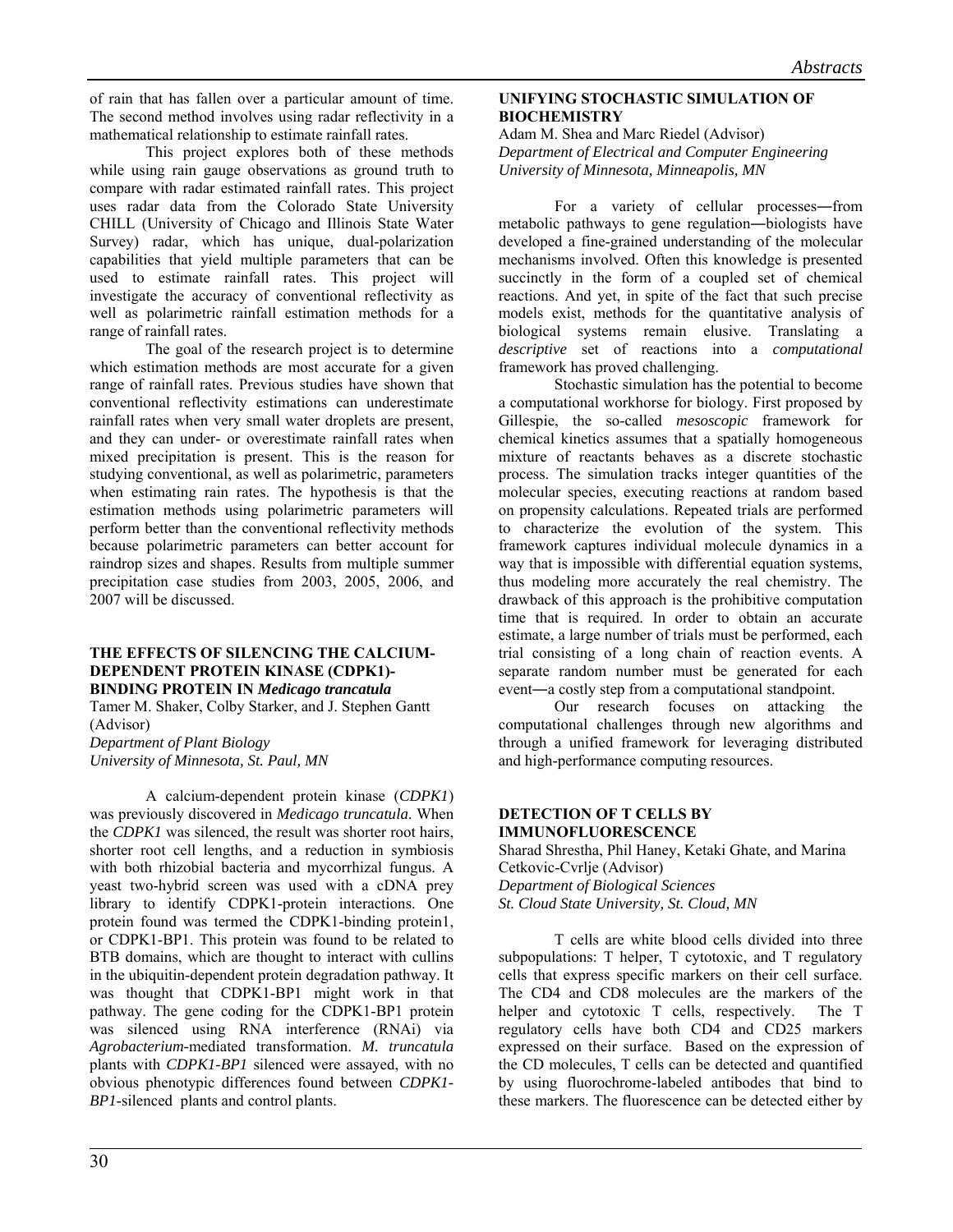flow cytometer (faster and easier method) or by imunofluorescent microscope (labor-intensive method).

As we do not have a flow cytometer at SCSU, but need to immunophenotype T cells, the goal of this project is to optimize the condition for detection of different T cell phenotypes by immunofluorescence. The imunofluorescent microscope (Olympus B071), which contains a filter for detection of fluoresceinisothiocyanate (FITC)-induced fluorescence, was used. The FITClabeled antibodies (CD4, CD8, CD25) were purchased from the BD Biosciences and Miltenyi Biotec. The (1) freshly prepared and (2) cultured (with addition of either mitogen or anti-CD3 plus anti-CD28 antibodies) heterogeneous T cells and isolated CD4+ T cells (isolated by magnetic anti-CD4-labeled microbeads, Miltenyi Biotec) were obtained from the spleens of 5-8-week-old C57BL/6 and NOD mice. Various concentrations of cells (1-10 X 105/ml), cell fixatives (paraformaldehyde and acetone), slide types (plain and poly-L-lysinecoated), antibody dilutions (1:10-1:100), and antibody types (different anti-CD4 antibodies), tested for visualization of desirable subpopulations of T cells by immunofluorescence, will be discussed.

#### **BIOMASS PRODUCTION AND SOIL NUTRIENT ANALYSIS IN RESTORED PRAIRIES**

Eric R. Smith and Kathleen L. Shea (Advisor) *Department of Biology St. Olaf College, Northfield, MN* 

 Variation in prairie biomass production with species composition and age of prairie was examined in several restored prairies on the St. Olaf College campus in Northfield, MN. The prairies were established from 1980- 2004 on land previously used for agriculture and have been maintained through periodic fire disturbances since restoration.

We compared variation in soil nutrient levels, percent moisture, percent organic content, and biomass content. Nitrogen levels showed little variation among prairies, but were significantly lower than in an adjacent agricultural field. Orthophosphate phosphorus showed more variation and ranged from 26 ppm in the 1989 prairie to 83 ppm in the 1998 prairie. Percent soil organic content did not differ significantly, but ranged from 2.988% in the 1989 prairie to 7.5% in the 2001 prairie. Biomass was harvested in  $0.25 \text{ m}^2$  plots and analyzed for grass, forb, and total biomass production. The most recently planted prairie, restored in 2004, had not been burned and showed the highest biomass production of 1673.37g/m2 . The lowest biomass production of 573.12 g/m2 occurred in the 1989 prairie, which was burned in spring 2007. Interestingly, the data suggest that total biomass decreases in older and more recently burned prairies. The prairie restored in 2004 produced the most biomass and also had the highest grass-forb ratio. This indicates that species composition may play an important

role in the amount of biomass produced. Our results suggest that a mixed grass-forb prairie used as an energy source such as cellulosic ethanol will be most productive if harvested once every several years and not annually.

#### **SYNTHESIS AND CHARACTERIZATION OF A NOVEL POLYMERIZABLE CHEMILUMINESCENT COMPOUND**

Joshua C. Speros and J. Thomas Ippoliti (Advisor) *Department of Chemistry University of St. Thomas, St. Paul, MN* 

 The synthetic route and methodology toward a new 3-aminophthalhydrazide (luminol) derivative is reported. 4-nitrophthalic acid was converted to a dimethyl ester before reducing the nitro moiety to an amine. A double  $S_N2$  microwave reaction was performed in an aqueous environment to yield a new heterocyclic compound, which was then converted to the novel luminol derivative via microwave irradiation in the presence of hydrazine (see below).

Preliminary characterization shows promise for a new, cost-effective luminol product that is highly chemiluminescent. It is also shown that this synthesis requires no chromatographic techniques or tedious workup. Finally, the product shows promise for polymerization, which would lead to higher sensitivity among measurements and lower detection limits in various biological assays.

## **PERFORMANCE UNDER A DELAY-DISCOUNTING TASK PREDICTS THE ESCALATION OF COCAINE SELF-ADMINISTRATION IN FEMALE RATS**

Matt Starr, Justin J. Anker, and Marilyn E. Carroll (Advisor)

*Department of Psychiatry University of Minnesota, Minneapolis, MN* 

 Clinical evidence suggests that impulsivity may influence treatment outcomes in drug addicts. In addition, previous preclinical studies indicate that impulsivity can predict the acquisition, extinction, and reinstatement of cocaine seeking in rats.

The purpose of the present study was to extend these results and examine the effects of impulsivity during the escalation of cocaine self-administration in rats. Female rats were initially screened for impulsivity using a delay-discounting procedure. Subsequently, rats were catheterized and trained to lever-press for cocaine (0.4 mg/kg, i.v.) under a fixed-ratio 1 (FR1) schedule during short-access (ShA) 2-hour sessions until they reached the acquisition criteria. Rats were then allowed access to one of three randomly selected doses of cocaine (0.2, 0.8, or 3.2 mg/kg) under a progressive-ratio (PR) schedule of reinforcement. Subsequently, they were returned to FR1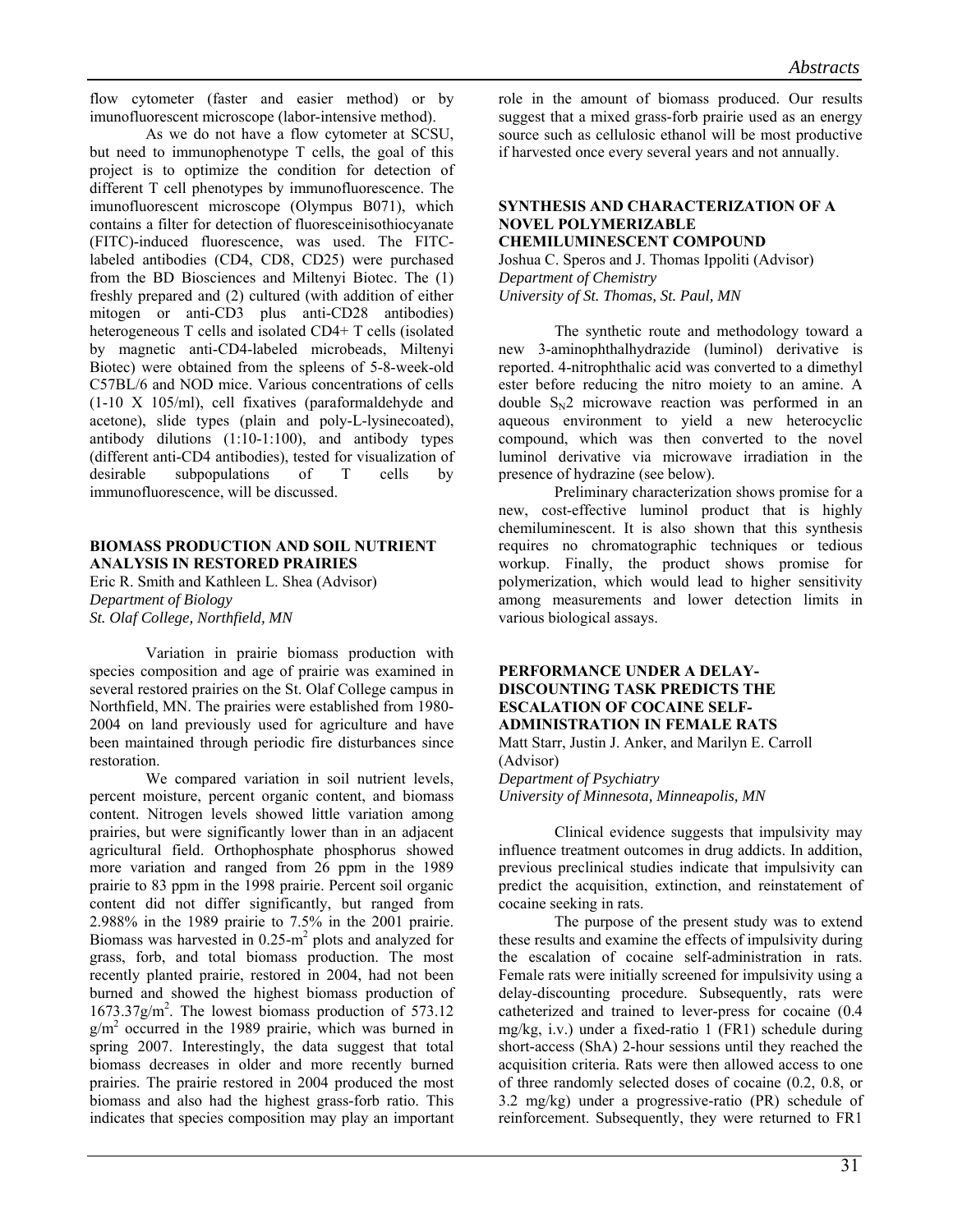schedules (0.4 mg/kg), and access was increased to 6 hours (LgA) for 21 days. Following extended access, ShA FR1 and PR dose conditions were reinstated.

Our results indicate that HiI rats increased their cocaine intake during escalation when compared with their LoI counterparts. Furthermore, HiI rats increased ShA intake following LgA while LoI did not. During preand post-escalation under the PR conditions, HiI rats increased their number of infusions while the number of infusions for LoI rats did not change. These results lend support to the notion that impulsivity influences excessive drug taking.

#### **SEXUAL DIMORPHISM IN THE AMBUSH BUG**

(*Phymata americana*)

David Stolhanske and Craig Longtine (Advisor) *Department of Biology North Hennepin Community College, Brooklyn Park, MN* 

 The ambush bug *Phymata americana* is a cryptic, predatory insect that has an unusual pattern of mating behavior. Males engage in a prolonged period of post-copulatory mate guarding. Compared with most insects, male ambush bugs make a large investment in each mating opportunity, which suggests that males may be relatively selective when choosing mates.

Paired and unpaired ambush bugs were collected from goldenrod near Collegeville, MN and Waseca, MN in late August. We measured the thorax width, abdomen length, abdomen width, and dry mass. The right foreleg, middle leg, and hind leg of each insect were mounted on a slide and lengths of the femur, tibia, and tarsus were determined. Paired and unpaired males and females were compared within populations for evidence of assortative mating and mate choice. Males and females were compared to quantify the degree of sexual dimorphism. Ambush bugs from Collegeville and Waseca were compared to determine whether geographical variation was present. Sexual dimorphism was evident. Females were larger than males for all morphometrics and females were almost twice as heavy as males. Relative to a constant metric, thorax width, the legs of males were longer than the legs of females.

There was no correlation between the size of males and females in mating pairs, indicating an absence of assortative mating. Mate choice based on size was not evident because paired and unpaired males were not significantly different for any of the parameters, which was also true of paired and unpaired females.

#### **CHARACTERIZATION OF PERIPHERAL NEUROVASCULAR CAPILLARY STRUCTURE**  Adam Sudbeck, Michael Witthaus, and Michael Bentley

(Advisor) *Department of Biological Sciences* 

*Minnesota State University–Mankato, Mankato, MN* 

Neurovasculature is critical to the peripheral nerve survival. Neurovascular development is well characterized, but little is known about the architecture of the microvasculature and capillary beds of peripheral nerves.

Peripheral nerves from the lower extremities were attained from Wistar Kyoto rats and fixed by glutaraldehyde infusion into the vasculature. The vasculature was subsequently filled with PU4ii polyurethane-based resin to create a three-dimensional cast of the vasculature. The nerves were dissected once the resin was completely polymerized. The nerves were placed in concentrated potassium hydroxide and progressively monitored via light microscopy. The nerves were stained with osmium, critical-point dried, sputter coated with gold palladium, and analyzed via scanning electron microscopy. Partially digested and completely digested specimens were analyzed. The methodology is relatively novel for examining high-resolution lower extremity neurovasculature of the mammal model and may provide information related to regenerative medicine and reconstructive surgery.

#### **DISCOVERING THE STRUCTURAL INTERACTIONS BETWEEN POTENTIAL ANTI-CANCER AGENT NSC 652287 METABOLITE AND 2'-DEOXYGUANOSINE**

Mark D. Thompson and Danae R. Quirk Dorr (Advisor) *Department of Chemistry and Geology Minnesota State University–Mankato, Mankato, MN* 

The focus of this research was to characterize the cross-links that form between 2'-deoxyguanosine of DNA exposed to 5-[5-(5-formyl-2-thienyl)-2-furyl]-2 thiophenecarbaldehyde (NSC 629035), the proposed active metabolite 2,5-bis (5-hydroxymethyl-2-thienyl) furan (NSC 652287). NSC 652287 is derived from a family of thiophenes that are found in plants and have been used in medicine for therapeutic uses such as antibiotics, antifungal compounds, and antiviral compounds.

Many of the details about how NSC 652287 reacts with DNA are unknown. NSC 629035 was examined for its activity toward 2'-deoxyguanosine. Reactions with calf-thymus DNA and sequence-specific oligonucleotides were also explored. The methods used in this research were derived from previous work done on similar alkylating compounds including crotonaldehyde and diepoxybutane. Samples were analyzed for their reactivity by chromatography methods including LC/MS. Analysis of LC/MS data has shown that NSC 652287 reacts with the calf-thymus DNA.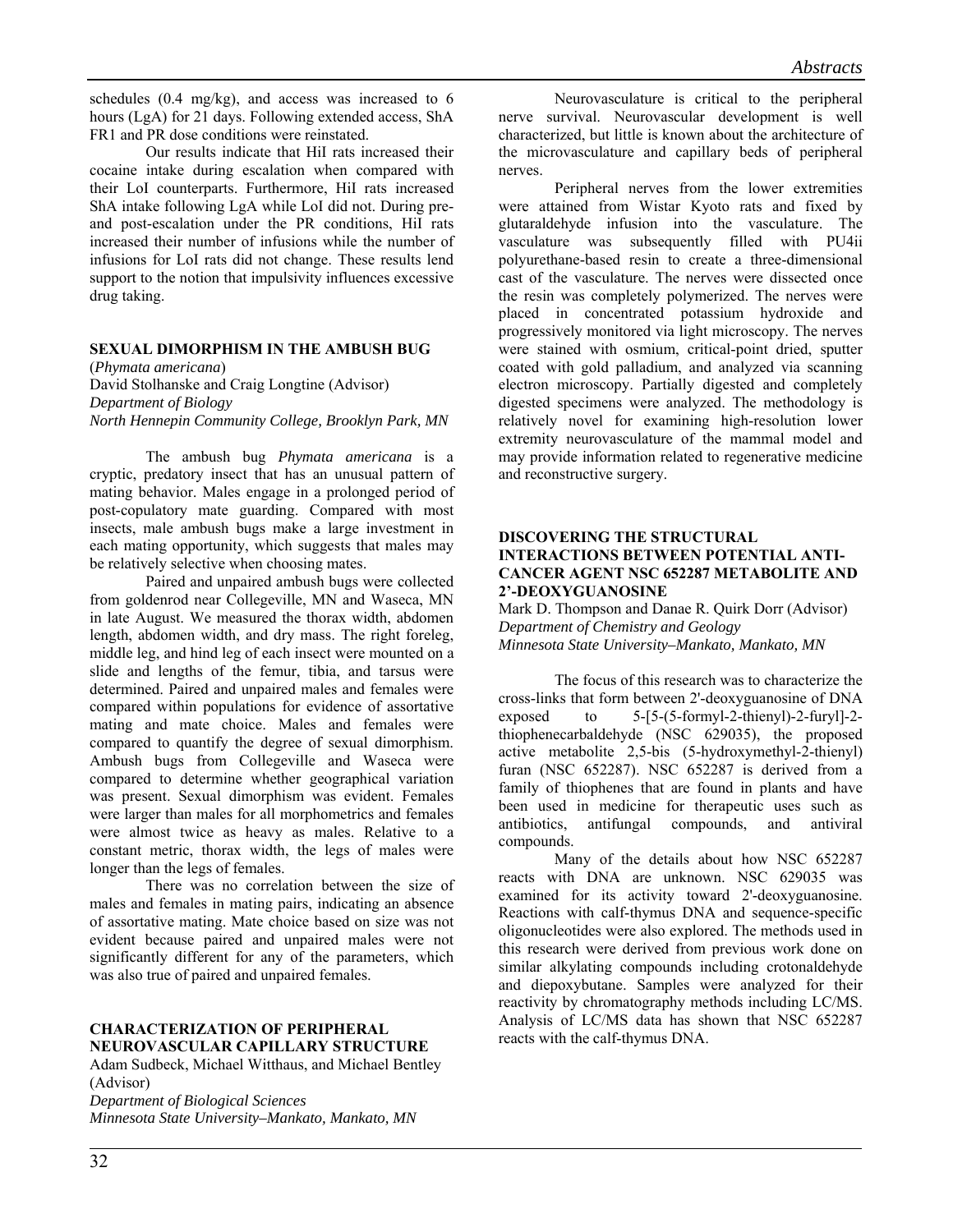## **EXTENT OF** *PHRAGMITES AUSTRALIS* **HAPLOTYPE M (EURASIAN) CRYPTIC INVASION IN THE MINNESOTA RIVER VALLEY**

Sarah Turgeant, April Kohn, Robbyn Weaver, Chelsea Petras, Will Menzel, Michael Kelso, and Paul Melchior (Advisor)

*Department of Biology* 

*North Hennepin Community College, Brooklyn Park, MN* 

 *Phragmites australis* (Cav.) Trin. ex Steud. is an aquatic grass species associated with wetlands throughout much of North America. The cryptic invasion of these environments by the introduced Eurasian *Phragmites australis* haplotype M over the past two centuries has been reported recently. In addition, the aggressive expansion of clonal *Phragmites australis* populations in many Minnesota wetlands has been noted in recent decades. Wetland scientists have often speculated that these invasive populations may represent non-native strains that are morphologically indistinguishable from native type, now recognized as *Phragmites australis* subsp. *americanus.*

 In this study, we investigated the extent of Eurasian *Phragmites australis* haplotype M establishment in the Minnesota River valley. Populations were identified and sampled along transects placed at intervals of 10 to 20 miles along the river corridor from Big Stone Lake (Ortonville, MN) to the confluence of the Minnesota and Mississippi Rivers (St. Paul, MN). Haplotype and native/non-native status was determined for each specimen by PCR-RFLP analysis of two cpDNA regions.

#### **PERFORMANCE COMPARISON OF TWO PROCESSING TECHNIQUES FOR NEW AND USED MULTIPLATE HESTER-DENDY MACROINVERTEBRATE SAMPLERS**

Justin Valenty and Shannon Fisher (Advisor*) Department of Biological Sciences Minnesota State University–Mankato, Mankato, MN* 

Different species of aquatic benthic macroinvertebrates have different pollution tolerances. Evaluating these tolerances, by way of species richness and abundance observations, can be an extremely valuable tool to evaluate the health of a stream; however, consistent and successful collection of macroinvertebrates is critical to securing reliable data. Artificial substrates can be used to sample the benthic macroinvertebrates in rivers and lakes.

Our objective was to determine if there is a difference in macroinvertebrate colonization of new (not previously deployed) and old (previously deployed and processed) multiplate hester-dendy samplers (MHDS). Also of interest were two different techniques utilized by students for removing organisms from the new and the previously used MHDS. Some students have historically scraped organisms from the MHDS, while protocol often calls for the organisms to be picked. We assessed the total number of organisms, total number of families, total number of ephemeroptera, plecoptera, and trichoptera (EPT), and proportion of families considered to be intolerant of perturbation on new and old MHDS, with half of each processed via scraping and the other half via picking. If the re-use of MHDS or the method in which they are sampled affects the quality of data, then the ability to appropriately evaluate the health of a stream becomes impaired. Based on preliminary data, the total number of organisms did not differ between the new and previously deployed MHDS; however, the percentages of EPT are significantly different between the new and the previously deployed MHDS.

#### **PARTIAL AMELIORATION OF THE PHENOTYPE ASSOCIATED WITH DMD THROUGH AN INCREASE IN VASCULATURE**

Mayank Verma and Atsushi Asakura (Advisor) *Department of Neurology University of Minnesota, Minneapolis, MN* 

 Duchhene Muscular Dystrophy (DMD) is an Xlinked recessive disease in which the gene that codes for the protein dystrophin is missing. Dystrophin is a membrane-stabilizing protein and absence of it leads to the damage of the muscle membrane, resulting in degradation of the muscle fiber and replacement with fibrous connective tissue. A functional role of dystrophin has also been found in the smooth muscle of the vasculature and its deficiency leads to vascular deficiency and abnormal blood flow. The decreased circulation may induce a state of functional ischemia, increasing the pathogenesis.

For an effective form of therapy of DMD, both the muscle and the vasculature need to be repaired. For this reason, *mdx* (DMD model mice) with increased vasculature were created by heterozygous knocking out Flt-1; an inhibitory receptor for angiogenesis. As expected, the *mdx* mice with increased angiogenesis  $(mdx:Flt-1^{+/-})$  displayed a better phenotype compared with the *mdx* mice. The *mdx*:Flt-1<sup>+/-</sup> were shown to have decreased fibrosis, calcification, membrane permeability, and centrally located nuclei. They were also shown to have an increase in whole body force production. Consequently, there was also an increase in type II fibers. These data suggest that increasing the vasculature in DMD may be able to partially ameliorate the phenotype associated with the disease.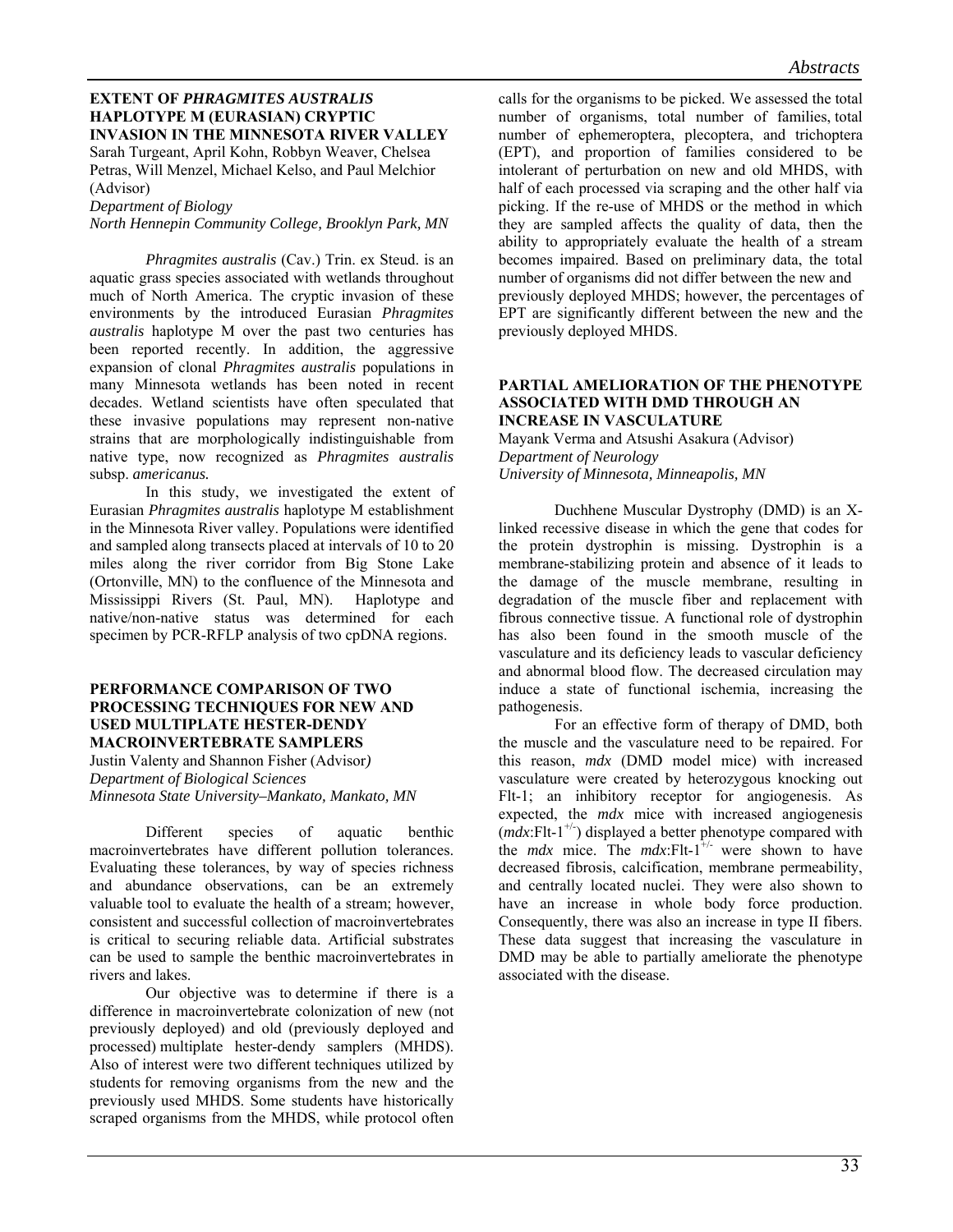#### **CHARACTERIZATION OF CHOROID PLEXUS IN ZEBRAFISH (***Danio rerio***)**

Eric D. Young<sup>1</sup>, Brent R. Bill<sup>1</sup>, Steven C. Ekker<sup>2</sup>, and Lisa A. Schimmenti<sup>1</sup> (Advisor) <sup>*1*</sup>Department of *Pediatrics: Genetics and Metabolism Department of Biochemistry and Molecular Biology <sup>1</sup> Mayo Clinic, Rochester, MN* Minneapolis, MN

 The choroid plexus (CP) is an organ in the *Rochester, MN*  ventricles of the brain that produces and circulates cerebral spinal fluid. The CP maintains the bloodcerebral spinal fluid (blood-brain) barrier with respect to ions, growth factors, neuromodulatory hormones, and drugs. CP abnormalities are associated with Alzheimer's disease, schizophrenia, and aging (Emerich et al, 2006). Here, we characterize the choroid plexus stem cell niche in zebrafish. Using a new, tissue specific enhancer trap transgenic line of zebrafish, MnET16, we show that cells expressing green fluorescent protein (GFP) are choroid plexus epithelial cells. In the mouse the choroid plexus stem cell niche is located in the dorsal lip of the hindbrain and is molecularly defined by the protein Gdf-7 (Landsberg et al, 2005. Hunter and Dymecki, 2007). Therefore, using *in situ* hybridization techniques, we characterized the expression of zebrafish Gdf-7 as a presumptive choroid plexus stem cell niche marker in this animal. Gdf-7 was used as a reference for the dynamic and real-time imaging of GFP-tagged CP expression in the MnET16 transgenic line. Expression patterns of Gdf-7 appear to resemble expression of the gene in chick and mouse (Alexandre et al 2007, Hunter and Dymecki 2007). In conclusion, this data suggests that MnET16 is a new model for future choroid plexus research.

#### **EFFECTS OF COCAINE HYDROLASE ON THE ESCALATION OF COCAINE-SEEKING BEHAVIOR IN RATS.**

Natalie E. Zlebnik<sup>1</sup>, Stephen Brimijoin<sup>2</sup>, Yang Gao<sup>2</sup>, Justin J. Anker<sup>1</sup>, Luke A. Gliddon<sup>1</sup>, D. LaFleur<sup>3</sup>, R. Shah<sup>3</sup>, *University of Minnesota, Minneapolis, MN Q. Zhao<sup>3</sup>, M. Singh<sup>3</sup>, and Marilyn E. Carroll<sup>1</sup> (Advisor)*  $\frac{2}{D}$  *2Department of Bushistmy Highangs 2 Department of Psychiatry , University of Minnesota, 2 Department of Molecular Pharmacology, Mayo Clinic,* 

*3 Drug Development, CoGenesys, Inc., Rockville, MD* 

 Cocaine hydrolase (Albu-CocH), an engineered efficient mutant form of human butyrylcholinesterase, blocks cocaine-induced reinstatement of drug-seeking behavior in rats.

In this study, the effects of Albu-CocH on the escalation of cocaine self-administration were investigated. Initially, rats learned to lever-press for a food reward. Subsequently, the rats were trained to selfadminister cocaine during daily 2-hour sessions under a fixed-ratio 1 schedule of reinforcement (0.4 mg/kg, i.v.). After 3 days of stable responding (30 infusions/session), the session length was extended to 6 hours for 21 days. For the first 7 days of the 6-hour sessions, Albu-CocH was administered i.v. 30 minutes prior to the start of the session. This was followed by 14 days when no enzyme treatment was administered, and these results were compared with a group that received no injections. Responding of the enzyme-treated rats during the first 7 days of escalation was elevated over the responding of the controls. With suspension of the enzyme treatment during the final 14 days of the escalation period, there was a difference in responding between the groups.

The marked elevation of responding after the first few days of enzyme treatment suggests that the rats were attempting to circumvent the effects of the enzyme. To explore this hypothesis, higher doses of Albu-CocH are being tested to determine whether they will reduce escalation of cocaine self-administration.